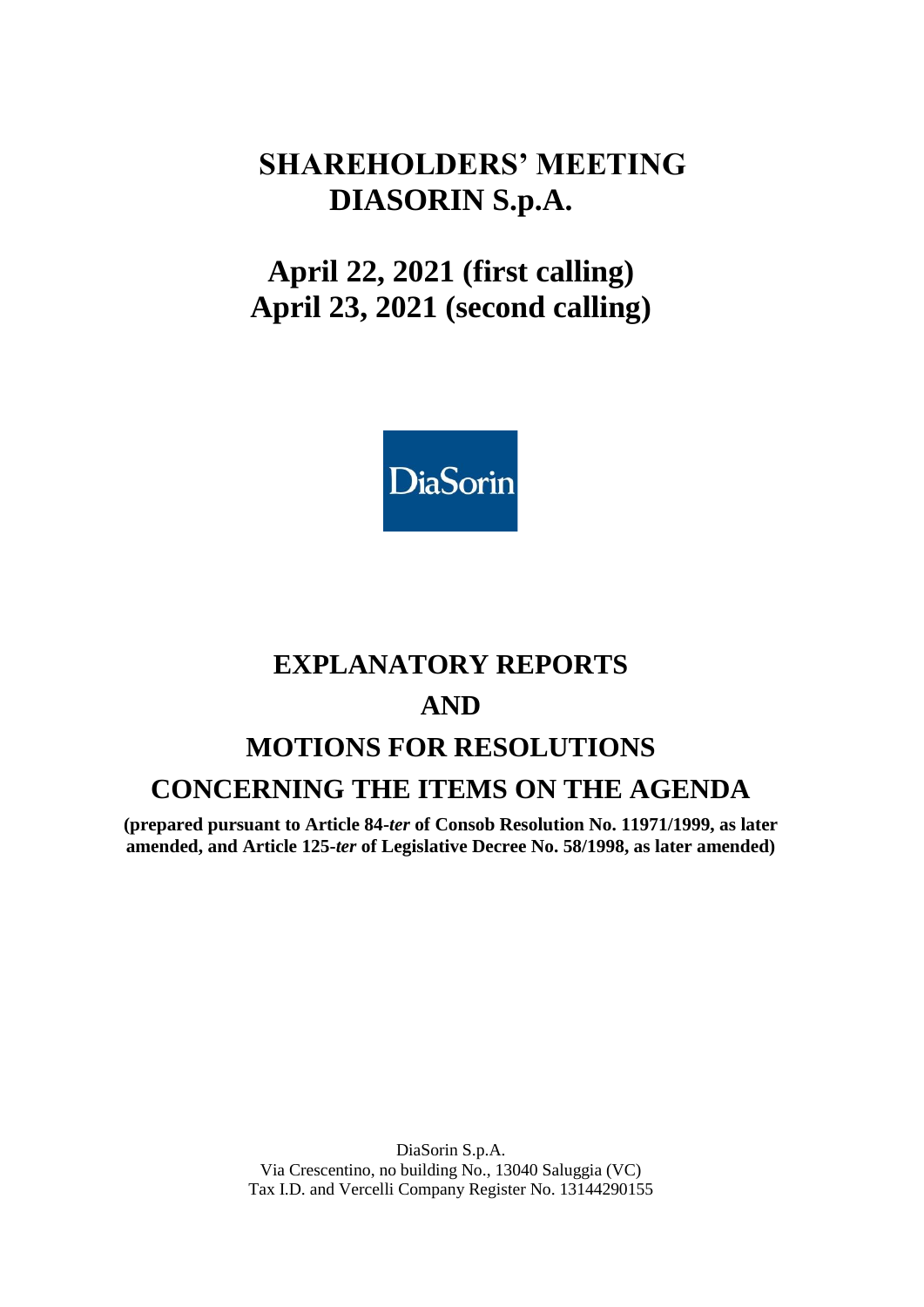# **CONTENTS**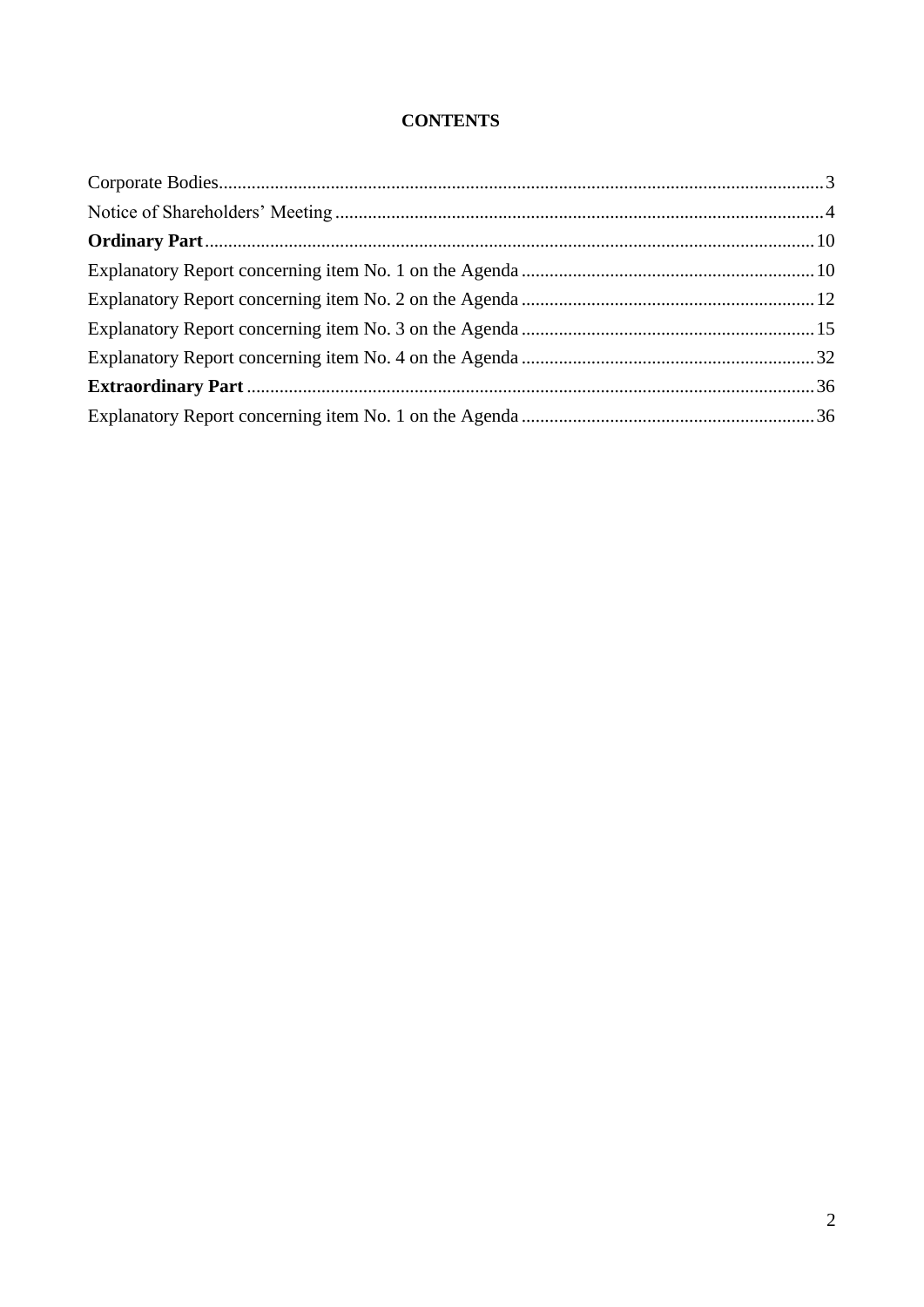#### <span id="page-2-0"></span>**CORPORATE BODIES**

#### **B o** a r **d of Directors** (elected on April 24, 2019)

*Chief Executive Officer* Carlo Rosa<sup>(1)</sup>

*Chairman* Gustavo Denegri *Deputy Chairman* Michele Denegri *Directors* Giancarlo Boschetti Stefano Altara Chen Menachem Even Franco Moscetti (2) Giuseppe Alessandria<sup>(2)(3)</sup> Roberta Somati (2) Fiorella Altruda (2) Francesca Pasinelli (2) Monica Tardivo (2) Luca Melindo Tullia Todros (2) Elisa Corghi (2)

#### **B o a r d o f S t a t u t o r y A u d i t o r s**

| Chairman                         | Monica Mannino                  |
|----------------------------------|---------------------------------|
| <b>Statutory Auditors</b>        | Ottavia Alfano                  |
|                                  | Matteo Michele Sutera           |
| <i>Alternates</i>                | Romina Guglielmetti             |
|                                  | Cristian Tundo                  |
| <b>Independent Auditors</b>      | PricewaterhouseCoopers S.p.A.   |
| <b>COMMITTEES</b>                |                                 |
| <b>Control, Risks and</b>        | Franco Moscetti (Chairman)      |
| <b>Sustainability Commitee</b>   | Giancarlo Boschetti             |
|                                  | Roberta Somati                  |
| <b>Compensation and</b>          | Giuseppe Alessandria (Chairman) |
| <b>Nominating Committee</b>      | Michele Denegri                 |
|                                  | Elisa Corghi                    |
| <b>Related Parties Committee</b> | Franco Moscetti (Chairman)      |
|                                  | Giuseppe Alessandria            |
|                                  | Roberta Somati                  |

(1) General Manager

(2) Independent Director

(3) *Lead Independent Director*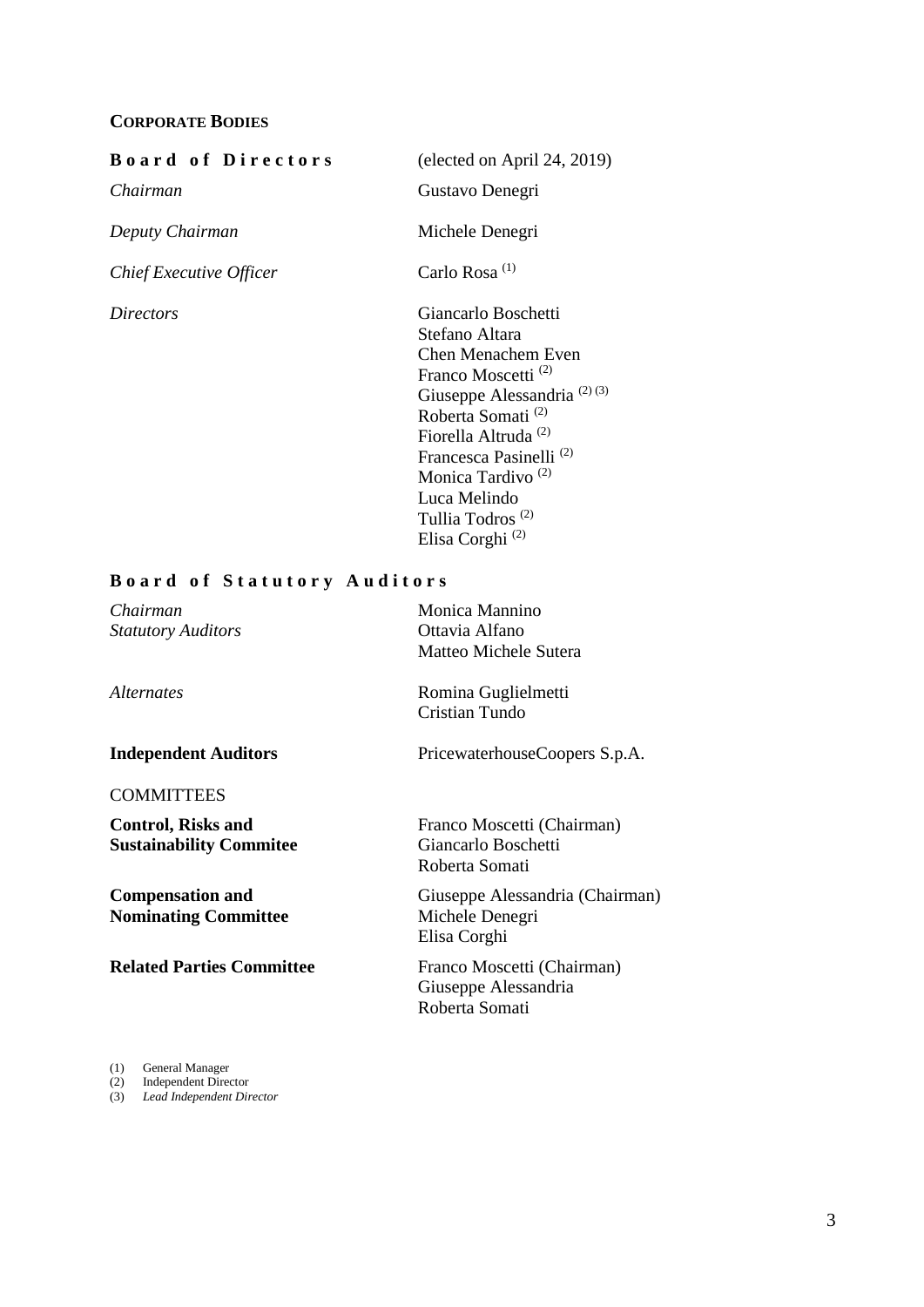#### **Notice of Shareholders' Meeting**

<span id="page-3-0"></span>In light of the continuing public emergency caused by the current coronavirus pandemic which led, among other things, to the issue of Law Decree no. 18/2020 converted with amendments by Law no. 27/2020 introducing some exceptional measures applicable to the shareholders' meetings of listed companies, as extended by effect of Article 3, paragraph 6 of Law Decree 183/2020, converted into law with amendments by Law no. 21 of 26 February 2021 (the "**Decree**"), DiaSorin S.p.A. hereby announces that the Ordinary and Extraordinary Shareholders' Meeting indicated in this notice of call shall take place in such manner as to ensure compliance with the provisions of the Decree.

Eligible shareholders are invited to attend an Ordinary and Extraordinary Shareholders' Meeting scheduled at **3:00 p.m.**, on **April 22, 2021**, exclusively through telecommunication devices and, if necessary, at 3:00 p.m., on April 23, 2021, on second call, to discuss and vote on the following

#### **Agenda**

#### **Ordinary Part**

- **1. Statutory Financial Statements at December 31, 2020 and appropriation of the year's net profit:**
	- **1.1 motion for the approval of the Statutory Financial Statements, having examined the Report on Operations for the year ended December 31, 2020; presentation of the Consolidated Financial Statements of the DiaSorin Group at December 31, 2020; related and required resolutions;**
	- **1.2 motion for the appropriation of the net profit; related and required resolutions.**
- **2. Report on the Remuneration Policy and fees paid:**
	- **2.1 approval of the remuneration policy pursuant to Article 123-***ter***, Paragraph 3-***ter* **of Legislative Decree No. 58/1998;**
	- **2.2 resolution on the "Second Section" of the report, pursuant to Article 123-***ter***, Paragraph 6 of Legislative Decree No. 58/1998.**
- **3. Establishment of a Stock Option Plan pursuant to Article 114-***bis* **of Legislative Decree No. 58/1998. Related and required resolutions.**
- **4. Authorization to the purchase and disposal of treasury shares, pursuant to the combined provisions of Articles 2357 and 2357-***ter* **of the Italian Civil Code and Article 132 of Legislative Decree No. 58/1998 and related implementing provisions. Related and required resolutions.**

#### **Extraordinary part**

**1. Proposal to amend Articles 3 (Purpose), 8 (Shareholders' Meeting), 9-***bis* **(Increased voting right), 11 (Board of Directors), and 18 (Board of Statutory Auditors) of the Company's Bylaws. Related and required resolutions.**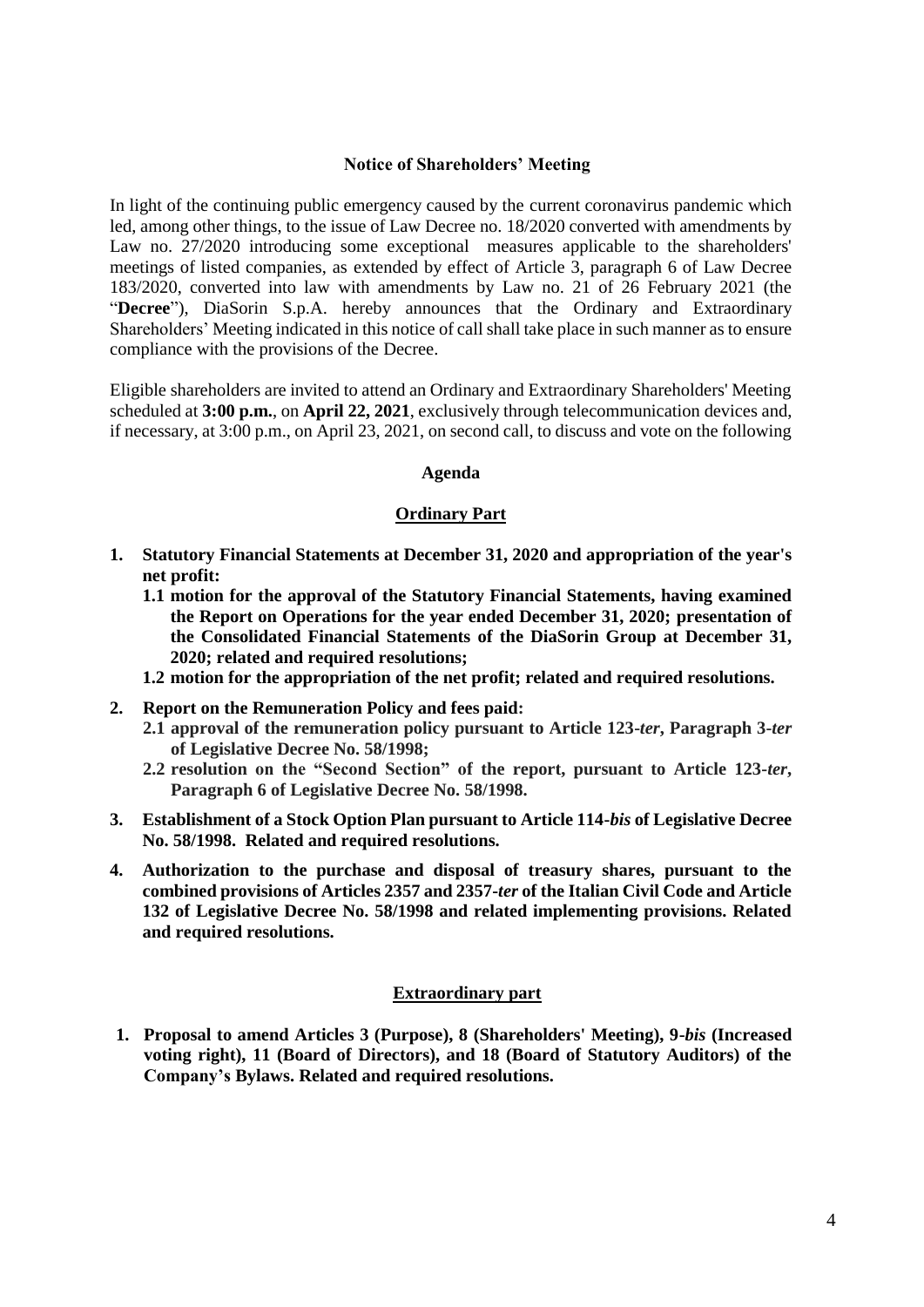#### **Share Capital**

The Company's subscribed and paid-in share capital amounts to 55.948.257,00 Euros. It is comprised of 55.948.257 common shares, par value 1 Euro each. Each common share conveys the right to cast one vote, exception made for the shares with increased voting rights (in the ratio of two voting rights for each share). As of the date of this Notice, the Company held 1.183.812 treasury shares whose voting rights are suspended pursuant to Article 2357-*ter* of the Italian Civil Code. The Company's website (www.diasoringroup.com, Section "Governance/Information for Shareholders/Total Shareholders' basis") contains detailed information on the amount of the share capital and its composition.

The Extraordinary Shareholders' Meeting of April 28, 2016 approved the insertion in the Bylaws (Articles 9-*bis*, 9-*ter* and 9-*quater*) of the increased voting rules, with the result that, pursuant to Article 120, paragraph 1, of the Legislative Decree 58/1998 (the "**Consolidated Law on Finance**"), the total number of voting rights shall be considered as share capital. Following the increase in voting rights at the date of publication of this notice, the total number of voting rights is equal to No. 83,839,503. For more information, please refer to the Company's website (www.diasoringroup.com, Section "Governance/ Loyalty Shares"). The Company, pursuant to Article 9-*quate*r of the Company's Bylaws, will update the Special List (where necessary) by the 5th (fifth) trading day following the end of each calendar month and, in any case, within the trading day following the date indicated in Article 83-*sexies*, Paragraph 2, of the Consolidated Law on Finance (record date), i.e. by April 4, 2021.

#### **Reduction of risks related to the health emergency - Eligibility to attend the Shareholders' Meeting and exercise the right to vote, attendance at the Shareholders' Meeting and granting of the proxy to the Designated Representative**

Pursuant to Article 83-*sexies* of the Consolidated Law on Finance, the right to participate in the Shareholders' Meeting and to exercise voting rights is confirmed by means of notification to the Company by an intermediary, in compliance with its own accounting records, on behalf of the party who is entitled to the right to vote, based on evidence related to the close of the accounting day of the seventh trading day prior to the date set for the Shareholders' Meeting on first call, i.e. April 13, 2021 (record date). Any shareholders owning Company shares after the abovementioned date will not be eligible to attend and vote at the Shareholders' Meeting; the communication by the intermediary must be received by the Company by the end of the third trading day prior to the date set for the Shareholders' Meeting on first call (i.e. by April 19, 2021); nevertheless, shareholders shall be entitled to intervene and vote if the communications are received by the Company beyond this deadline, but prior to the beginning of the meeting proceedings.

**Pursuant to Article 106, Paragraph 4 of the Law Decree, the intervention in the Shareholders' Meeting of those entitled to vote will be made exclusively through the Designated Representative appointed by the Company pursuant to art 135-undecies of the Consolidated Law on Finance, to which proxy shall be granted under the following terms and conditions; proxies or sub-proxies may also be granted to the aforementioned Designated Representative, pursuant to Article 135-***novies* **of the Consolidated Law on Finance and notwithstanding the Article 135-***undecies***, Paragraph 4, of the Consolidated Law on Finance.**

**Directors, Statutory Auditors, the Designated Representative and the Secretary as well as anyone allowed to intervene pursuant to law, other than those who are entitled to vote, may attend the Shareholders' Meeting through telecommunication devices which also guarantee their identification. Instructions for attending the Shareholders' Meeting through telecommunication devices will be communicated by the Company to those interested.**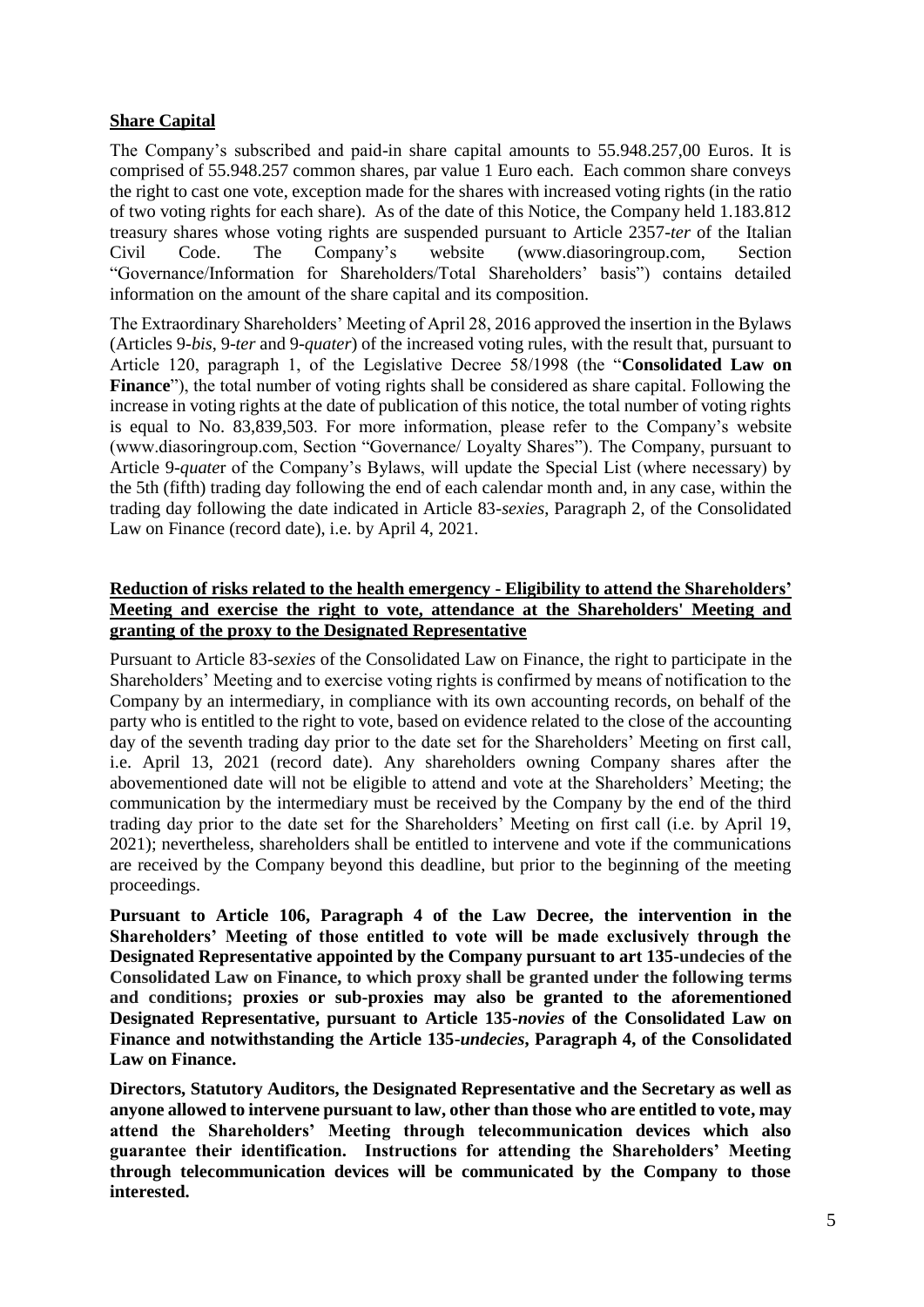The Designated Representative appointed by the Company pursuant to art 135-*undecies* of the Consolidated Law on Finance is Società per Amministrazioni Fiduciarie Spafid S.p.A. with registered office in Milan. Shareholders wishing to attend the Shareholders' Meeting shall give the Designated Representative a proxy, with voting instructions, on the proposed resolutions on the agenda of the Shareholders' Meeting, without expenses for the delegating party (except for any shipping costs).

The proxy shall contain voting instructions on all or some of the proposed resolutions on the agenda and be valid only for those proposed resolutions in relation to which voting instructions have been granted.

The proxy shall be granted by signing a specific proxy form, available on the company's website (www.diasoringroup.com, Section "Governance/Information for Shareholders/Shareholders meetings and board/2021"), together with the relevant instructions for filling in and transmitting the form.

The proxy form shall be received by said Designated Representative by the end of the second trading day prior to the date set for the Shareholders' Meeting, also on second call (i.e. by 11:59 p.m. on April 20, 2021 or, should the Shareholders' Meeting be held on second call, by 11:59 p.m. on April 21, 2021) using the following alternative procedures: i) transmission of an electronically reproduced copy (PDF) to the certified email address assemblee@pec.spafid.it (Subject line "Proxy 2021 DIASORIN Shareholders' Meeting") from one's own certified email address (or, failing that, from one's own ordinary email address, in which case the proxy with voting instructions must be signed with a qualified or digital electronic signature); ii) transmission of the original, by courier or registered mail with return receipt, to the following address: Spafid S.p.A., Foro Buonaparte, 10, 20121 Milano (Ref. "Proxy 2021 DIASORIN Shareholders' Meeting") sending a copy reproduced electronically (PDF) in advance by ordinary e-mail to assemblee@pec.spafid.it (subject line "Proxy 2021 DIASORIN Shareholders' Meeting").

The proxy and voting instructions may be revoked by the end of the second trading day prior to the date set for the Shareholders' Meeting, also on second call (i.e. by 11:59 p.m. on April 20, 2021 or, should the Shareholders' Meeting be held on second call, by 11:59 p.m. on April 21, 2021) in the manner described above.

Shares for which full or partial proxy is granted are calculated for the purpose of determining due constitution of the Shareholders' Meeting; with regard to proposed resolutions for which no voting instructions are given, the shares of the Shareholder concerned are not considered in calculating the majority and the percentage of capital required for the Resolutions to be carried.

**Under the abovementioned Decree, proxies or sub-proxies may also be granted to the Designated Representative, pursuant to Article 135-***novies* **of the Consolidated Law on Finance and notwithstanding the Article 135-***undecies***, Paragraph 4, of the Consolidated**  Law on Finance, by signing a specific ordinary proxy form available on the company's website [\(www.diasoringroup.com,](http://www.diasoringroup.com/) Section "Governance/Information for Shareholders/Shareholders meetings and board/2021"). For the transmission of proxies/sub-proxies, the procedures indicated above and reported in the proxy form must be followed.

The said proxy or sub-proxy shall be received by 6:00 p.m. of the day preceding the Shareholders' Meeting (or anyway prior to the beginning of the meeting proceedings). The proxy pursuant to Article 135-*novies* of the Consolidated Law on Finance and the relevant voting instructions may always be revoked by the same terms.

**The Designated Representative will be available for any clarifications and information at the following email address confidential@spafid.it or at the following phone number (+39) 0280687.335-319 (on working days, from 9:00 a.m. to 5 p.m.)** 

No postal or electronic voting procedures are envisaged.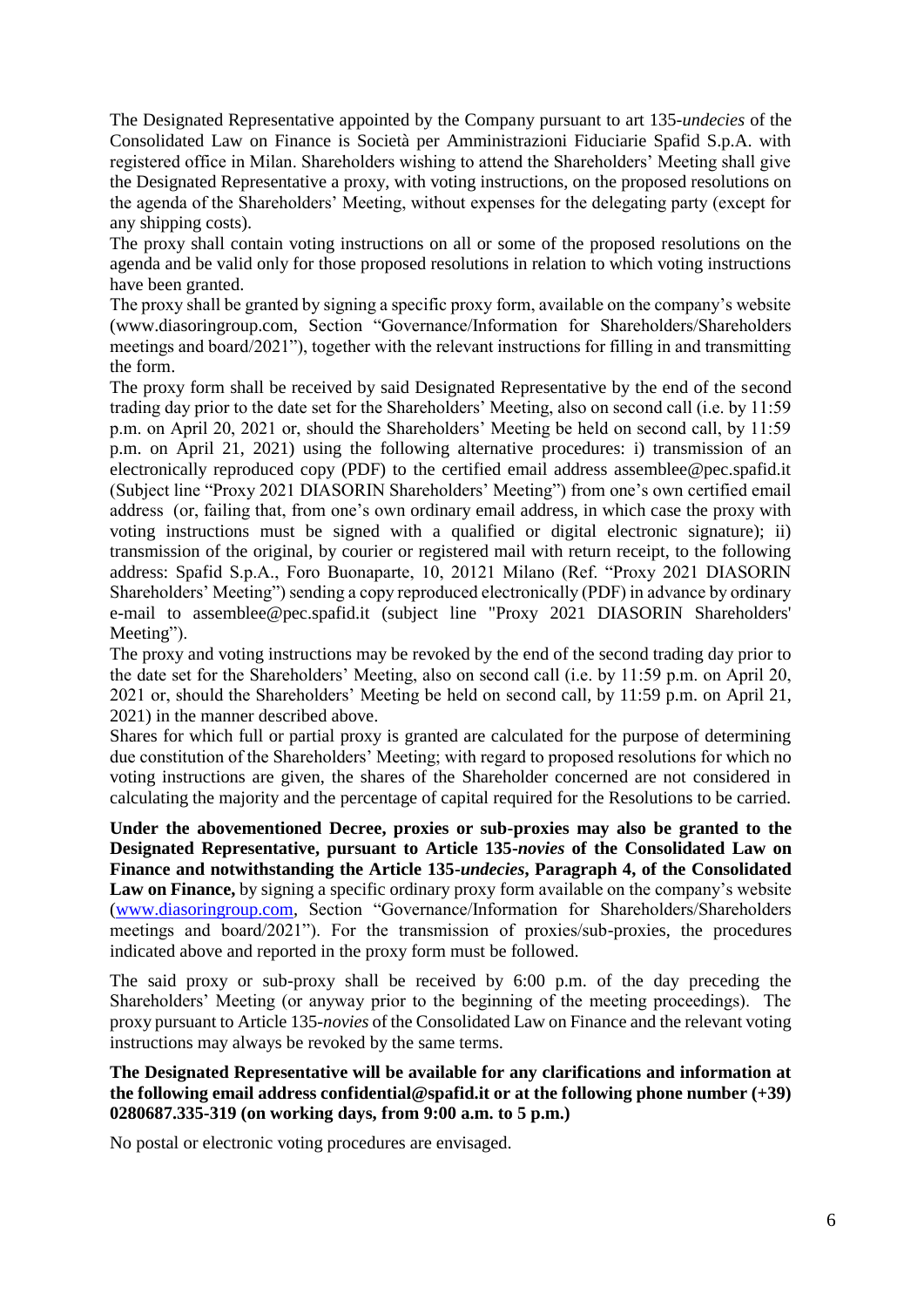The Company reserves the right to supplement and/or change the above instructions according to the any future needs following the current COVID-19 epidemic emergency and its developments that cannot be foreseen now.

#### **Right to submit questions on the items on the Agenda**

Pursuant to Article 127*-ter* of the Consolidated Law on Finance, shareholders may submit questions about the items on the Agenda before the Shareholders' Meeting. Questions must be submitted by e-mail sent to the following certified email address: [affarisocietari.pec@legal.diasorin.it.](mailto:affarisocietari@diasorin.it) Only questions that are strictly pertinent to the items on the Meeting's Agenda will be accepted and the Company will provide a joint answer to questions with the same content. Questions must be received by seven trading days prior to the Shareholders' Meeting date, i.e. by April 13, 2021 accompanied by the personal data of the shareholder (first and last name, or company name, place and date of birth and tax I.D. number) and the required communication by the qualified intermediary pursuant to Article 43 of the new Joint Regulation on post-trading adopted by Banca d'Italia and Consob on August 13, 2018 ("*Rules governing central counterparties, central securities depositories and central depository services*") ("**Joint Regulation**") proving the legitimacy of the exercise of such right; the legitimacy of the voting right can be confirmed even after the submission of questions, by the third day following the date indicated in Article 83-*sexies*, Paragraph 2, of the Consolidated Law on Finance (*record date*), i.e. by April,16 2021; however, the certification is not required if the Company already received the intermediary's communication needed to attend the Shareholders' Meeting. The Company will answer questions having verified their relevance to the items on the agenda and the legitimacy of the submitting party, through publication on its website (www.diasoringroup.com, Section "Governance/Information for Shareholders/Shareholders meetings and board/2021"), waiving the minimum term provided by art. 127-*ter*, paragraph 1 *bis*, of the Consolidated Law on Finance, at least three days prior to the Shareholders' Meeting, i.e. by April 19, 2021.

#### **Right to amend and add motions to items in the Meeting's Agenda**

Pursuant to Article 126-*bis* of the Consolidated Law on Finance, shareholders who, individually or jointly, represent at least one-fortieth of the Company's share capital may request in writing, within 10 days from the publication of this Notice (i.e. by March 29, 2021) that the Meeting's Agenda be amended, listing on their application the additional items or further motions to items already included in the Agenda that they are suggesting. Any additions made to the items on the Agenda of the Shareholders' Meeting as a result of such requests must be publicized in the same manner required for the publication of the Notice of Shareholders' Meeting, at least 15 days before the date of the Shareholders' Meeting (i.e. by April 7, 2021). Amendments are not allowed for items on the Agenda with regard to which, pursuant to law, the Shareholders' Meeting is required to vote upon a motion submitted by the Board of Directors or based on a draft or report prepared by the Board of Directors, other than those referred to in Article 125-*ter*, Paragraph 1, of the Consolidated Law on Finance. Amendments, delivered within the deadline and at the address mentioned above, must be sent to the Company by an e-mail communication sent to the following certified email address: [affarisocietari.pec@legal.diasorin.it,](mailto:affarisocietari@diasorin.it) and they must be accompanied by a report on the items submitted for discussion or the reason for further resolution proposals submitted. The right to exercise this right is attested by a communication to the Company by the qualified intermediary pursuant to Article 43, Paragraph 1, of the Joint Regulation certifying the ownership of the shares by the requesting shareholders, valid as of the date of the request. The report by the requesting shareholders, along with any pertinent assessments by the relevant corporate boards, will be published at the same time as such additions to the agenda will be published.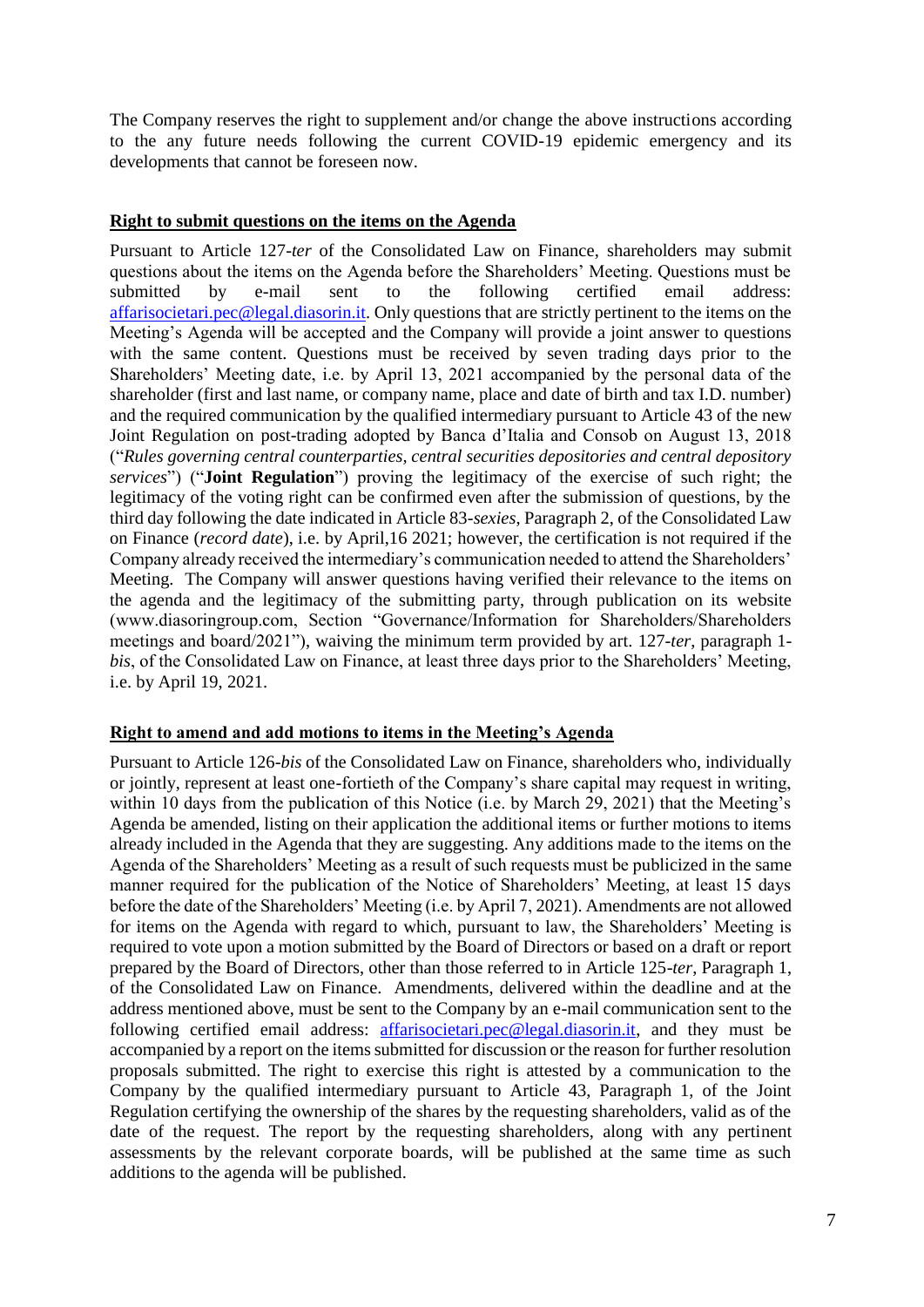#### **Power to individually submit motions of resolutions before the shareholders' meeting**

In addition to the above, taking into account that the attendance to the Shareholders' Meeting is allowed exclusively through the Designated Representative, those entitled to participate in the Shareholders' Meeting which intend to submit motions of resolutions on the items on the agenda are invited to submit them beforehand, by April 7, 2021, with the same manners set out in the previous paragraph. Such motions will be made available to the public on the website of the Company by April 9, 2021, in order to allow those entitled to vote consciously also taking into account such new motions and allow the Designated Representative to collect voting instructions also on those. The requiring shareholder shall provide suitable documentation proving the legitimacy to participate in the Shareholders' Meeting and the granting of the proxy to the Designated Representative for the participation in the same Meeting.

\*\*\* \*\*\* \*\*\*

The documents pertaining to the Shareholders' Meeting will be made available to the public on the Company's *website* (www.diasoringroup.com, Section "Governance/Information for Shareholders/Shareholders meetings and board/2021") and according to the other procedures envisaged by Consob regulations, as follows:

- simultaneously with the publication of the present notice, the Explanatory Reports of the Board of directors concerning all the items of the agenda of the ordinary part and the Information Memorandum on the Stock Option Plan prepared pursuant to Article 84-*bis* of the Issuers' Regulation and the Explanatory Report of the Board of directors concerning the sole item of the agenda of the extraordinary part;
- at least 21 days before the date of the Shareholders' Meeting on first call (i.e. by March 31, 2021: (i) the Annual Financial Report as at December 31, 2020 pursuant to Article 154-ter of the Consolidated Law on Finance - including the draft of Statutory Financial Statements and the Consolidated Financial Statements at December 31, 2020, the Report on Operations (including the Consolidated non-financial statement as at December 31, 2020 pursuant to Article 3 of Legislative Decree no. 254/2016), the Annual Corporate Governance Report and the certifications and report provided by law; (ii) the Report on the Remuneration Policy and fees paid prepared pursuant to Article 123-*ter*, of the Consolidated Law on Finance and 84-*quater* of the Issuers' Regulation, as referred to item no. 2 on the agenda;
- at least 15 before the date of the Shareholders' Meeting on first call, (i.e. by April 7, 2021), the documents required by Article 77, paragraph 2-*bis* of the Issuers' Regulation and by Article 15, paragraph 1, lett. A) of the Regulations of the Markets adopted with CONSOB Resolution No. 20249/2017 will be filed, with the warning that such filing shall take place only at the Company's registered office.

This notice is published, pursuant to Article 125-bis of the Consolidated Law on Finance and to Article 84 of the Issuers' Regulation, as well as to Article 8 of the Company's Bylaws, on the Company's website www.diasoringroup.com (Section "Governance/Information for Shareholder/Shareholders' Meeting and board/2021"), on the authorized central storage mechanism "eMarket Storage" *(*available on the website www.emarketstorage.com) and, as an extract, in the newspaper *"La Stampa"* (on March 20, 2021).

\*\*\* \*\*\* \*\*\*

Due to COVID-19 emergency, the Company recommends that Shareholders exercise their right to vote using of the forms of remote communication indicated in this notice.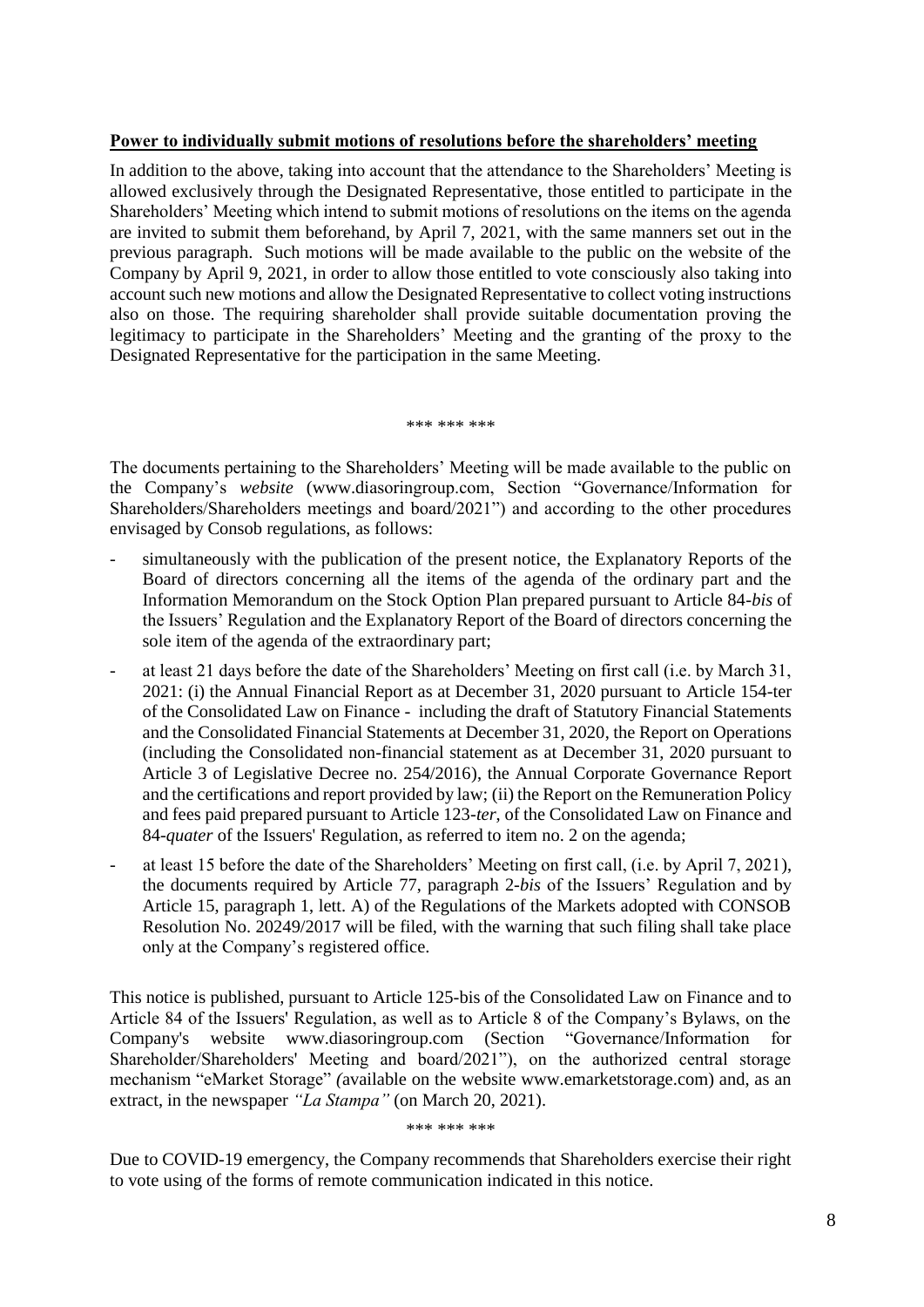Finally, the Company reserves the right to supplement and/or modify the content of this notice should it become necessary consequently to the evolution of the current health emergency situation.

Saluggia, March 19, 2021

For the Board of Directors

The Chairman *Gustavo Denegri*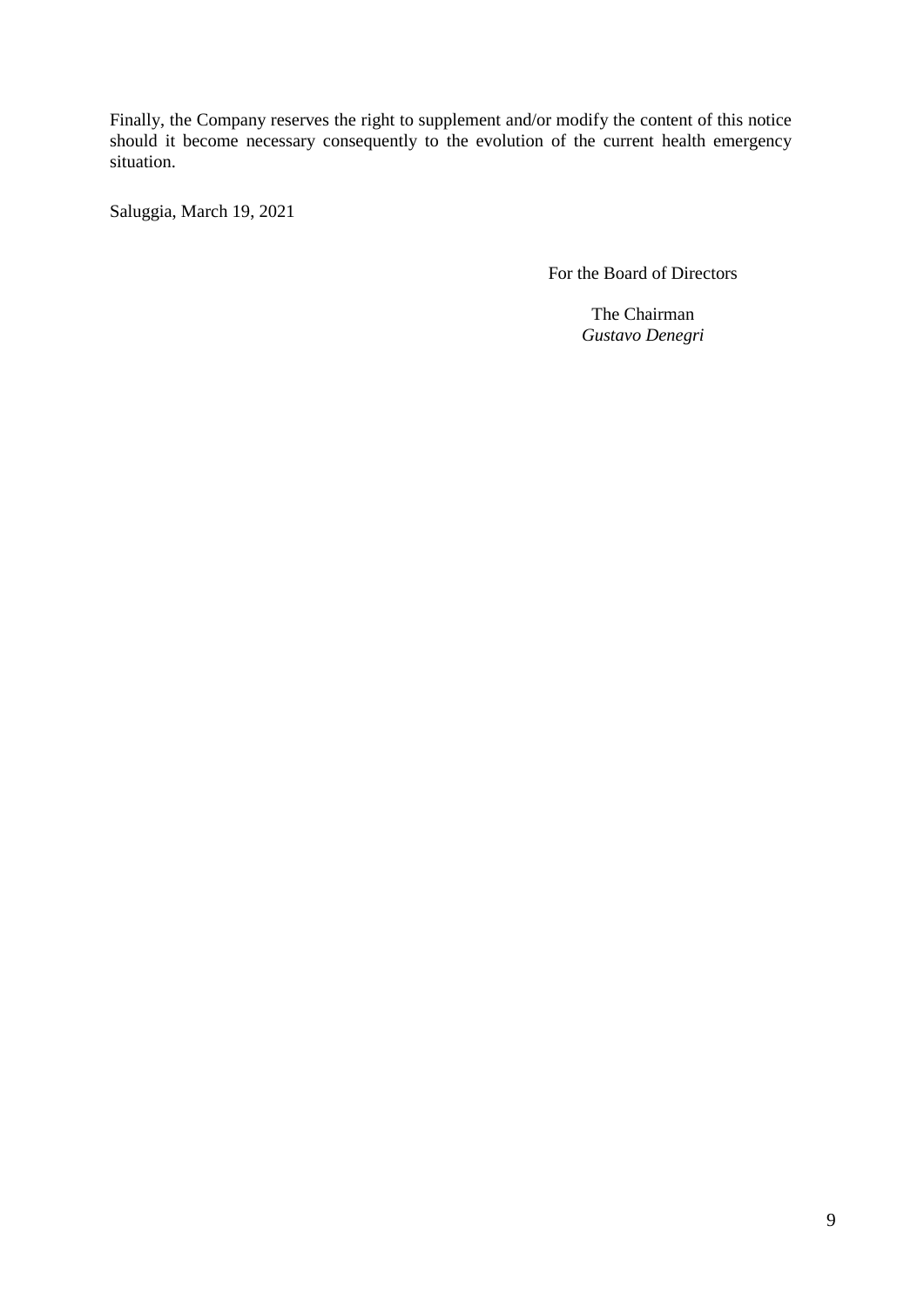#### **Ordinary Part**

#### **Explanatory Report concerning item No. 1 on the Agenda**

- <span id="page-9-1"></span><span id="page-9-0"></span>**1. Statutory Financial Statements at December 31, 2020 and appropriation of the year's net profit:**
	- **1.1 motion for the approval of the Statutory Financial Statements, having examined the Report on Operations for the year ended December 31, 2020; presentation of the Consolidated Financial Statements of the DiaSorin Group at December 31, 2020; related and required resolutions;**

#### **1.2 motion for the appropriation of the net profit; related and required resolutions.**

The Annual Financial Report at December 31, 2020 pursuant to Article 154-*ter* of Legislative Decree No. 58/1998 (including the draft of Statutory Financial Statements and the Consolidated Financial Statements at December 31, 2020, the Report on Operations -comprising the Consolidated Non-Financial Statement pursuant to Articles 3 and 4 of Legislative Decree no. 254/2016 the Annual Corporate Governance Report and the certifications and reports provided by law) will be made available at the Company's registered office and on the Company's website www.diasoringroup.com (Section "Governance/Information for Shareholders/Shareholders meetings and board/2021") and on the authorized central storage mechanism "eMarket Storage", accessible at www.emarketstorage.com, by March 31, 2021.

\*\*\* \*\*\* \*\*\*

Dear Shareholders,

We ask you to approve the Company's financial statements for the year ended December 31, 2020 and recommend that you appropriate the net profit of 164,215,786 Euros as follows:

- considering that the statutory reserve already reached the maximum threshold pursuant to Article 2430 of the Italian Civil Code, to distribute to the shareholders 54,764,445.00 Euros as a dividend of 1.00 Euros per common outstanding share at coupon date, excluding the treasury shares held in portfolio, equal to No. 1,183,812 shares;
- to carry forward as retained earnings the balance of 109,451,341.00 Euros

The dividend will be payable starting from May 26, 2021, with coupon date on May 24, 2021 to the common outstanding shares, excluding the treasury shares. According to Article 83 *terdecies* of Legislative Decree No. 58/1998, those resulting as shareholders at the end of the accounting day of May 25, 2021 (the so-called record date) shall be entitled to the payment of dividend.

Therefore, Shareholders are asked to approve the following resolutions:

Proposed resolution concerning item 1.1. on the Agenda:

"*The ordinary Shareholders' Meeting of DiaSorin S.p.A., having examined the Report on Operations, having acknowledged the Consolidated Financial Statements at December 31, 2020, and the Non-Financial Statement,*

#### *resolves*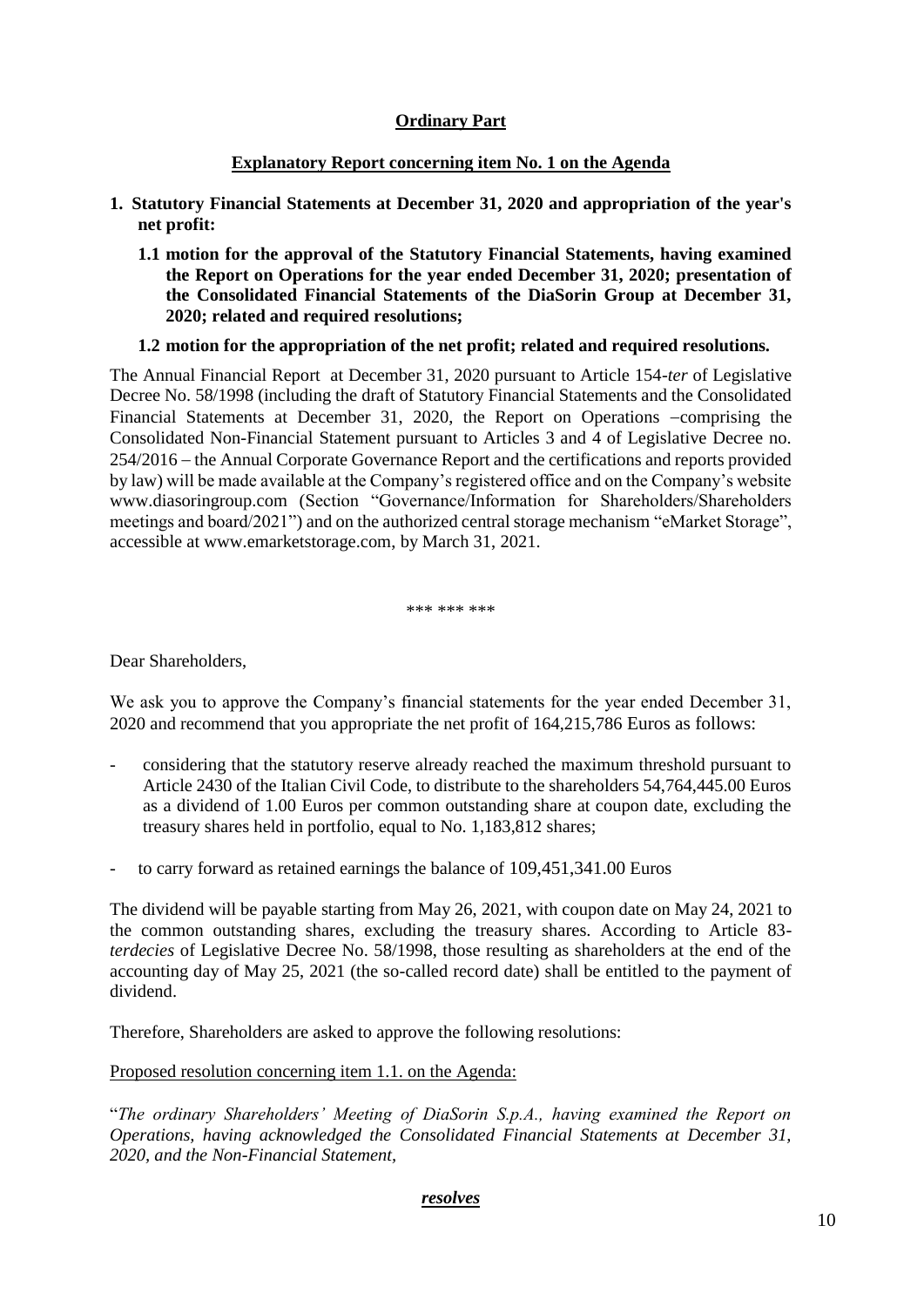*to approve the Statutory Financial Statements at December 31, 2020 in all their parts and findings;*"

Proposed resolution concerning item 1.2. on the Agenda:

"*The Ordinary Shareholders Meeting of DiaSorin S.p.A, having heard and approved the Board of Directors' proposal,*

#### *resolves*

*to approve the appropriation of the net profit, amounting to 164,215,786 Euros, as follows:*

- *considering that the statutory reserve already reached the maximum threshold pursuant to Article 2430 of the Italian Civil Code to distribute to the Shareholders 54,764,445.00 Euros as a dividend of Euro 1,00 on each share outstanding at coupon date, with the exception of treasury shares held in portfolio, equal to 1,183,812 shares, with coupon date on May 24, 2021 to the common outstanding shares, excluding the treasury shares (ex-date); entitlement to payment of the dividend, pursuant to article 83-terdecies of Legislative Decree 58/1998 on May 25, 2021 (record date) and payment date on May 26, 2021;*
- *to carry forward as retained earnings the balance of 109.451.341,00 Euros.*

Saluggia, March 11, 2021

For the Board of Directors

The Chairman *Gustavo Denegri*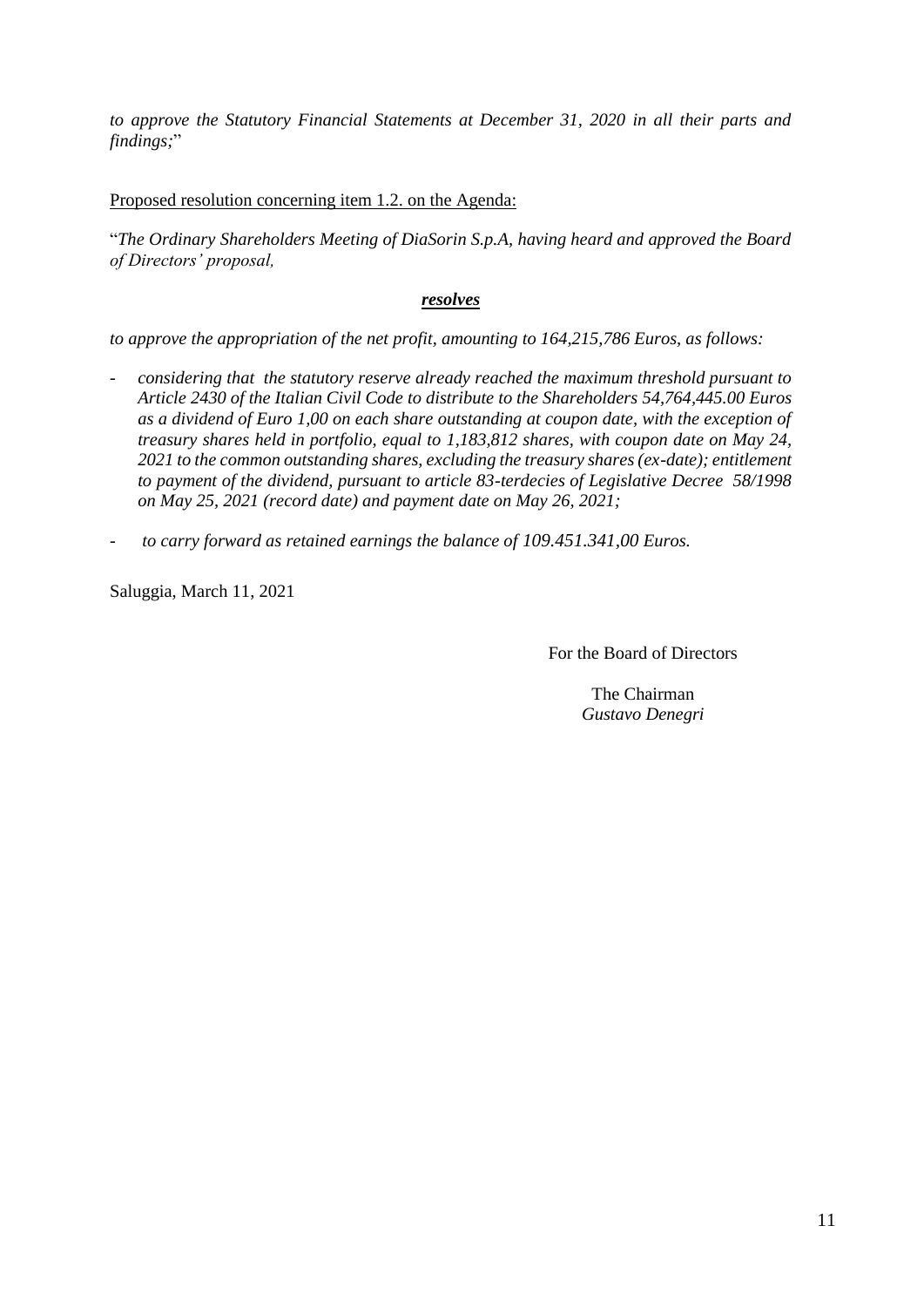#### **Explanatory Report concerning item No. 2 on the Agenda**

<span id="page-11-0"></span>**Report on the Remuneration Policy and fees paid:**

- **2.1 approval of the Remuneration Policy pursuant to art. 123-***ter***, paragraph 3-***ter***, of Legislative Decree n. 58/1998;**
- **2.2 resolutions on the "Second Section" of the Report, pursuant to art. 123-***ter***, paragraph 6, of Legislative Decree no. 58/1998.**

#### Dear Shareholders,

the Board of Directors of your company has called you to an ordinary Shareholders' Meeting to present the Report on the Remuneration Policy and fees paid (the "**Remuneration Report**") prepared pursuant to art. 123-*ter* of Legislative Decree 58/98 ("**TUF**") – as last amended by Legislative Decree 49/2019, implementing Directive (EU) 2017/828 of the European Parliament and of the Council of 17 May 2017 (the so-called *Shareholders' Right Directive II*), which amends Directive 2007/367/EC on the exercise of certain rights of shareholders in listed companies as regards the encouragement of long-term shareholder engagement – and art. 84 *quater* of Consob Regulation No. 11971/1999 ("**the Issuers' Regulations**") and drawn up in accordance with Annex 3A, Scheme 7-*bis* and Scheme 7-*ter* of the Issuers' Regulations, as last amended.

The Remuneration Report is divided into the following sections:

• Section I outlines the policy of the Company for the remuneration of Directors, Executives with Strategic Responsibilities and, without prejudice to art. 2402 of the Italian Civil Code, of the members of the Company's Board of Statutory Auditors, on an annual basis, and the procedures used for the adoption, review and implementation of this policy, including measures to avoid or manage any conflicts of interest;

In addition, pursuant to art. 84-quarter of the Issuers' Regulations, the remuneration policy described in Section I of the Remuneration Report:

- indicates how it contributes to the company strategy, the pursuit of the interests in the long term and the company sustainability, and is conceived keeping into account the compensation and the work conditions of the company employees;
- defines the various remuneration components that can be assigned. In case of assignment of variable remuneration, it establishes criteria for the assignment of this remuneration that are clear, exhaustive and differentiated, based on financial and non-financial performance objectives, if appropriate, keeping into account criteria of social corporate responsibility;
- specifies the policy elements that can be temporarily departed from in case of occurrence of the exceptional circumstances indicated in Article 123-ter, paragraph 3-bis, of TUF and the procedural conditions based upon which – without prejudice to the provisions of Regulation no. 17221 of 12 March 2010 on transactions with related parties – the departure can apply;
- Section II contains the individual remuneration for Directors and members of Statutory Auditors and, in aggregate form, for Executives with Strategic Responsibilities:
	- in the first part, it provides an adequate, clear and understandable representation of each item comprising the remuneration, including payments on leaving office or termination of employment relationship, highlighting the consistency of the same with the remuneration policy relating to the reference year and the manner according to which the remuneration contributes to the Company's long-term results;
	- in the second part, it outlines: (i) detailed compensation paid in the year for any purpose and in any form by the Company and its subsidiaries, highlighting components of such compensation that relate to activities carried out in previous years and showing also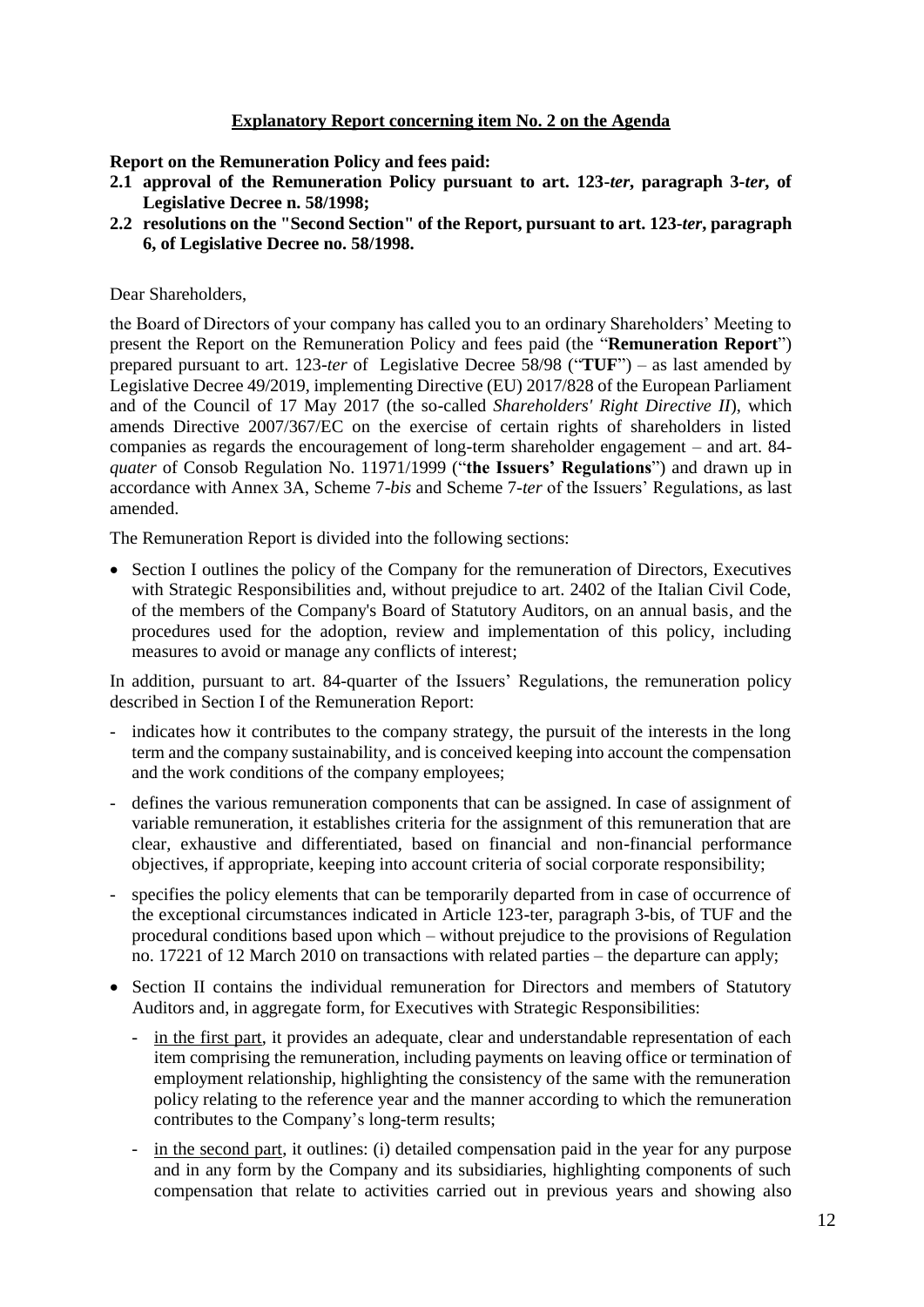compensation to be paid in one or several subsequent years for activities carried out in the year, indicating where appropriate an estimate for components that may not be quantified in the year to which the report refers; (ii) how the Company took into account the vote expressed the previous year by the Shareholders' Meeting on Section Two of the Report;

- in the third part, it provides information on the grant of financial instruments to directors, executives and other employees of DiaSorin and its subsidiaries;
- in the fourth part, it indicates, pursuant to the criteria established in Attachment 3A, Scheme 7-*ter* of the Issuers' Regulations, investments held in the Issuer and its subsidiaries by members of the Company's boards, its General Manager and Executives with Strategic Responsibilities, or by their spouses (unless legally separated) and minor children, either directly or through subsidiaries, through trust companies or third parties, as resulting from the Shareholders Register, by communications received and other information acquired by the same members of the corporate boards, the General Manager and Executives with Strategic Responsibilities.

Section II also provides information on the investments held in DiaSorin and in its subsidiaries, by members of the Company's boards and Executives with Strategic Responsibilities, or by their spouses (unless legally separated) and minor children, in compliance with the provisions of art. 84-*quater* of the Issuers' Regulations.

The Remuneration Report will be made available on the Company website www.diasoringroup.com (Section "Governance / Information for Shareholders / Shareholders' Meeting and Board/2021"*)* and on the authorized storage mechanism "eMarketStorage", at www.emarketstorage.com, at least 21 days before the date of the Shareholders' Meeting, i.e. by March 31, 2021.

Shareholders are reminded that, in accordance with Article 123-*ter*, paragraph 3-*bis* of TUF, they will be called upon to vote for or against Section I of the Remuneration Report, with a binding resolution pursuant to art. 123-*ter*, paragraph 3-*ter*, of TUF. You will also be called, pursuant to art. 123-*ter*, paragraph 6, of TUF, to resolve on Section II of the Remuneration Report, with a non-binding resolution.

The result of the vote will be made available to the public within the statutory deadline, pursuant to articles 123-*ter*, paragraph 6, and 125-*quater,* paragraph 2, of TUF*.*

\*\*\* \*\*\* \*\*\*

Therefore, Shareholders are asked to adopt the following resolutions.

#### Proposed resolution concerning item 2.1 on the Agenda:

"*The ordinary Shareholders' Meeting of DiaSorin S.p.A., having examined the Remuneration Policy prepared by the Board of Directors pursuant to art. 123-ter of Legislative Decree no. 58/1998,* 

#### *resolves*

*to approve -pursuant to art. 123-ter, paragraph 3-ter, of Legislative Decree no. 58/1998 and in accordance with all other laws and regulation and, therefore, with binding resolution - the Remuneration Policy*".

Proposed resolution concerning item 2.2 on the Agenda: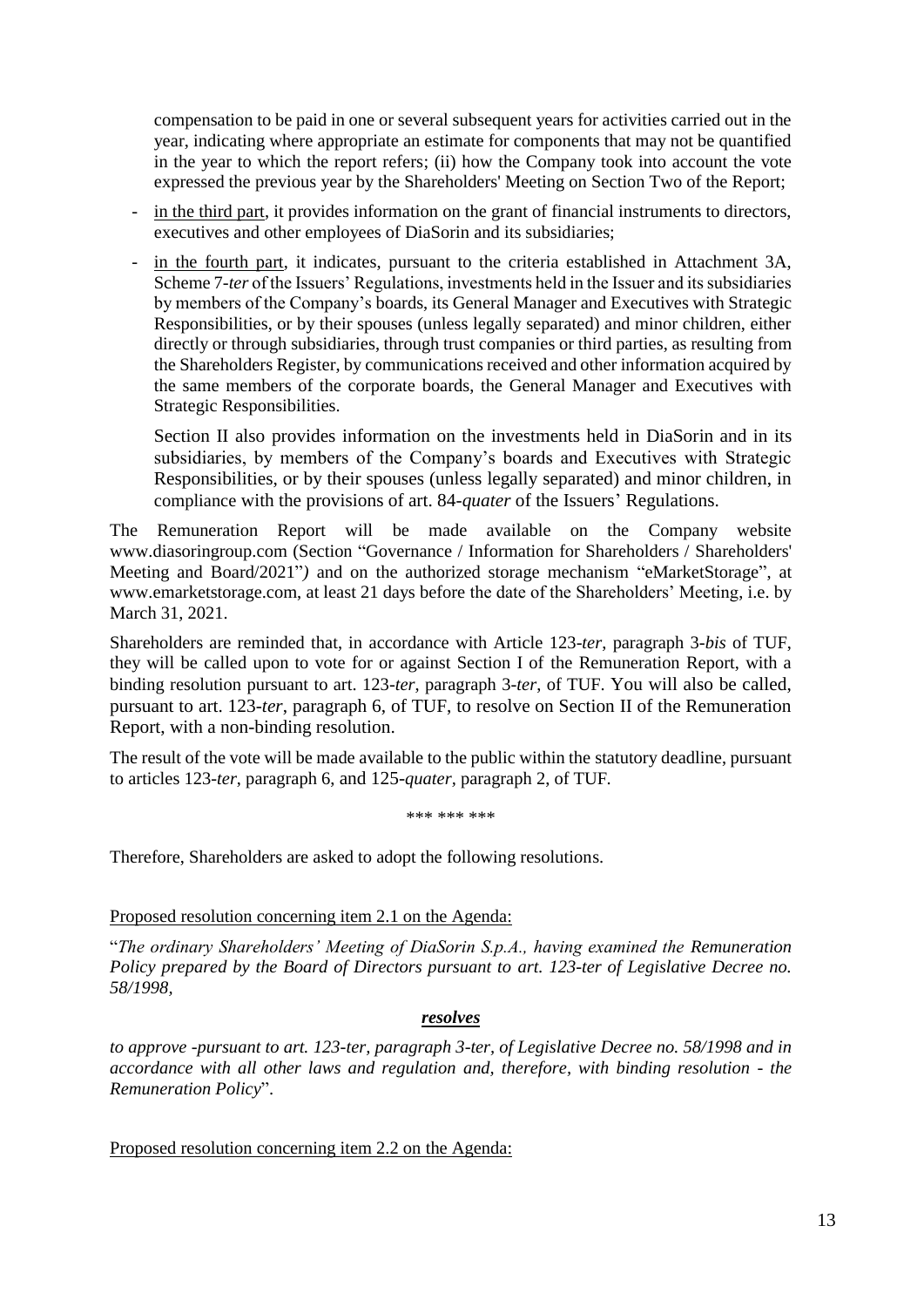"T*he ordinary Shareholders' Meeting of DiaSorin S.p.A., having examined the "Second Section" of the Report prepared by the Board of Directors pursuant to art. 123-ter of Legislative Decree no. 58/1998*

#### *resolves*

*to approve - pursuant to art. 123-ter, paragraph 6, of Legislative Decree no. 58/1998 and in accordance with all other laws and regulation and, therefore, with non-binding resolution - the "Second Section" of the Report*"*.*

Saluggia, March 11, 2021

For the Board of Directors

The Chairman  *Gustavo Denegri*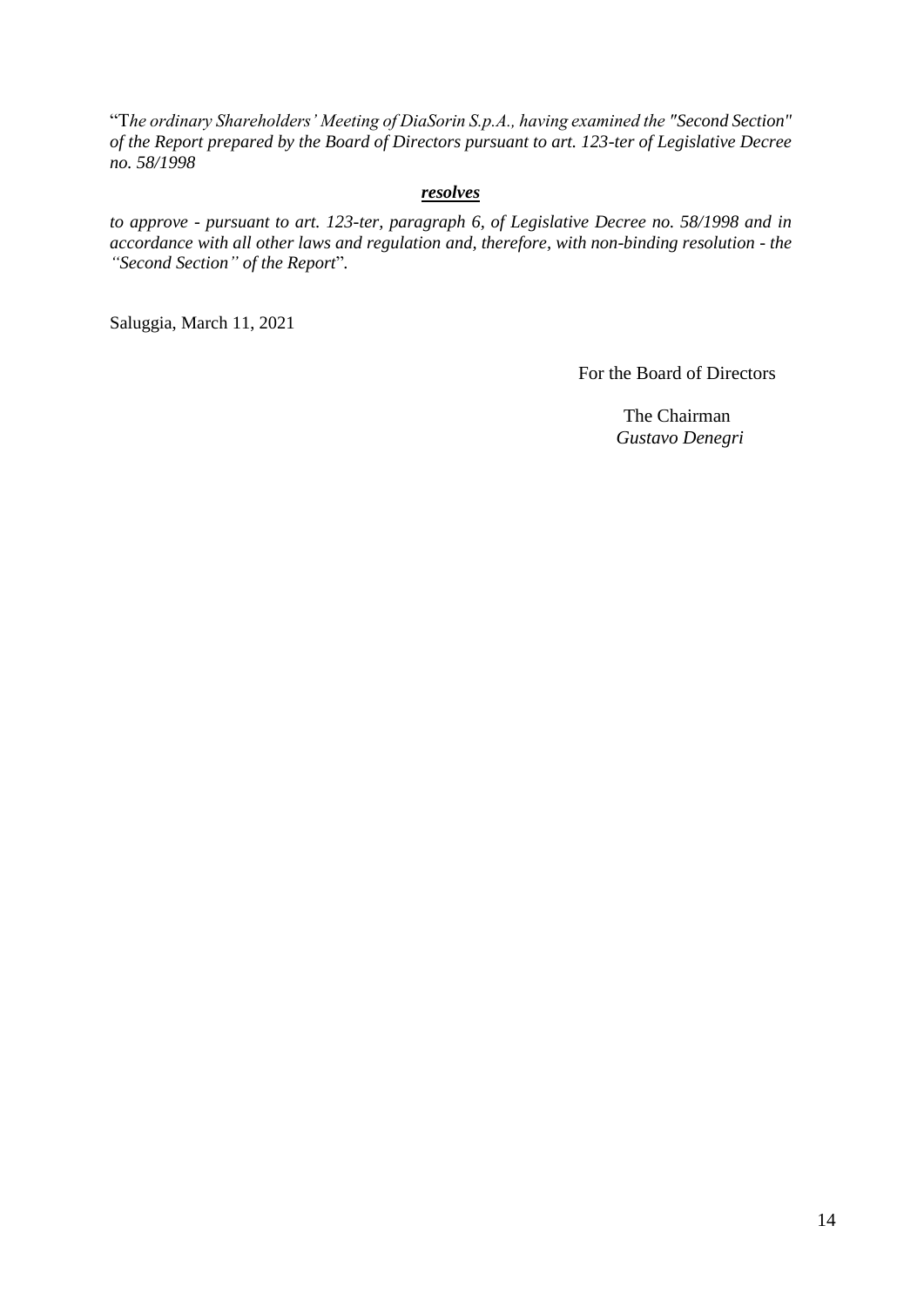#### **Explanatory Report concerning item No. 3 on the Agenda**

#### <span id="page-14-0"></span>**Establishment of a stock option plan pursuant to Article 114-***bis* **of Legislative Decree No. 58/1998. Connected and related resolutions.**

We are submitting for your approval a plan to incentivize and increase the loyalty of employees called "DiaSorin S.p.A. 2021 Stock Option Plan" (the "**2021 Plan**") reserved for executives and employees of DiaSorin S.p.A. ("**DiaSorin**" or the "**Company**") and the companies that it controls directly or indirectly (hereinafter the "**Subsidiaries**" and, together with DiaSorin, the "**Group**"), pursuant to Article 144-*bis* of Legislative Decree No. 58/1998 (the "**TUF**"), which shall be implemented through free grants of options valid to buy common treasury shares held by the Company.

An Information Memorandum about the 2021 Plan, prepared in accordance with Article 84-*bis*  of the CONSOB Resolution No. 11971/1991, as amended, (hereinafter the "**Issuers' Regulations**") and in compliance with the Annex 3A of the Issuers' Regulations, has been made available to the public within the deadline and in the manner required pursuant to law.

#### **1. Reasons for adopting the 2021 Plan**

The purpose of the 2021 Plan is to continue the policy of incentivizing and increasing the loyalty of key Group employees by making them feel part of the Company's ownership base, thereby helping retain within the Group their specific competencies by allowing them to share in the Company's profits and future growth.

The motion for the adoption of the 2021 Plan has been submitted by the Board of Directors upon recommendation of the Compensation and Nominating Committee.

With reference to the incentivizing remuneration based on stock options plans, it should be also noted that the adoption of remuneration plans based on shares is consistent with the principles included in the "Compensation Policy" adopted by the Company, as described in the Report on the compensation policy and fees paid pursuant to Article 123-*ter* of the TUF, available on the Company's website www.diasoringroup.com (Section "Governance/Governance Documents").

#### **2. Subject and Implementation Method of the 2021 Plan**

The 2021 Plan calls for free grants, to each of the beneficiaries identified within the categories of recipients listed in Section 3 below (hereinafter the "**Beneficiary/ies**"), of options (hereinafter the "**Options**") that convey to the Beneficiary the right to buy common treasury shares held by the Company, based on the ratio of 1 share for each exercised Option, in accordance with the terms and conditions of the 2021 Plan, at a price that will be determined by the Board of Directors at the time of the Option grant, in an amount that shall not be less than the simple average of the official prices at which the DiaSorin common shares are traded on the Online Stock Market organized and operated by Borsa Italiana S.p.A. during the period between the Option Grant Date (as defined below) and the same day of the previous calendar month (hereinafter the "**Exercise Price**").

We recommend that 300.000 DiaSorin common shares be available for allotment to the Beneficiaries in implementation of the 2021 Plan.

For the purpose of implementing the 2021 Plan, the Company's Ordinary Shareholders' Meeting (convened for April 22, 2021 on the first calling and April 23, 2021 on the second calling) will be asked to approve, as the 4<sup>th</sup> item on the Agenda, a motion to authorize the Board of Directors to execute transactions to buy and dispose of treasury shares, pursuant to and for the purposes of Article 2357 and Article 2357-ter of the Italian Civil Code and Article 132 of the TUF and related implementation provisions, reserved for use, among others, in connection with the 2021 Plan. For additional information, please consult the relevant explanatory report prepared in accordance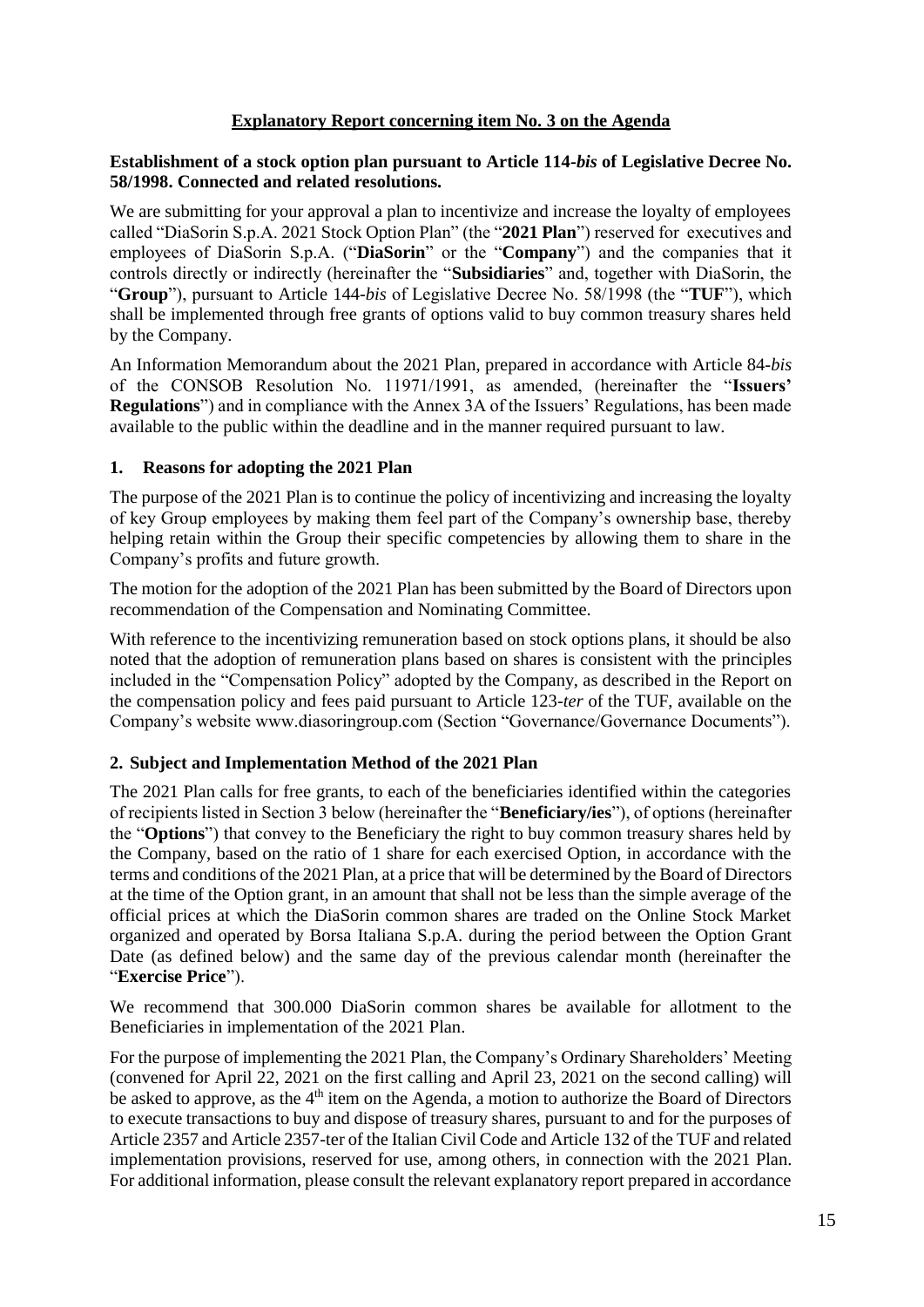with Article 73 of the Issuers' Regulations, which was made available to the public within the deadline and in the manner required pursuant to law.

As for the date of this report, the Company held No. 1,183,812 treasury shares, equal to 2.115% of the share capital. None of its subsidiaries held DiaSorin shares.

The Options awarded under the 2021 Plan will convey to the Beneficiaries the right to acquire 300.000 common shares, at the Exercise Price, based on a ratio of 1 share for each awarded exercised Option, in accordance with the terms and conditions of the 2021 Plan, as explained below.

The Company will make available to the Beneficiaries the shares they are entitled to receive following the exercise of their Options within and not later than 10 (ten) business days after the end of the calendar month during which the Options were exercised. The shares attributable to the Beneficiaries following the exercise of the Option shall have the same ranking for dividends as the Company's common shares on the date of purchase and shall carry the coupons in effect as of that date.

The 2021 Plan does not receive support from the Special Fund to Incentivize Employee Company Stock Ownership referred to in Article 4, Section 112, of Law No. 350 of December 24, 2003.

#### **3. Beneficiaries of the 2021 Plan**

The 2021 Plan is addressed to parties who, on the Option grant date (the "**Grant Date**") have a permanent employment relationship with the Company or one of its Subsidiaries (or anyway a comparable relationship under the legislation from time to time applicable to the Company or to one of its Subsidiaries).

On each Grant Date, the Board of Directors will designate the individual Beneficiaries, within the abovementioned categories, and determine the number of Options awarded to each Beneficiary, taking into account the number, category, organizational level, responsibilities and professional competencies of the Beneficiaries.

The Board of Directors may delegate its powers, tasks and responsibilities in connection with the execution and implementation of the 2021 Plan, to the Chairman of the Board of Directors, the Deputy Chairman and/or DiaSorin's Chief Executive Officer, acting jointly or severally, it being understood that the Board of Directors shall have sole jurisdiction over any decision related to and/or concerning a grant of Option to a Beneficiary who is also the Chairman and/or Deputy Chairman and/or DiaSorin's Chief Executive Officer (as well as over any other decision related and/or pertaining to the management and/or implementation of the 2021 Plan concerning the abovementioned parties).

Consistent with the guidelines of the Corporate Governance Code issued by the Corporate Governance Committee and with the Compensation Policy adopted by the Company, the Compensation and Nominating Committee provides consulting support and makes recommendations with regard to the implementation of the 2021 Plan.

An ongoing employment relationship with DiaSorin or a Subsidiary is an eligibility requirement for the 2021 Plan.

Specifically, under the 2021 Plan, if the employment relationship is ended as a result of a bad leaver situation before the exercise of the Options, all Options awarded to the Beneficiary shall lapse and shall become null and void, thereby releasing the Company from any obligation or liability. Bad leaver refers to situations when the employment relationship is ended due to:

(i) firing of a Beneficiary for cause or: (a) violation by the Beneficiary of the laws governing employment relationships; (b) criminal conviction of the Beneficiary of a crime resulting from a malicious or negligent act;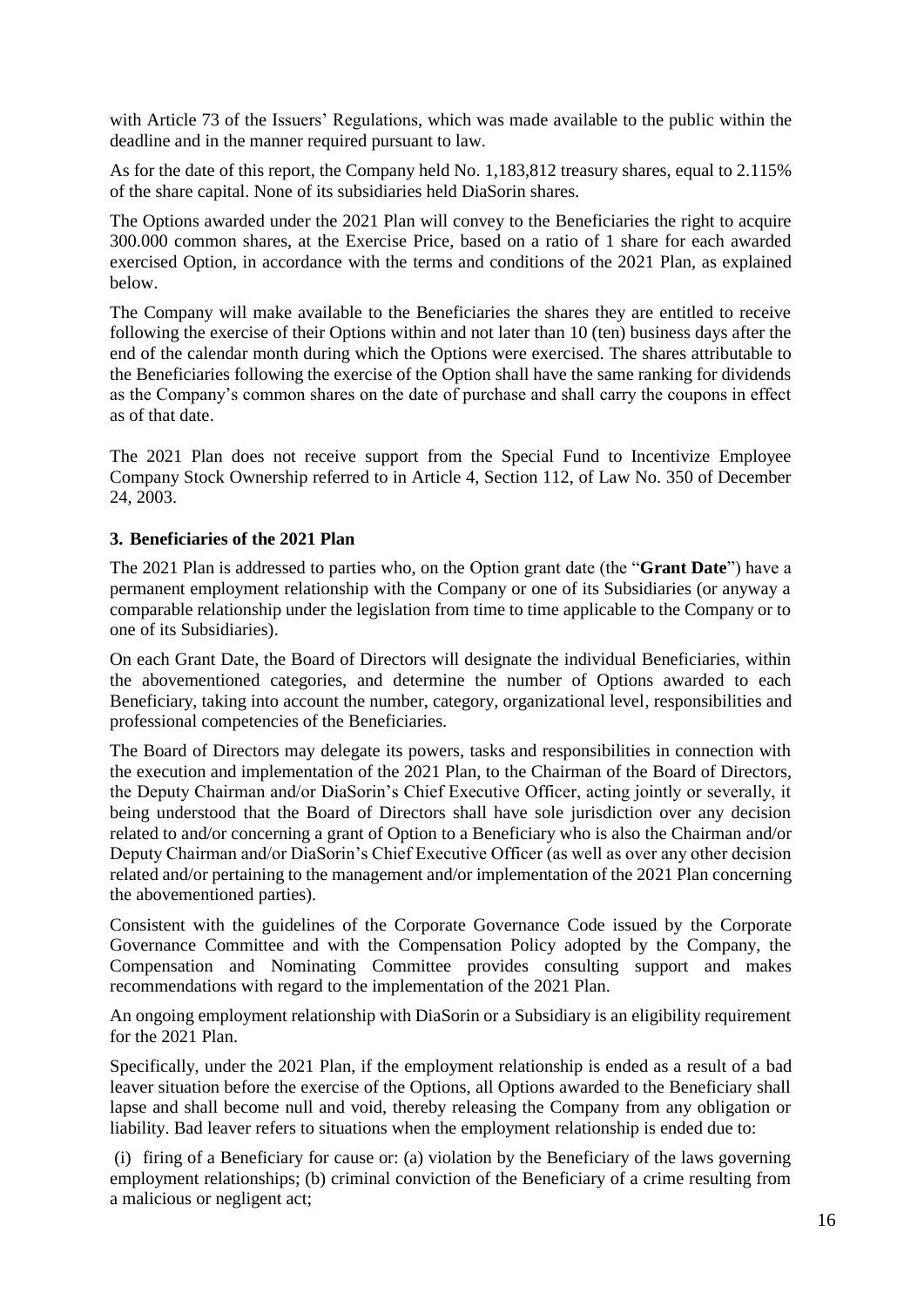(ii) resignation by the Beneficiary not justified by the occurrence of (a) withdrawal from the employment relationship due to a Beneficiary's physical or mental disability (caused by illness or accident) resulting in inability to work for more than 6 (six) months; (b) death of the Beneficiary.

If the employment relationship is ended as a result of a good leaver situation, the Beneficiary will retain the right to exercise his/her awarded Options proportionately to the length of his/her employment after the Grant Date, as against the length of time running between the Grant Date and the initial Option exercise date. Options that are not exercisable shall become void automatically, thereby releasing the Company from any obligation or liability.

Good leaver refers to situations when the employment relationship is ended due to:

(i) firing without cause;

(ii) withdrawal from the employment relationship due to a Beneficiary's physical or mental disability (caused by illness or accident) resulting in inability to work for more than 6 (six) months;

(iii) death of the Beneficiary;

(iv) retirement of the Beneficiary;

(iv) loss of the status of Subsidiary by the company employing the Beneficiary.

#### **4. Duration of the 2021 Plan and Exercise of the Options**

The Options awarded to a Beneficiary may be exercised in accordance with the provisions of the 2021 Plan Regulations, whose adoption will be delegated to the Board of Directors, and the corresponding option contract.

Under the 2021 Plan, (i) Options may be awarded to Beneficiaries identified by the Board of Directors over a period of three years from the date when the 2021 Plan Regulations are approved and (ii) Options are exercisable during the exercise periods defined in the 2021 Plan Regulations and/or the option contract, it being understood that awarded Options may not be exercised for a three-years period following the Grant Date.

Without prejudice to the exercise procedure indicated above, Beneficiaries are entitled to early exercise the Options when specific events occur, including:

1. change of control, pursuant to Article 93 of the TUF, even if it does not require the obligation to launch a takeover bid;

2. launch of a takeover bid on the Company shares pursuant to Articles 102 *et seq*. of the TUF; or

3. resolution of transactions that may result in the delisting of DiaSorin ordinary shares.

Under the 2021 Plan, the exercise of the Options by the Beneficiaries shall be suspended during the period:

- between the day of any meeting of the Board of Directors held with the purpose of approving a resolution to convene a Shareholders' Meeting called to approve (i) the statutory financial statements and at the same time the proposal to distribute dividends or (ii) the proposal to distribute special dividends; and
- the day when the Shareholders' Meeting in question is held.

In case the Shareholders' Meeting resolves upon the distribution of a dividend or special dividend, the suspension period will anyway expire the day after the relevant coupon date.

The Board of Directors shall also have the right to suspend the Beneficiaries' right to exercise their Options during certain periods of the year, or to anyway allow the exercise of the Options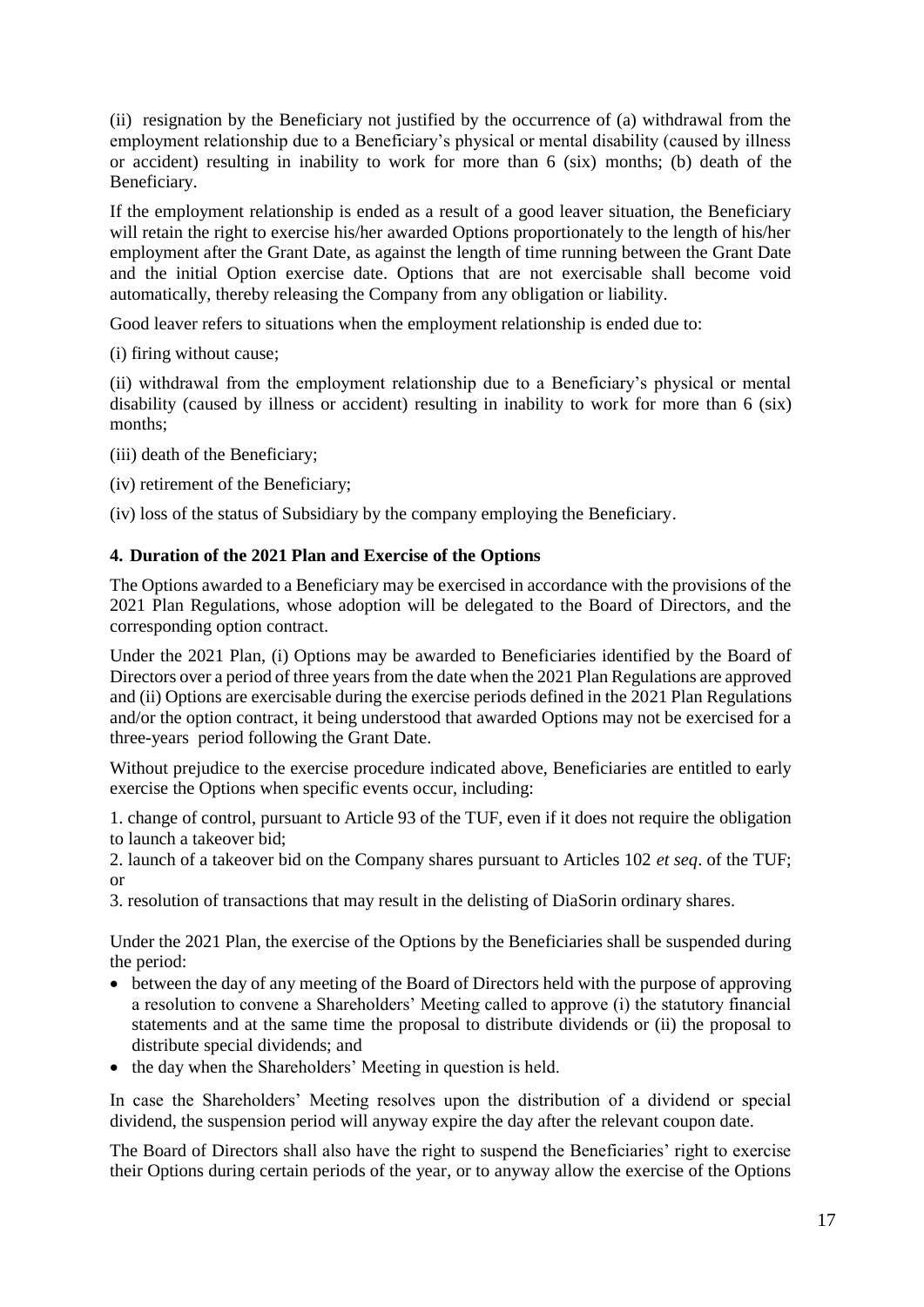if this responds to the best execution of the 2021 Plan, in the interests of the Company and of the Beneficiaries.

#### **5. Restrictions on the Transfer of Options**

Options are awarded on a personal basis and may be exercised exclusively by the Beneficiaries. Unless the Board of Directors resolves otherwise and except for the provisions applicable in the event of interruption of an employment relationship (including transfers due to death), Options may not be transferred or negotiated, pledged or otherwise encumbered by the Beneficiary and/or provided as collateral both as a result of a contract or pursuant to law.

There are no restrictions on the transfer of Company ordinary shares acquired through the exercise of the Options.

\*\*\* \*\*\* \*\*\*

Dear Shareholders,

Based on the information provided above, we recommend that you adopt the following resolutions:

"*The Ordinary Shareholders' Meeting of DiaSorin S.p.A., having reviewed and approved the Explanatory Report submitted by the Board of Directors,*

#### *resolves to*

*(i) approve, pursuant to and for the purposes of Article 114-bis of Legislative Decree No. 58/1998, the establishment of a new stock option plan called "DiaSorin S.p.A. 2021 Stock Option Plan" with the characteristics (including implementation conditions and requirements) specified in the Explanatory Report of the Board of Directors and in the Information Memorandum prepared in accordance with article 84-bis of CONSOB regulations no. 11971/1999, as amended, (thereto attached under letter "A"), delegating to the Board of Directors the task of adopting the required regulations;*

*(ii) grant to the Board of Directors any and all powers that may be necessary or appropriate to implement the "DiaSorin S.p.A. 2021 Stock Option Plan," including, the following nonexhaustive list being provided merely by way of example, all powers to designate the Beneficiaries and determine how many options should be awarded to each Beneficiary, proceed with the granting of Options to the Beneficiaries, and carry out all acts, required activities, formalities and communications that may be necessary or appropriate for the purpose of managing and/or implementing the Plan, with the option of delegating its powers, tasks and responsibilities in connection with the execution and implementation of the Plan to the Chairman of the Board of Directors, the Deputy Chairman and/or DiaSorin's Chief Executive Officer, acting jointly or severally, it being understood that the Board of Directors shall have sole jurisdiction over any decision related to and/or concerning a grant of Option to a Beneficiary who is also the Chairman and/or Deputy Chairman and/or DiaSorin's Chief Executive Officer, as well as over any other decision related and/or pertaining to the management and/or implementation of the 2021 Plan concerning the abovementioned parties*".

Saluggia, March 11, 2021

For the Board of Directors

The Chairman  *Gustavo Denegri*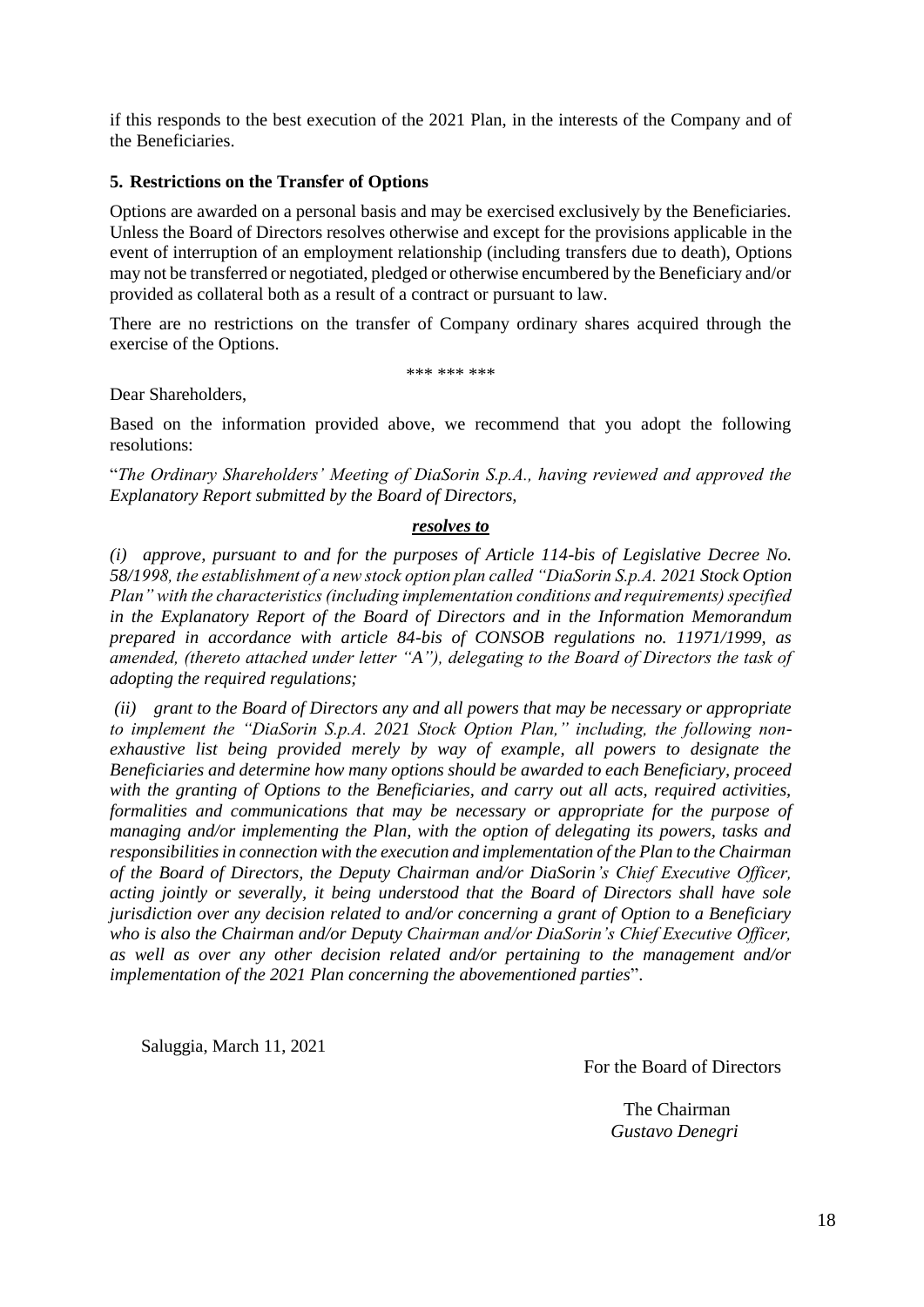ANNEX "A"

DIASORIN S.P.A.

INFORMATION MEMORANDUM ABOUT A COMPENSATION PLAN BASED ON GRANTS OF STOCK OPTIONS, PREPARED IN ACCORDANCE WITH ARTICLE 84-*BIS*  OF REGULATIONS NO. 11971 APPROVED BY THE CONSOB ON MAY 14, 1999, AS AMENDED, WHICH IS BEING SUBMITTED TO THE SHAREHOLDERS' MEETING OF DIASORIN S.P.A. FOR APPROVAL

Saluggia, March 11, 2021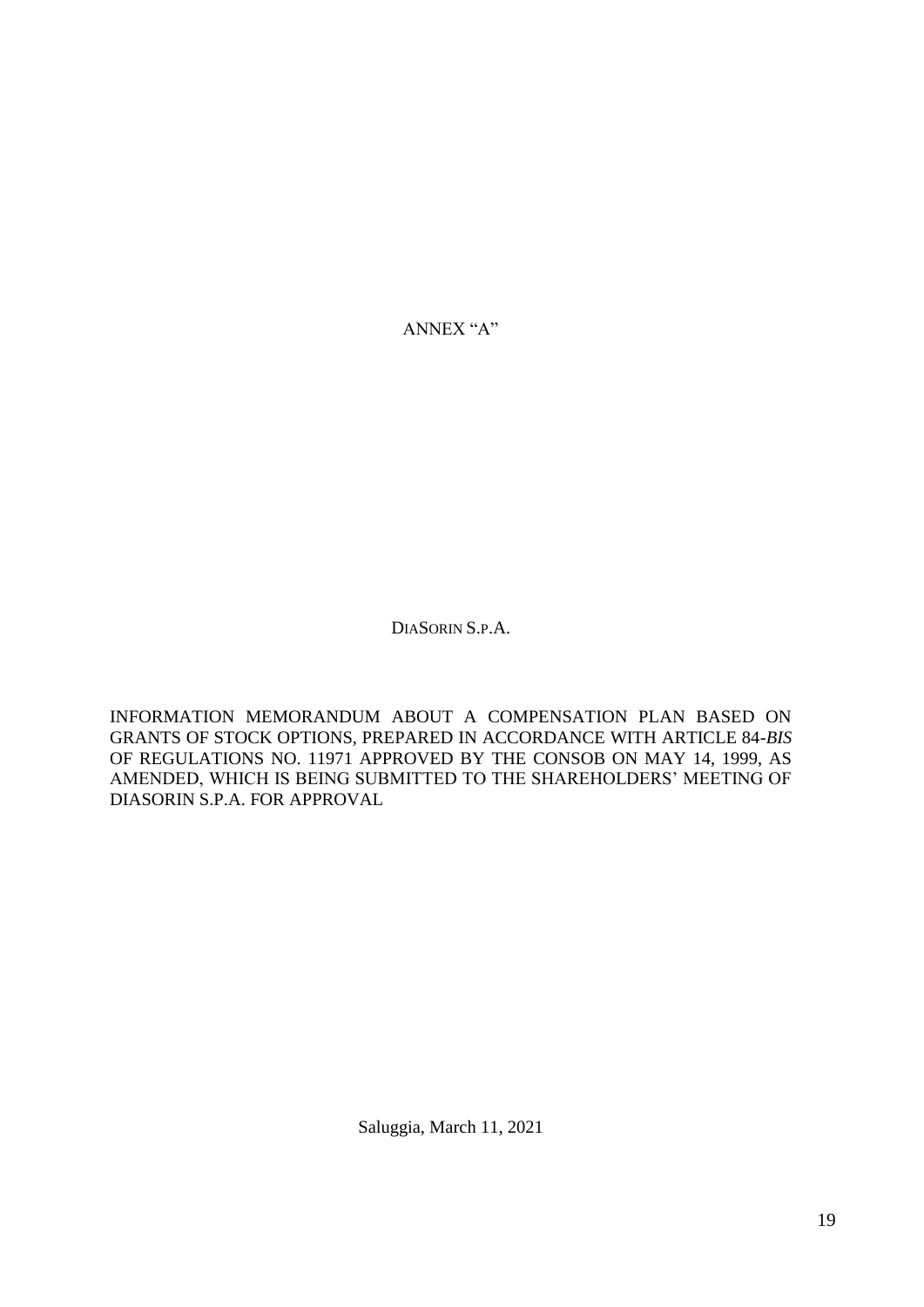# **DEFINITIONS**

The following definitions apply to the corresponding terms, when used in this Information Memorandum.

| <b>Beneficiary</b>                                        | The Recipient of an Option grant;                                                                                                                                                                                                                                                                                                                                                                                                                                                                                                                             |
|-----------------------------------------------------------|---------------------------------------------------------------------------------------------------------------------------------------------------------------------------------------------------------------------------------------------------------------------------------------------------------------------------------------------------------------------------------------------------------------------------------------------------------------------------------------------------------------------------------------------------------------|
| <b>Board</b>                                              | The Company's current Board of Directors or its<br>representatives;                                                                                                                                                                                                                                                                                                                                                                                                                                                                                           |
| <b>Compensation</b><br>and<br><b>Nominating Committee</b> | The Company's Compensation and Nominating<br>which provides,<br>Committee,<br>among<br>others.<br>consulting support and makes recommendations with<br>regard to the implementation of the Plan, consistent<br>with the guidelines of the Corporate Governance<br>Code and the Compensation Policy adopted by the<br>Company, as described in the report on compensation<br>and fees paid pursuant to Article 123-ter of the TUF,<br>available<br>the<br>Company's<br>on<br>website<br>www.diasoringroup.com<br>(Section<br>Governance/Governance Documents); |
| <b>DIASORIN</b> or the<br>Company                         | DIASORIN S.p.A., with registered office at Via<br>Crescentino (no building number), Saluggia (VC),<br>Italy;                                                                                                                                                                                                                                                                                                                                                                                                                                                  |
| <b>Exercise Notice</b>                                    | The communication by which a Beneficiary exercises<br>the awarded Options;                                                                                                                                                                                                                                                                                                                                                                                                                                                                                    |
| <b>Exercise price</b>                                     | The consideration that a Beneficiary will be required<br>to pay to exercise Options and buy Shares;                                                                                                                                                                                                                                                                                                                                                                                                                                                           |
| <b>Final Exercise Date</b>                                | The final deadline for exercising Options, as defined<br>in the Plan Regulations and/or the Option Contract;                                                                                                                                                                                                                                                                                                                                                                                                                                                  |
| <b>Grant Date</b>                                         | The date when the Board approves an Option grant to<br>a Beneficiary;                                                                                                                                                                                                                                                                                                                                                                                                                                                                                         |
| Group                                                     | DIASORIN and its Subsidiaries;                                                                                                                                                                                                                                                                                                                                                                                                                                                                                                                                |
| <b>Information</b><br><b>Memorandum</b>                   | information memorandum,<br>This<br>prepared<br>in<br>accordance with Article 84-bis of the Issuers'<br>Regulations and consistent, including with regard to<br>the numbering of sections, with the guidelines<br>provided in Form 7 of Annex 3A to the Issuers'<br>Regulations;                                                                                                                                                                                                                                                                               |
| <b>Initial Exercise Date</b>                              | The date when Options become exercisable, as<br>defined in the Plan Regulations and/or the Option<br>Contract;                                                                                                                                                                                                                                                                                                                                                                                                                                                |
| <b>Issuers' Regulations</b>                               | Consob Regulation No. 11971/1999, as amended;                                                                                                                                                                                                                                                                                                                                                                                                                                                                                                                 |
| <b>MTA</b>                                                | Abbreviation from the Italian name (Mercato<br>Telematico Azionario) of the Italian online securities<br>market organized and operated by Borsa Italiana<br>S.p.A.;                                                                                                                                                                                                                                                                                                                                                                                           |
| Option                                                    | The right granted to a recipient to buy Shares in                                                                                                                                                                                                                                                                                                                                                                                                                                                                                                             |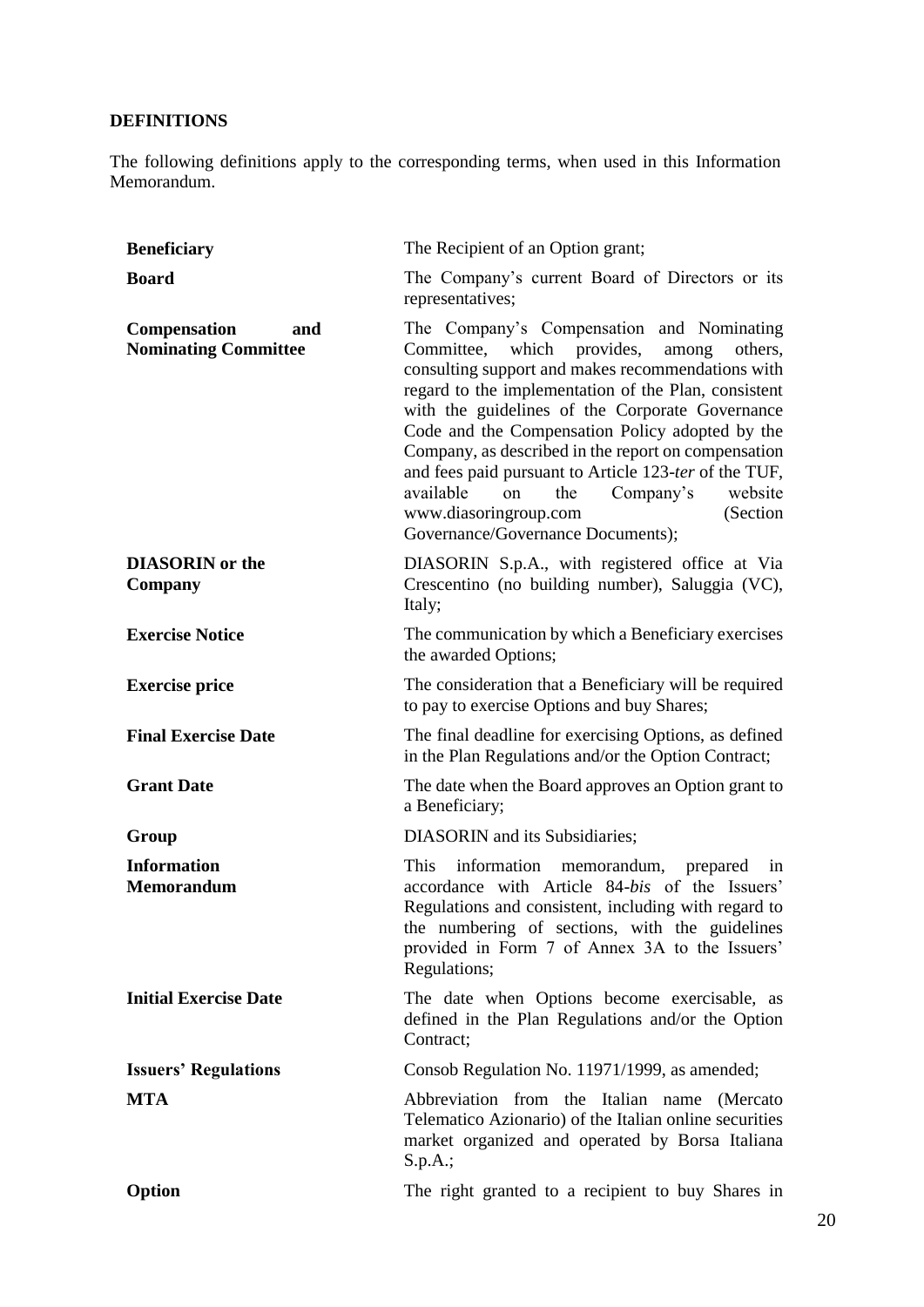|                                                 | accordance with the Plan's rules; each Option<br>conveys the right to buy one Share;                                                                                                                                                                                                                                                                                  |
|-------------------------------------------------|-----------------------------------------------------------------------------------------------------------------------------------------------------------------------------------------------------------------------------------------------------------------------------------------------------------------------------------------------------------------------|
| <b>Option Contract</b>                          | The Contract by which the Company grants Options<br>to a Beneficiary, duly signed by the latter for<br>acceptance;                                                                                                                                                                                                                                                    |
| <b>Ordinary Shareholders'</b><br><b>Meeting</b> | The Company's Ordinary Shareholders' Meeting<br>convened for April 22, 2021, on the first calling, and<br>April 23, 2021, on the second calling to vote (i) on a<br>motion to adopt the Plan (3 <sup>rd</sup> item on the Agenda) and<br>(ii) on a motion to authorize the Board of Directors to<br>buy and dispose of treasury shares $(4th$ item on the<br>Agenda); |
| Plan                                            | The motion to adopt the "DIASORIN S.p.A. 2021<br>Stock Option Plan" approved by DIASORIN's Board<br>of Directors on March 11, 2021, which will be<br>submitted for approval to the Ordinary Shareholders'<br>Meeting, pursuant to Article 114-bis of the TUF;                                                                                                         |
| Recipient                                       | A party who, on the Grant Date, has a permanent<br>employment relationship with the Company or one of<br>its Subsidiaries (or anyway a comparable relationship<br>under the legislation from time to time applicable to<br>the Company or to one of its Subsidiaries);                                                                                                |
| Relationship                                    | The employment relationship between a Recipient<br>and the Company or a Subsidiary (or anyway a<br>comparable relationship under the legislation from<br>time to time applicable to the Company or to one of<br>its Subsidiaries);                                                                                                                                    |
| <b>Shares</b>                                   | The DIASORIN common shares, with a par value of<br>1 (one) euro each, subject of the Plan, reserved for<br>Beneficiaries who exercise their Options;                                                                                                                                                                                                                  |
| <b>Subsidiaries</b>                             | Italian and foreign companies that are directly or<br>indirectly controlled by the Company, pursuant to<br>Article 93 of the TUF;                                                                                                                                                                                                                                     |
| TUF                                             | Legislative Decree No. 58/1998 (Testo Unico sulla<br>Finanza), as amended                                                                                                                                                                                                                                                                                             |

#### **FOREWORD**

The subject of this Information Memorandum, prepared in accordance with Article 84-*bis* of the Issuers' Regulations and consistent, including with regard to the numbering of sections, with the guidelines provided in Form 7 of Annex 3A to the Issuers' Regulations, is the motion to adopt the "DIASORIN S.p.A. 2021 Stock Option Plan" approved by DIASORIN's Board of Directors on March 11, 2021, upon recommendation of the Compensation and Nominating Committee.

The abovementioned motion to adopt the "DIASORIN S.p.A. 2021 Stock Option Plan" will be submitted for approval to the Ordinary Shareholders' Meeting of the Company, convened for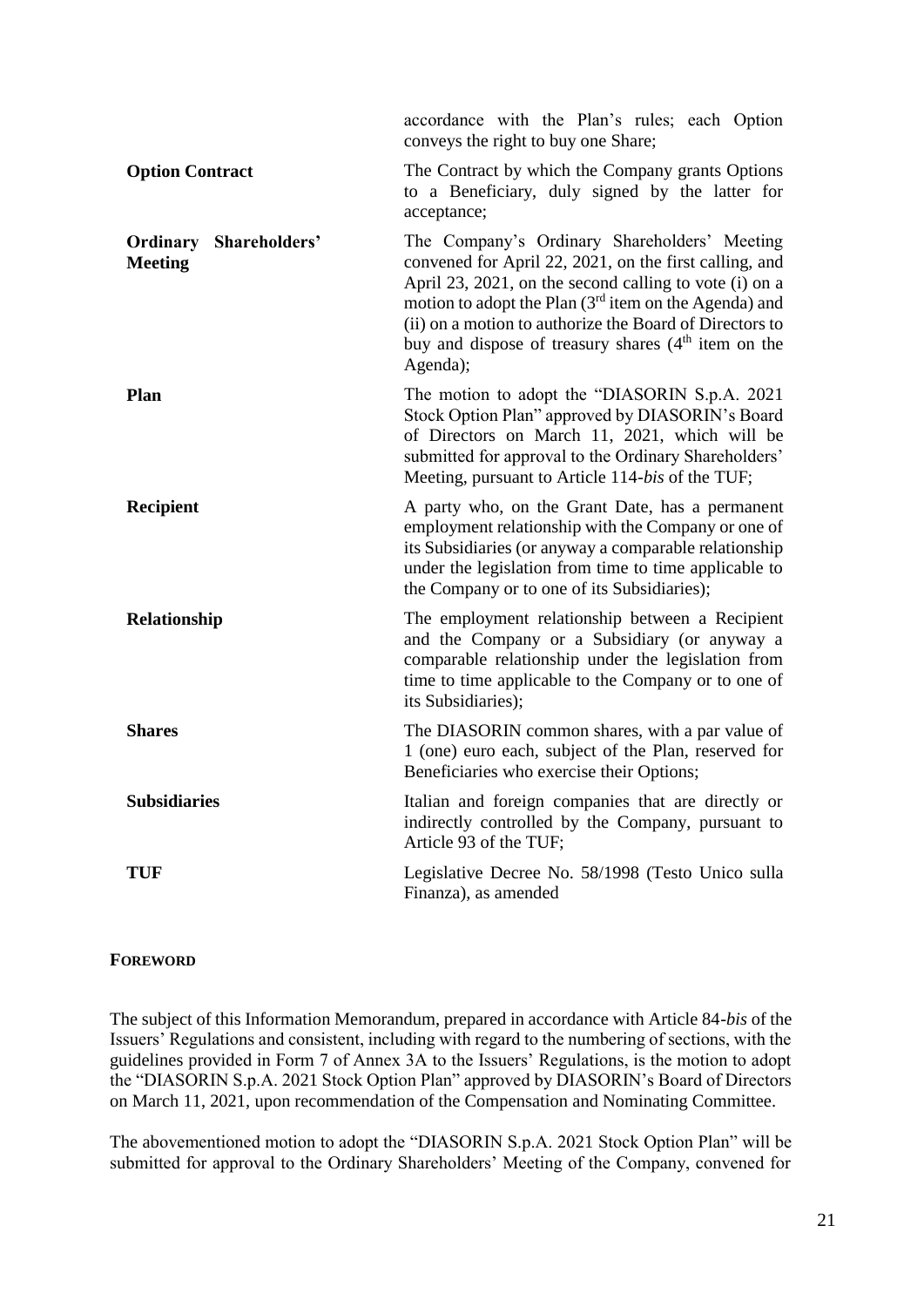April 22, 2021, on the first calling, and April 23, 2021, on the second calling  $(3<sup>rd</sup>$  item on the Agenda).

As of the date of this Information Memorandum, the motion to adopt the "DIASORIN S.p.A. 2021 Stock Option Plan" has not been approved by the Ordinary Shareholders' Meeting yet.

#### Therefore:

(i) this Information Memorandum has been prepared based exclusively on the content of the motion to adopt the "DIASORIN S.p.A. 2021 Stock Option Plan" approved by the Company's Board of Directors on March 11, 2021, upon recommendation of the Compensation and Nominating Committee;

(ii) any reference to the Plan (as above defined) contained in this Information Memorandum shall be understood as referring to the motion to adopt the "DIASORIN S.p.A. 2021 Stock Option Plan".

If necessary, this Information Memorandum will be updated, within the deadline and in the manner required pursuant to current regulations, if the motion to adopt the "DIASORIN S.p.A. 2021 Stock Option Plan" is approved by the Ordinary Shareholders' Meeting, consistent with resolutions adopted by the Ordinary Shareholders' Meeting and the organizational entities responsible for implementing the Plan.

The Plan shall be considered of "major significance" pursuant to Article 114-*bis*, Section 3, of the TUF and Article 84-*bis* of the Issuers' Regulations, as it is addressed to some Recipients belonging to the top management of DIASORIN.

#### **1. PLAN'S RECIPIENTS**

#### **1.1 Listing by name of the Plan's Recipients who are not members of the Board of Directors or the Managing Board of the issuer of financial instruments, companies controlling the issuer and direct or indirect subsidiaries of the issuer.**

See Section 1.2 below.

#### **1.2 Categories of employees or associates of the issuer of financial instruments, companies controlling the issuer and subsidiaries of the issuer.**

The Plan is addressed to parties who on the Grant Date have a permanent employment relationship with the Company or one of its Subsidiaries (or anyway a comparable relationship under the legislation from time to time applicable to the Company or to one of its Subsidiaries).

As of the date of this Information Memorandum, the Plan has not yet been approved by the Ordinary Shareholders' Meeting. Under the Plan, the Board of Directors will be responsible for designating the individual Beneficiaries. Consequently, a listing by name of Beneficiaries, within the Recipients category identified above, cannot be provided. It is possible that the Beneficiaries designated by the Board of Directors may also include parties serving as Directors of the Company or its subsidiaries.

#### **1.3 Designation by name of Plan Beneficiaries belonging to the following groups:**

#### *a) general managers of the financial instrument issuer;*

Not applicable, because as of the date of this Information Memorandum, the Plan has not yet been approved by the Ordinary Shareholders' Meeting.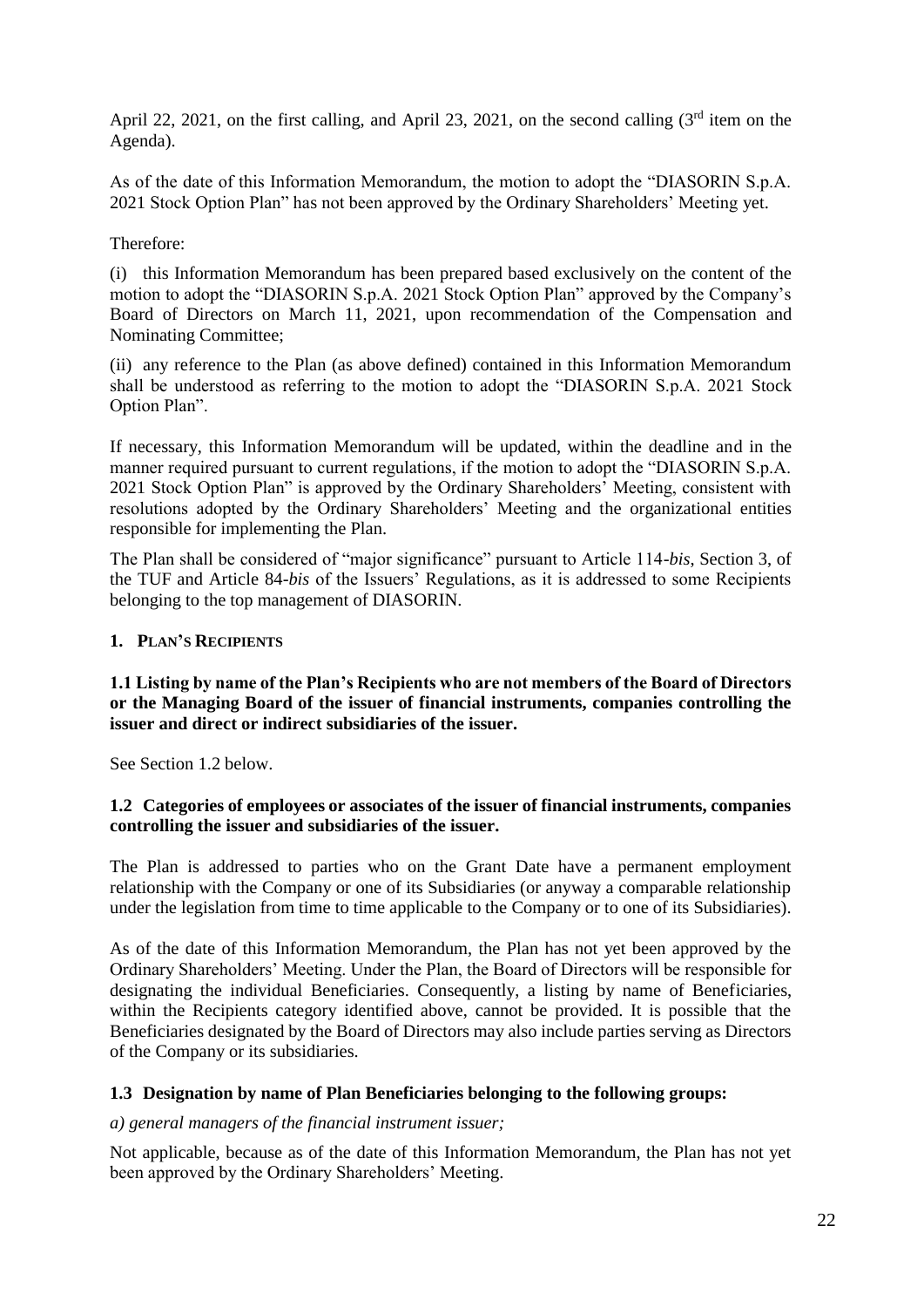*b) other executives with strategic responsibilities of the financial instrument issuer not classed as "small", in accordance with Article 3, paragraph 1, letter f) of Regulation no. 17221 of 12 March 2010, if they have, during the course of the year, received total compensation (obtained by adding the monetary compensation to the financial instrument-based compensation) in excess of the highest total compensation assigned to the members of the board of directors or management board, and to the general managers of the financial instrument issuer;*

Not applicable, because as of the date of this Information Memorandum, the Plan has not yet been approved by the Ordinary Shareholders' Meeting.

*c) natural persons controlling the share issuer, who are employees or who collaborate with the share issuer;*

Not applicable, because there are no individuals controlling DIASORIN.

#### **1.4 Description and numerical listing, broken down by category, of the following:**

*a) executives with strategic responsibilities other than those specified under letter b) of paragraph 1.3;*

Not applicable, because as of the date of this Information Memorandum, the Plan has not yet been approved by the Ordinary Shareholders' Meeting.

*b) in the case of "small" companies, in accordance with Article 3, paragraph 1, letter f) of Regulation no. 17221 of 12 March 2010, the indication for the aggregate of all executives with strategic responsibilities of the financial instrument issuer;*

Not applicable.

*c) any other categories of employees or collaborators for which different characteristics are envisaged for the plan (e.g. executives, middle management, employees, etc.).*

Not applicable, because as of the date of this Information Memorandum, the Plan has not yet been approved by the Ordinary Shareholders' Meeting.

The Plan does not call for the use of different characteristics for special categories of Recipients nor does it provide criteria for setting different Exercise Prices for different Beneficiaries.

#### **2. REASONS FOR ADOPTING THE PLAN**

#### **2.1 Objectives pursued through the adoption of the Plan**

The reason for and the objectives of the Plan are creation of value for the shareholders and retention of key executives and high-potential employees of the Company and its Subsidiaries. The purpose of the Plan is to continue the policy of incentivizing and increasing the loyalty of key Group executives by making them feel part of the Company's ownership base, thereby helping retain within the Group their specific competencies by allowing them to share in the Company's profits and future growth. The Plan's Beneficiaries will be key of DIASORIN and its subsidiaries, identified by the Board from time to time.

With reference to the incentivizing remuneration based on stock options plans, it should be also noted that the adoption of remuneration plans based on shares is consistent with the recommendations set forth in Article 6 of the Corporate Governance Code issued by Borsa Italiana S.p.A. and with the principles included in the "Compensation Policy" adopted by the Company, as described in the Report on compensation and fees paid, pursuant to Article 123-*ter* of the TUF, available on the Company's website www.diasoringroup.com (Section Governance/Governance Documents)

# **2.1.1 Additional information**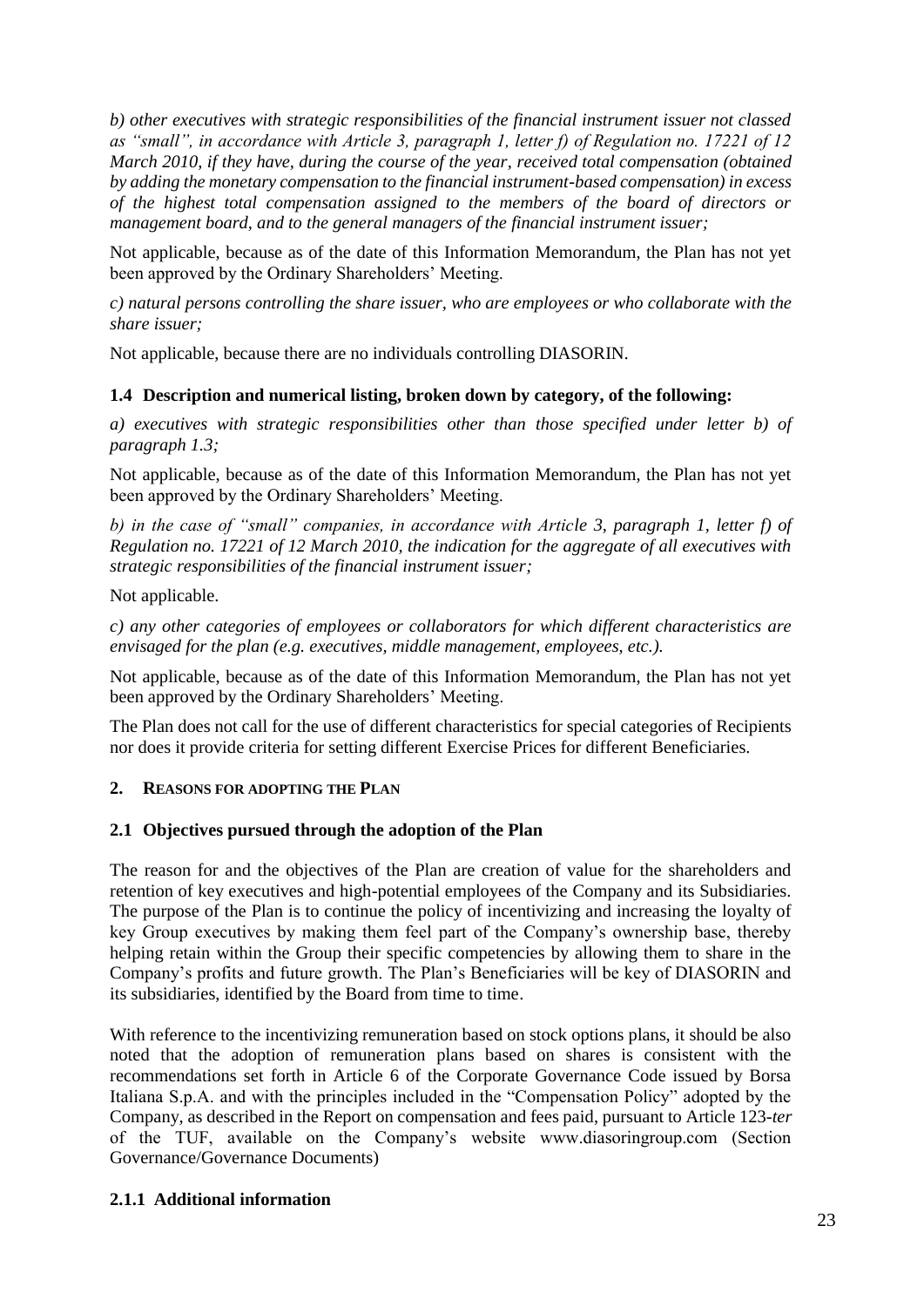Under the Plan, (i) Options may be awarded to Beneficiaries identified over a period of three years from the date when the Plan regulations are approved and (ii) Options are exercisable during the exercise periods defined in the Plan Regulations and/or the Option Contract, it being understood that awarded Options may not be exercised for a period of three years following the Grant Date. This length of time was deemed to be the most suitable for achieving the Plan's incentivizing and employee loyalty objectives. Further information is provided in Section 4.2 below.

The Plan does not call for a predetermined ratio between the number of Options awarded to a single Beneficiary and the overall compensation received by that Beneficiary.

#### **2.2 Key variables, including performance indicators used to determine grants under plans based on financial instruments**

Options are awarded to the Beneficiaries free of charge and the right to exercise those options is not tied to the achievement of specific performance targets.

#### **2.2.1 Additional information**

Not applicable. Options are awarded to the Beneficiaries free of charge and the right to exercise those options is not tied to the achievement of specific performance targets.

#### **2.3 Elements used to determine the amount of compensation based on financial instruments, or criteria for its computation**

The number of options awarded to each beneficiary is determined by the Board on each occasion, taking into account the number, category, organizational level, responsibilities and professional competencies of the Beneficiaries.

#### **2.3.1 Additional information**

The number of options awarded to each Beneficiary shall be determined taking into accounts factors specified in Section 2.3 above.

#### **2.4 If applicable, reasons for the decision to offer a compensation plan based on financial instruments not issued by the issuer of financial instruments, such as financial instruments issued by subsidiaries, controlling companies or companies outside the issuer's group; if the abovementioned instruments are not traded on a regulated market, information about the criteria used to determine the value assigned to them**

Not applicable, because the Plan is based on grants of Options that convey the right to acquire through subscription Company Shares.

#### **2.5 Considerations about significant tax and accounting effects that affected the design of the plans**

There were no significant tax and accounting effects that affected the design of the Plan.

**2.6 If available, support of the plan by the Special Fund to Incentivize Employee Company Stock Ownership referred to in Article 4, Section 112, of Law No. 350 of December 24, 2003**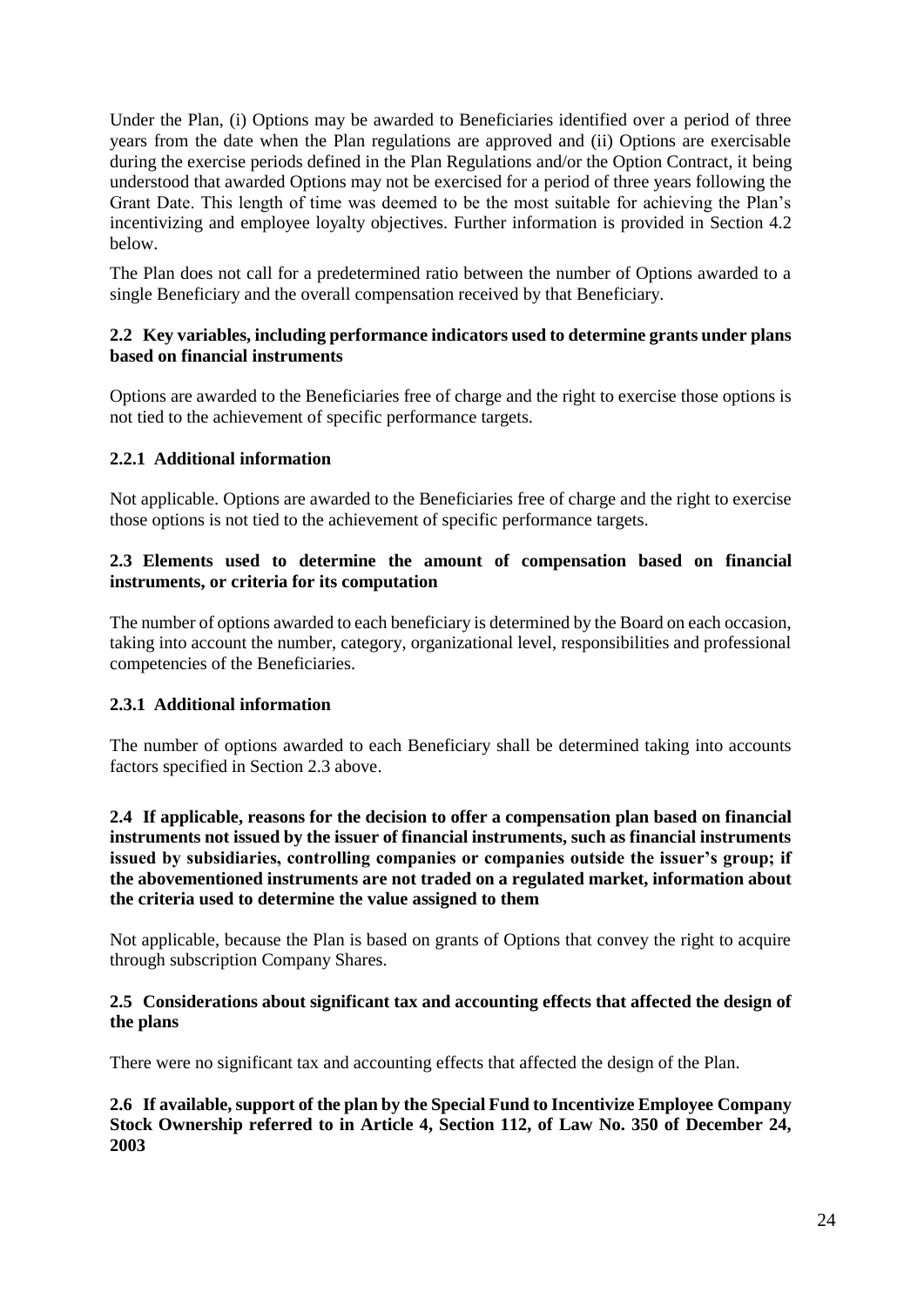The Plan does not receive support from the Special Fund to Incentivize Employee Company Stock Ownership referred to in Article 4, Section 112, of Law No. 350 of December 24, 2003.

#### **3. APPROVAL PROCESS AND TIMING OF OPTION GRANTS**

#### **3.1 Scope of the powers and functions delegated by the Shareholders' Meeting to the Board of Directors for plan implementation purposes**

On March 11, 2021 the Board of Directors, with the abstention of the directors concerned and upon recommendation of the Compensation and Nominating Committee, resolved to submit to the Ordinary Shareholders' Meeting the approval of the Plan for the award to the beneficiaries of 300,000 Options valid to buy 300,000 Shares.

The Ordinary Shareholders' Meeting is called to resolve, in addition to the approval of the Plan, the granting to the Board of any and all powers that may be necessary or appropriate to implement the Plan, including, the following non-exhaustive list being provided merely by way of example, all powers to adopt the Plan regulations, designate the Beneficiaries and determine how many options should be awarded to each Beneficiary, proceed with the granting of Options to the Beneficiaries, determine the Exercise Price of the Options and carry out all acts, required activities, formalities and communications that may be necessary or appropriate for the purpose of managing and/or implementing the Plan, with the option of delegating its powers, tasks and responsibilities in connection with the execution and implementation of the Plan, as explained in Section 3.2 below.

#### **3.2 Designation of the parties responsible for managing the plan and their functions and competencies**

The responsibility to execute the Plan will be granted to the Board, which will be empowered by the Ordinary Shareholders' Meeting for the management and implementation of the Plan.

Under the Plan, the Board may delegate its powers, tasks and responsibilities in connection with the execution and implementation of the Plan to the Chairman of the Board, the Deputy Chairman and/or the Chief Executive Officer, acting jointly or severally. In such a case, all reference to the Board contained in the Plan shall be construed as referring to the Chairman of the Board, the Deputy Chairman and/or the Chief Executive Officer, it being understood that the Board of Directors shall have sole jurisdiction over any decision related to and/or concerning a grant of Option to a Beneficiary who is also the Chairman and/or Deputy Chairman and/or DIASORIN's Chief Executive Officer, as well as over any other decision related and/or pertaining to the management and/or implementation of the Plan concerning the abovementioned parties.

Consistent with the guidelines of the Corporate Governance Code and with the Compensation Policy adopted by the Company, the Compensation and Nominating Committee provides consulting support and makes recommendations with regard to the implementation of the Plan.

#### **3.3 Any existing procedures for the revision of plans, including those applicable in connection with changes in the basic objectives**

The Board will be granted with the powers to amend or modify the Plan regulations (once it has been approved), in the most appropriate manners, as it deems useful or necessary for a better achievement of the Objectives of the Plan, having regard for the interest of the Beneficiaries.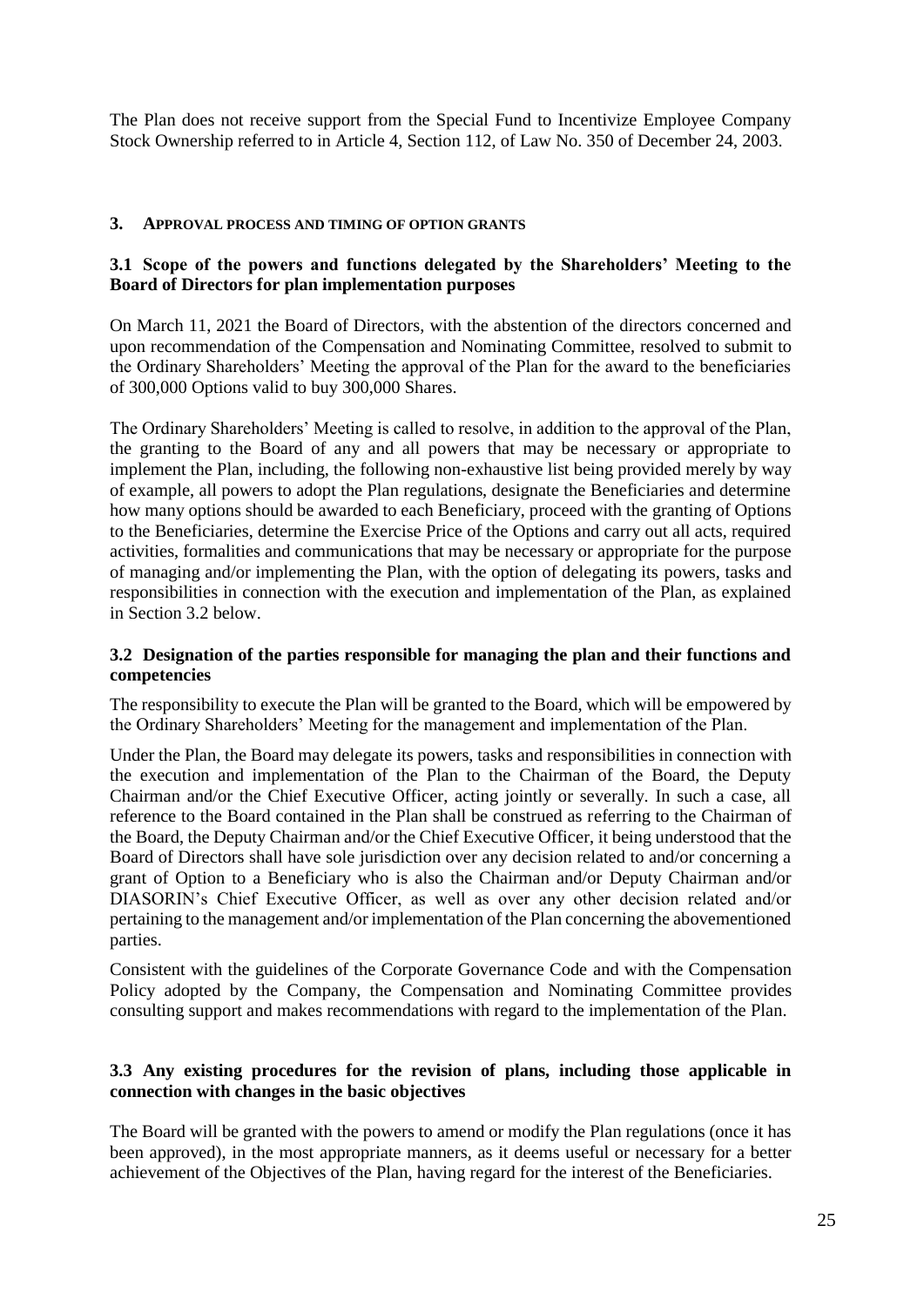The right to exercise the Options is not tied to the achievement of specific performance targets and, therefore, there are no procedures for revising the Plan due to changes in the basic objectives. See Section 4.23 for additional information.

## **3.4 Description of the method used to determine the availability and grants of the financial instruments on which the plans are based**

The Plan calls for awarding to the Beneficiaries Options valid to buy Company treasury shares, on the basis of 1 Share for each Options exercised. The maximum number of Shares that may be allocated to the Beneficiaries to implement the Plan is 300,000 Shares.

To this end, on March 11, 2021 the Board agreed, among others, with the abstention of the directors concerned, to submit to the Ordinary Shareholders' meeting a motion authorizing it to purchase and dispose of treasury shares, pursuant to and for the purposes of Article 2357 and Article 2357-ter of the Italian Civil Code and Article 132 of the TUF and related implementation provisions.

The purpose of the request for the authorization to buy and dispose of treasury shares is to allow the Board to have access to treasury shares needed to implement the 2021 Plan; the authorization is being requested to purchase, in one or more instalments, up to 300.000 Company common shares with a par value of 1 (one) euro each, equal to 0.536% of the Company's share capital.

The Company shall make available to the Beneficiaries the shares they are entitled to receive following the exercise of their Options within and not later than 10 (ten) business days after the end of the calendar month during which the options were exercised.

#### **3.5 Role played by each Director in determining the characteristics of the abovementioned plans; existence of any conflicts of interest affecting interested Directors**

The features of the Plan to be approved by the Ordinary Shareholders' Meeting within the meaning and for the purposes of art. 114-*bis* of the TUF, have been determined collectively by the Board, with the abstention of the directors concerned, upon recommendation of the Compensation and Nominating Committee, who met on March 2, 2021.

It should also be noted that the motion for the adoption of the Plan is in line with the compensation policy adopted by the Company.

#### **3.6 For the purposes of complying with the requirements of Article 84-***bis,* **Section 1, date of the decision adopted by the governance body authorized to recommend the approval of plans to the Shareholders' Meeting and any recommendations submitted to the abovementioned body by the Compensation Committee**

The Board, with the abstention of the directors concerned, approved the Plan on March 11, 2021, upon a recommendation of the Compensation and Nominating Committee.

#### **3.7 For the purposes of complying with the requirements of Article 84-***bis,* **Section 5,**  Letter a), date of the decision adopted by the governance body authorized to award grants **of financial instruments and any recommendations submitted to the abovementioned body by the Compensation Committee**

Not applicable because, as of the date of this Information Memorandum, the Ordinary Shareholders' Meeting has not yet approved the Plan.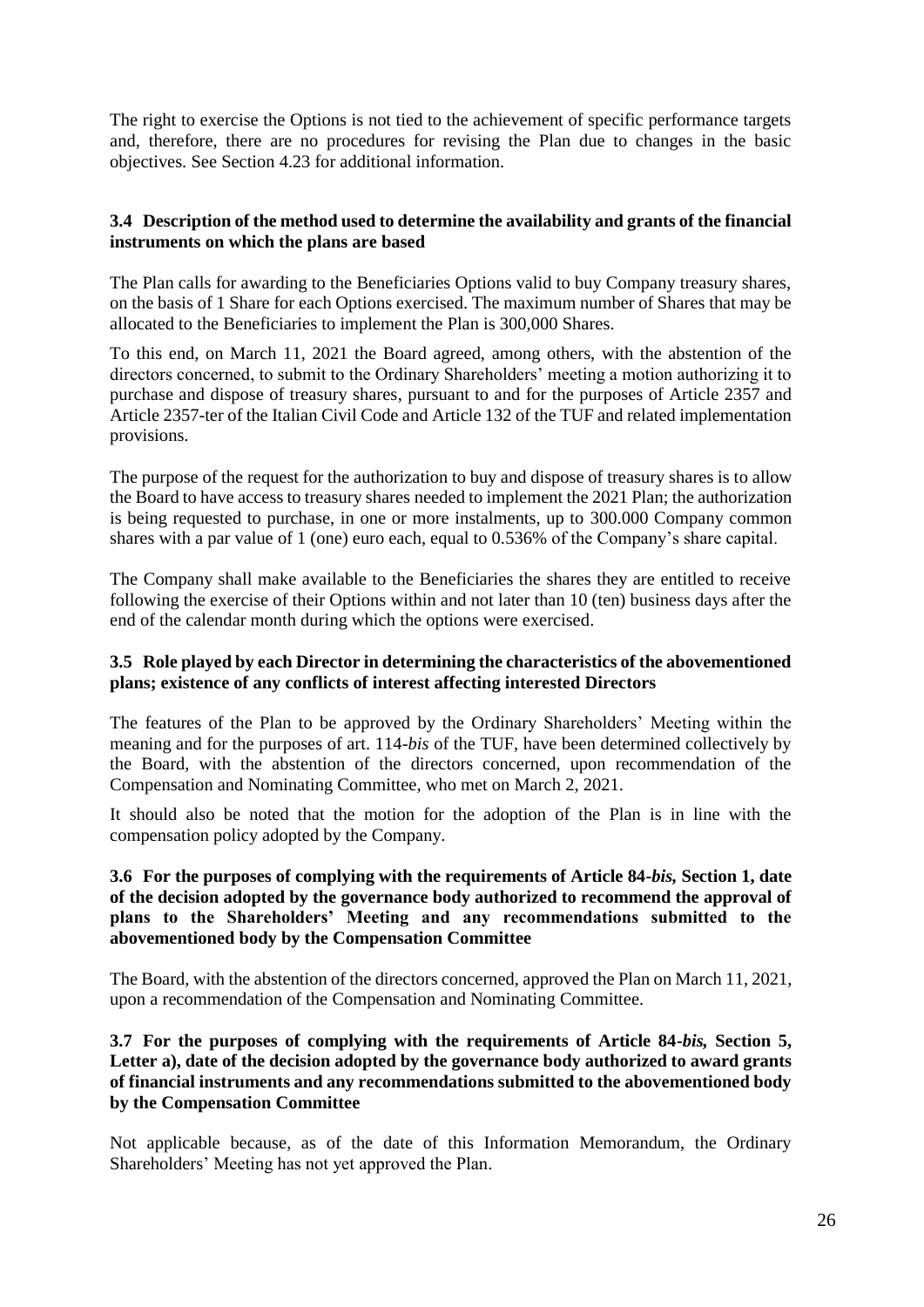#### **3.8 Market price on the abovementioned dates of the financial instruments on which the plan is based, if traded on regulated markets**

Not applicable because, as of the date of this Information Memorandum, the Ordinary Shareholders' Meeting has not yet approved the Plan.

**3.9 In the case of plans based on financial instruments traded on regulated markets, when deciding the timing of grants of securities in implementation of a plan, on what basis and in which manner does the issuer take into account potential timing overlap of:**

**(i) the abovementioned grant or decisions made in this regard by the Compensation Committee, with**

**(ii) the dissemination of material information, pursuant to Article 17 of EU Regulation no. 596/2014; for example, when such information:** 

**a. is not yet public and could have a positive impact on market prices; or**

**b. has already been published and could have a negative impact on market prices.**

The length of the time period chosen to compute the Exercise Price, as shown in Section 4.19 below, is sufficient to ensure that the grant is not significantly affected by the potential dissemination of material information, pursuant to Article 17 of EU Regulation no. 596/2014.

Under the Plan, the exercise of the Options by the Beneficiaries shall be suspended during the period:

- between the day of any meeting of the Board of Directors held with the purpose of approving a resolution to convene a Shareholders' Meeting called to approve (i) the statutory financial statements and at the same time the proposal to distribute dividends or (ii) the proposal to distribute special dividends; and
- the day when the Shareholders' Meeting in question is held.

In case the Shareholders' Meeting resolves upon the distribution of a dividend or special dividend, the suspension period will anyway expire the day after the relevant coupon date.

The Board of Directors shall also have the right to suspend the Beneficiaries' right to exercise their Options during certain periods of the year, or to anyway allow the exercise of the Options if this responds to the best execution of the Plan, in the interests of the Company and of the Beneficiaries.

#### **4. CHARACTERISTICS OF THE AWARDED INSTRUMENTS**

#### **4.1 Description of how compensation plans based on financial instruments are structured**

The Plan calls for the award, free of charge, of Options that can be used subsequently, on predetermined terms, to purchase Shares with settlement against physical delivery. Therefore, these are stock options.

Each awarded Option conveys the Beneficiary the right to purchase no. 1 (one) Share, with regular dividend, upon payment of the Exercise Price to the Company.

#### **4.2 Indication of the plan's actual implementation period, with mention of any different cycles, if applicable**

The Plan calls for the award to the beneficiaries of 300,000 Options valid to buy 300,000 Shares.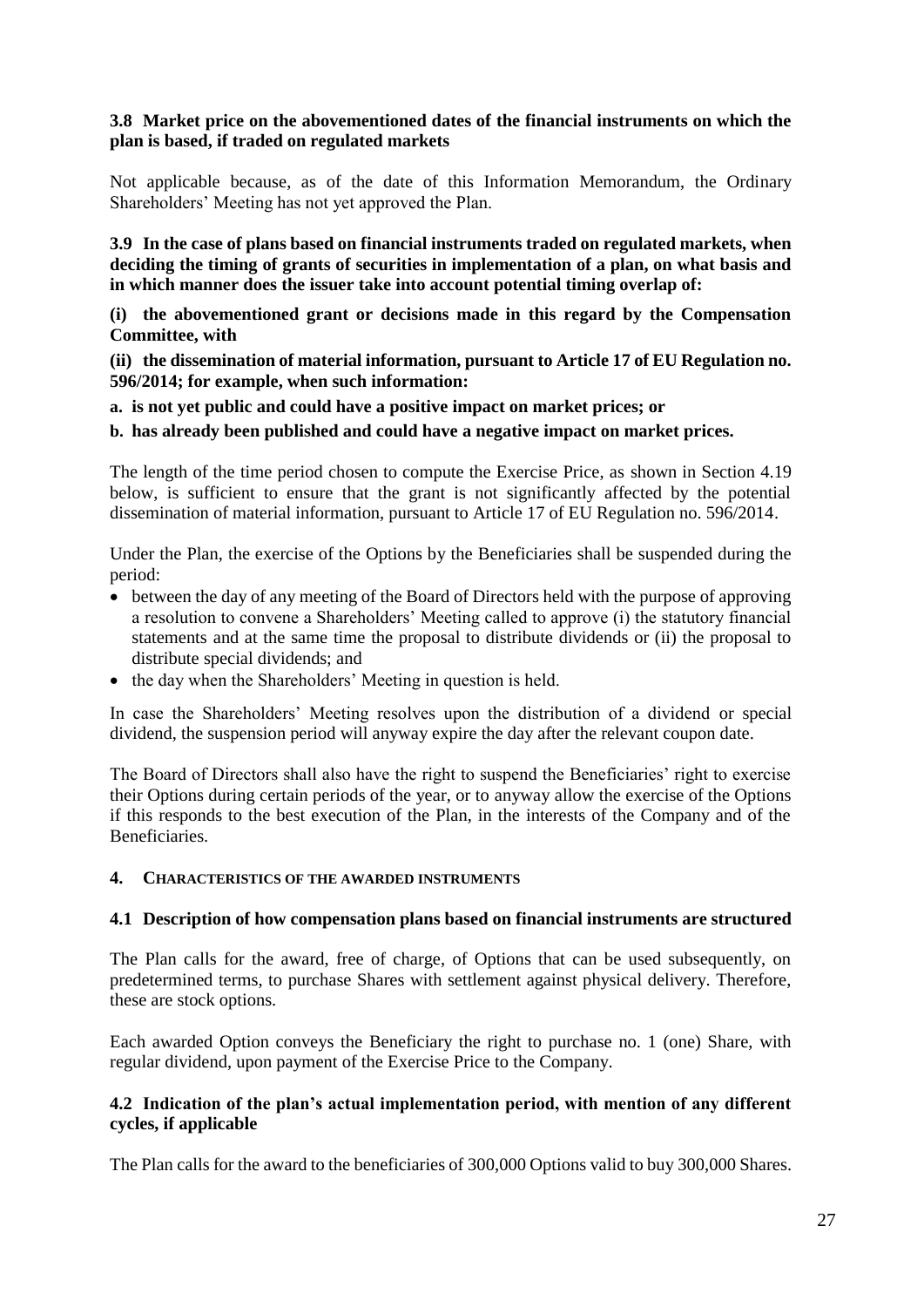Under the Plan, Options may be awarded to Beneficiaries identified by the Board over a period of three years from the date when the Plan Regulations are approved. Options are exercisable during the exercise periods defined in the Plan Regulations and/or the individual Option Contract, it being understood that awarded Options may not be exercised for a period of three years following the Grant Date. Therefore, Options will be exercisable during the period between the Initial Exercise Date and the Final Exercise Date, as stated in the individual Option Contract signed by the Company and the Beneficiary. In any case, options must be exercised by the Final Exercise Date.

The Plan calls for early exercise of the Options when specific events occur, including:

1. change of control, pursuant to Article 93 of the TUF, even if it does not require the obligation to launch a takeover bid;

2. launch of a takeover bid on the Company shares pursuant to Articles 102 *et seq*. of the TUF; or

3. resolution of transactions that may result in the delisting of DIASORIN ordinary shares.

#### **4.3 Duration of the plan**

See Section 4.2 above

#### **4.4 Maximum number of financial instruments, including options, awarded each fiscal year to individuals identified by name or to designated categories**

The Plan calls for the award to the beneficiaries of 300,000 Options valid to buy 300,000 Shares.

The Plan does not call for a maximum number of Options to be awarded in a fiscal year.

#### **4.5 Plan's implementation methods and clauses, specifying if the actual award of financial instruments is subject to the fulfilment of conditions precedent or the attainment of predetermined performance targets; description of these conditions and results**

Information about the Plan's implementation methods and clauses is provided in the different sections of this Information Memorandum. Specifically, as mentioned in Section 2.3 above, the number of Options awarded to each Beneficiary is determined by the Board, taking into account the number, category, organizational level, responsibilities and professional competencies of the Beneficiaries.

The award of financial instruments is not subject to the achievement of performance targets.

#### **4.6 Indication of any availability restrictions on the awarded financial instruments or the financial instrument obtained through the exercise of options, specifically indicating the time periods during which the subsequent transfer to the company or a third party is allowed or forbidden**

Options are awarded on a personal basis and may be exercised exclusively by the Beneficiaries. Options may not be transferred or negotiated, pledged or otherwise encumbered by the Beneficiary and/or provided as collateral both as a result of a contract or pursuant to law.

Option will become null and void and may no longer be exercised if an attempt is made to transfer or negotiate them, including, by way of example, any attempt to transfer them by means of a contract or pursuant to law, the establishment of a pledge or other encumbrance, seizure or attachment affecting the Option.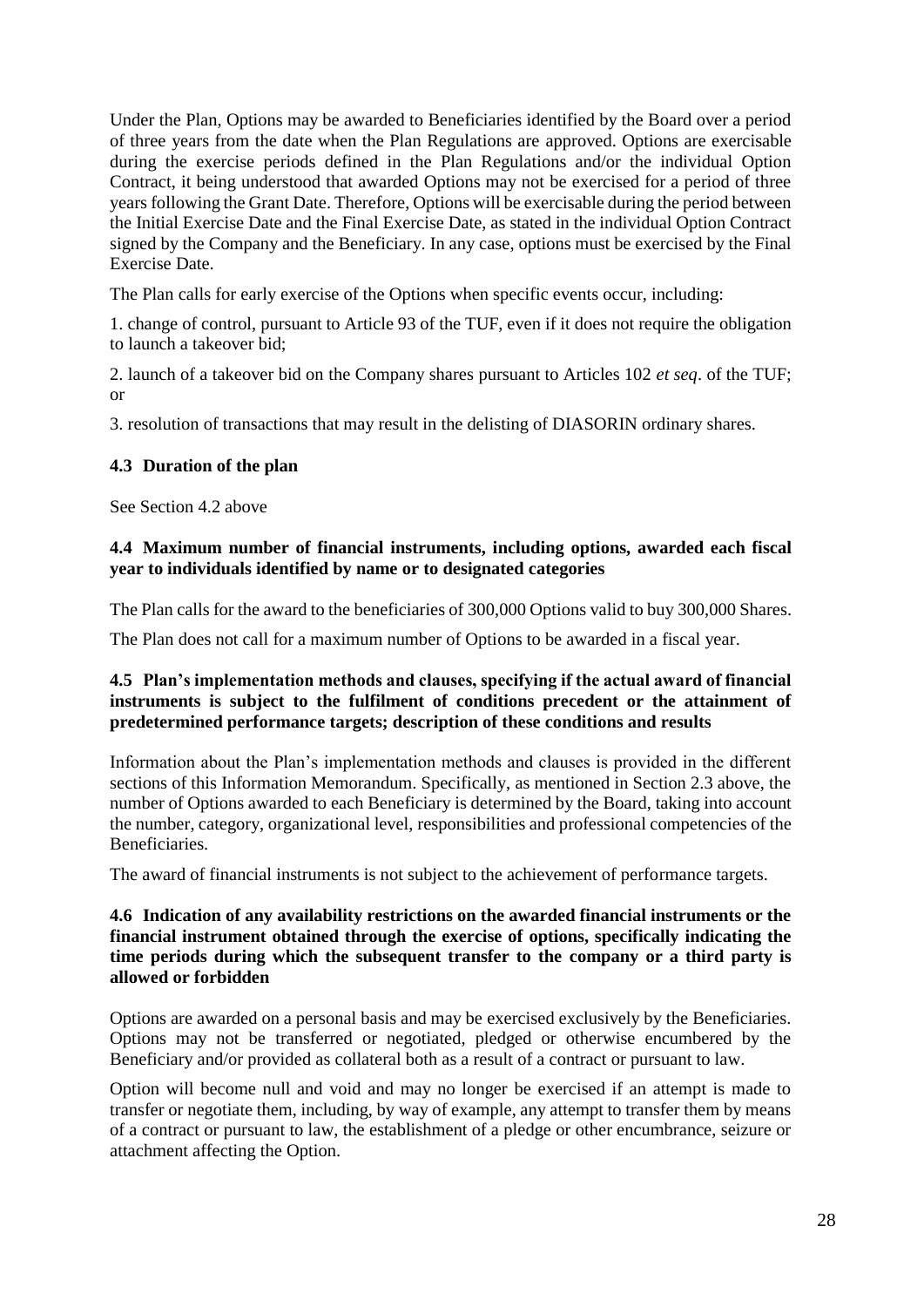There are no restrictions on the transfer of Company Shares acquired through the exercise of Options.

#### **4.7 Description of any cancellation conditions regarding the establishment of plans, if the recipients execute hedging transactions to bypass any prohibitions to sell awarded financial instruments, including options, or financial instruments obtained through the exercise of options**

Not applicable because there are no cancellation conditions if a Beneficiary executes hedging transactions to bypass any prohibitions to sell awarded Options.

However, please note the information provided in Section 4.6 above about instances of Options being voided if an attempt is made to transfer or negotiate them.

#### **4.8 Description of the effects resulting from the end of the employment relationship**

A Relationship with DIASORIN or a Subsidiary is an eligibility requirement for the Plan.

Specifically, under the Plan, if the Relationship is ended as a result of a bad leaver situation before the Options are exercised, all options awarded to the Beneficiary shall automatically lapse and shall become null and void, thereby releasing the Company from any obligation or liability.

Bad leaver refers to situations when the employment relationship is ended due to (i) firing of a Beneficiary for cause or (a) violation by the Beneficiary of the laws governing the Relationships; (b) criminal conviction of the Beneficiary of a crime resulting from a malicious or negligent act; (ii) resignation by the Beneficiary not justified by the occurrence of (a) withdrawal from the employment relationship due to a Beneficiary's physical or mental disability (caused by illness or accident) resulting in inability to work for more than 6 (six) months; (b) death of the Beneficiary.

If the employment relationship is ended as a result of a good leaver situation before the Options are exercised, the Beneficiary will retain the right to exercise his/her awarded options proportionately to the length of his/her employment after the Grant Date, as against the length of time running between the Grant Date and the initial Option exercise date. Options that are not exercisable shall become void automatically, thereby releasing the Company from any obligation or liability.

Good leaver refers to situations when the employment relationship is ended due to (i) firing without cause; (ii) withdrawal from the employment relationship due to a Beneficiary's physical or mental disability (caused by illness or accident) resulting in inability to work for more than 6 (six) months; (iii) death of the beneficiary; (iv) retirement of the Beneficiary and (v) loss of the status of subsidiary by the company employing the Beneficiary.

The Options cancelled for whatever reason will return in the Board's availability, which may reaward them within a period of three years from the approval date of the regulations of the Plan.

#### **4.9 Description of any other cause of plan cancellation**

Options shall become void and will be no longer exercisable if the restrictions described in Section 4.6 above are violated.

Moreover, if the Company does not receive the Exercise Notice within the deadline established by the Board and stated in the Option Contract, or if the full Exercise price owed by the beneficiary is not paid to the Company within he required deadline, the Beneficiary shall lose permanently the right to exercise the awarded Options and the affected Options will be deemed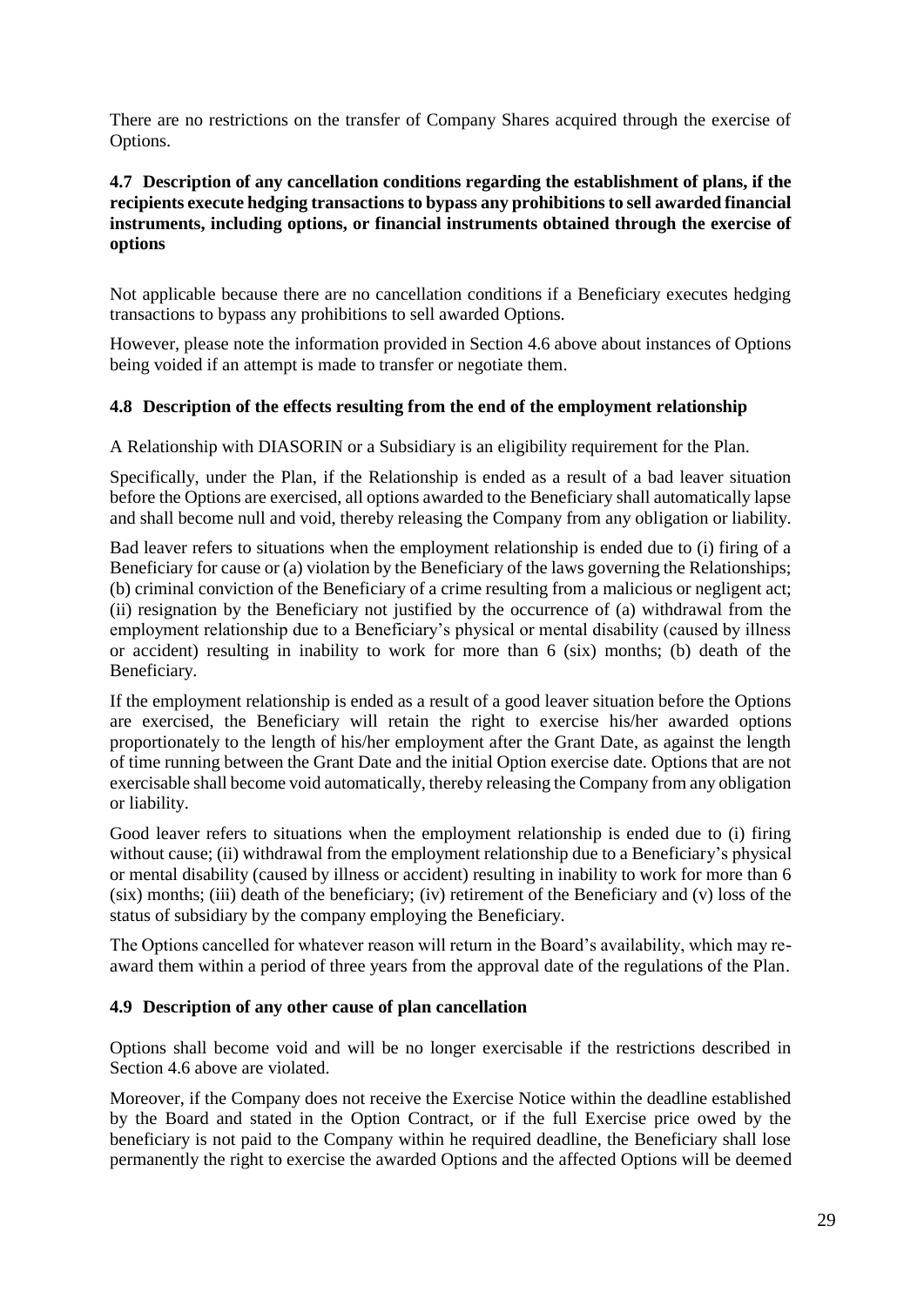to have been permanently cancelled, thereby releasing the Company and the Beneficiary from any existing obligations.

Aside from the situations described above, and without prejudice to the provisions explained in Section 3.3 above, there are no other causes of cancellation under the Plan.

**4.10Reasons for a provision, if any, concerning the "redemption" by the company of the financial instruments subject of the plans, adopted pursuant to Articles 2357 and following of the Italian Civil Code; beneficiaries of the redemption, specifying whether the redemption applies only to certain employee categories; effect of the end of the employment relationship on the redemption**

There is no provision giving the Company the right to redeem the Options object of the Plan and of the Shares deriving from their Exercise.

#### **4.11Any loans or other subsidies that may be granted for the purchase of shares, pursuant to Article 2358, Section 8, of the Italian Civil Code**

No provision has been made to grant loans or other subsidies for the purchase of Shares, pursuant to Article 2358, Section 8, of the Italian Civil Code.

#### **4.12 Indication of the cost that the company expects to incur on the award date, as determinable based on predefined terms and conditions, in terms both of total amount and amount for each financial instrument in the plan**

Not applicable because, as of the date of this Information Memorandum, the Ordinary Shareholders' Meeting has not yet approved the Plan.

#### **4.13 Description of any dilutive effects on the share capital caused by compensation plans**

Because no new shares will be issued under the Plan, the Plan will not have a dilutive effect on the Company's share capital.

#### **4.14 Restrictions, if any, on the exercise of voting rights and the attribution of ownership rights**

The object of the Plan are stock options and there are no restrictions on the exercise of voting rights and the attribution of ownership rights inherent in the Shares deriving from the Exercise of the Options.

#### **4.15 If the shares are not traded on regulated markets, any useful information for an informed assessment of the value attributable to them**

Not applicable because the Shares are traded on the Mercato Telematico Azionario (MTA).

#### **4.16Number of financial instruments underlying each option**

Each awarded Option, if exercised with the deadlines and in accordance with the conditions of the Plan, conveys the right to purchase one Share.

#### **4.17Expiration of the options**

See Section 4.2 above.

#### **4.18Exercise mode (American/European), timing (e.g., periods valid for exercising) and exercise clauses (e.g., knock-in and knock-out clauses)**

The Options will have a "European" exercise mode. See Section 4.2 above for the Option exercise periods.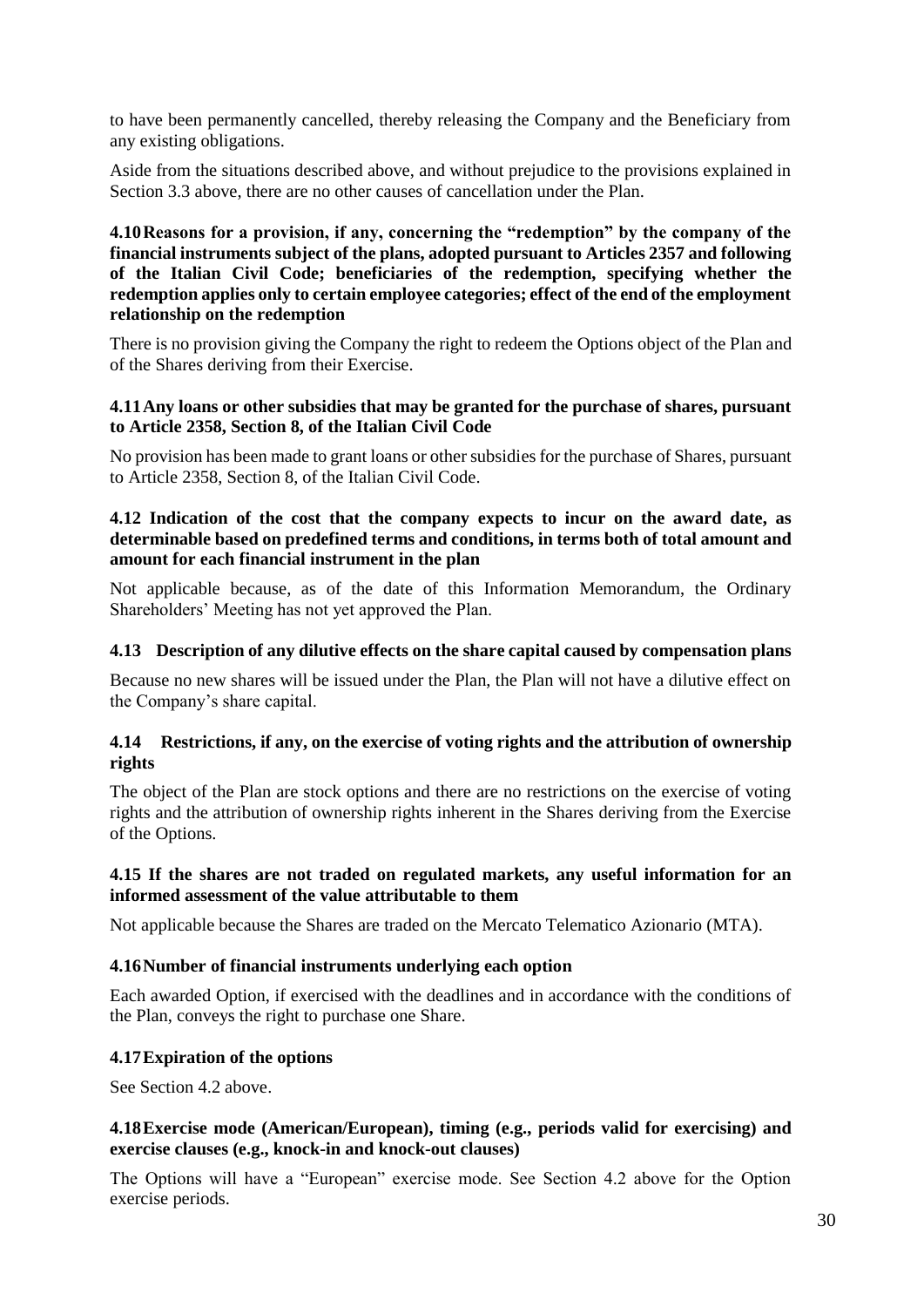**4.19 The price for the exercise of the option or method and criteria for its determination, with specific regards: a) to the formula for calculating the exercise price in relation to a given market price (the "fair market value") (e.g. exercise price equal to 90%, 100% or 110% of market price) and b) to the method used to determine the market price taken as reference for the determination of the exercise price (e.g. last price of the day prior to assignment, day average, average of the last 30 days, etc.)**

The Exercise Price for each Option will be determined by the Board in an amount that shall not be less than the simple average of the official prices on the MTA during the period between the Option Grant Date and the same day of the previous calendar month.

#### **4.20If the exercise price is different from the market price determined as explained in Section 4.19 above (fair market value), reasons for the difference**

Not applicable.

#### **4.21Criteria for setting different exercise prices for different beneficiaries or different categories of beneficiaries**

Not applicable, because there are no criteria used to determine different Exercise Prices for different Beneficiaries.

#### **4.22If the financial instruments underlying the options are not traded on regulated market, indication of the value attributable to the underlying instruments or criteria to determine their value**

Not applicable because the Shares are traded on the MTA.

#### **4.23 Criteria for the adjustments required as a result of extraordinary share capital transactions and other transactions causing a change in the number of the underlying instruments (capital increases, extraordinary dividends, reverse stock splits and stock splits, mergers and demergers, conversions into other classes of shares, etc.)**

The Board of Directors has the right to make any amendment or integration to the Plan as it deems useful or necessary for the best achievement of the objectives of the Plan, provided that they do not affect the Exercise of the Options granted to the Beneficiaries.

#### **4.24Compensation plans based on financial instruments (table)**

Not applicable because, as of the date of this Information Memorandum, the Ordinary Shareholders' Meeting has not yet approved the Plan.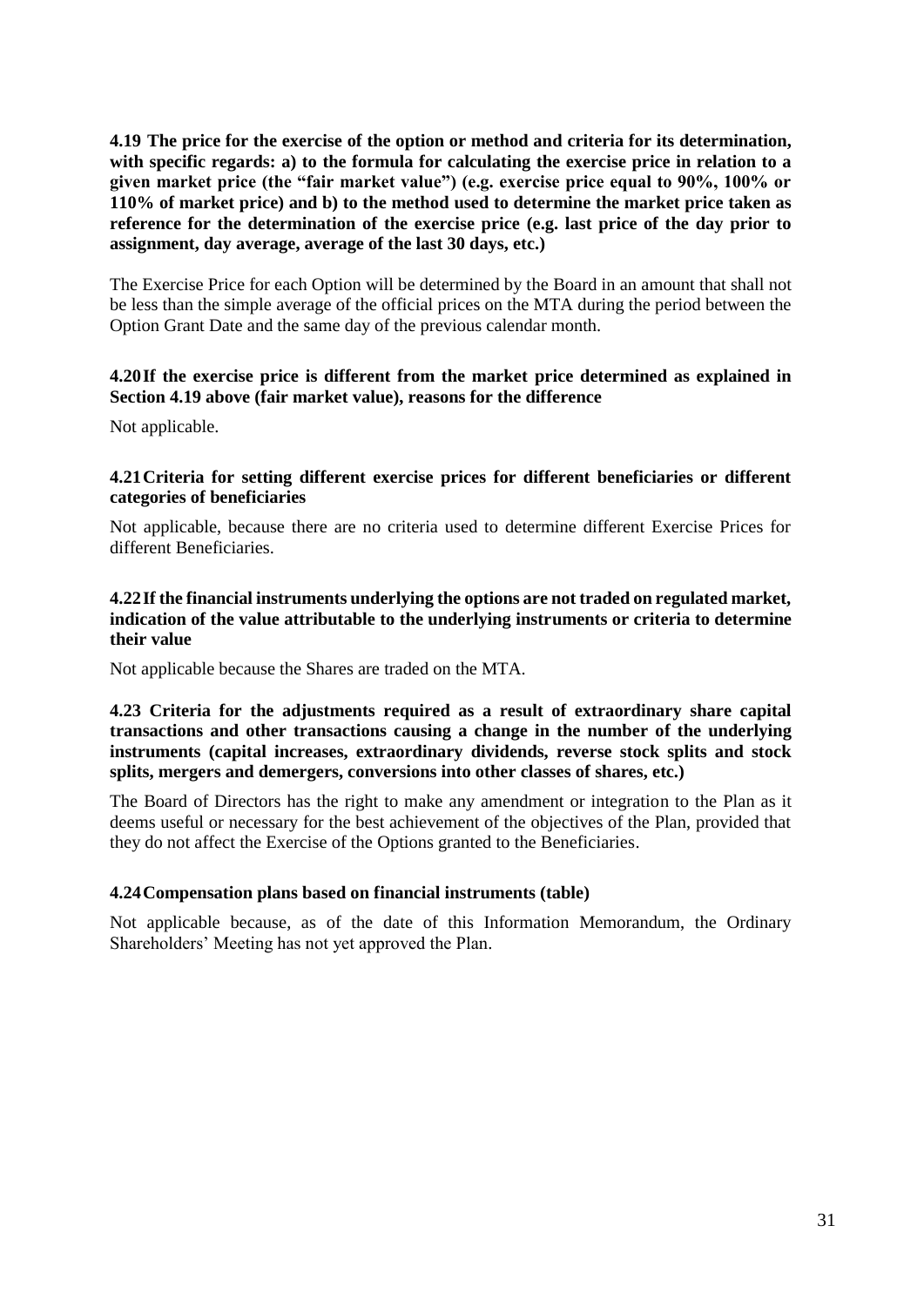#### **Explanatory Report concerning item No. 4 on the Agenda**

<span id="page-31-0"></span>**Authorization to buy and dispose of treasury shares, in accordance with the combined provisions of Article 2357 and Article 2357-***ter* **of the Italian Civil Code and Article 132 of Legislative Decree No. 58/1998 and applicable implementation provisions. Connected and related resolutions.**

Dear Shareholders,

You have been called to an Ordinary Shareholders' Meeting to review and approve a motion to authorize the purchase and disposition of common shares of DiaSorin S.p.A. (hereinafter "**DiaSorin**" or the "**Company**"), in accordance with the combined provisions of Article 2357 and Article 2357-*ter* of the Italian Civil Code and Article 132 of Legislative Decree No. 58/1998 (the "**Consolidated Law on Finance**") and applicable implementation provisions.

#### **1. Reasons for requesting the authorization to buy and dispose of treasury shares.**

The request to authorize the purchase and disposition of treasury shares is being made for the purpose of providing the Board of Directors with the treasury shares needed to implement the Company's new stock option plan named "DiaSorin S.p.A. 2021 Stock Option Plan" (the "**2021 Plan**"), pursuant to which the plan's beneficiaries will be awarded grants of options valid to buy DiaSorin common shares that are already outstanding and are held by the Company as treasury shares.

In particular, the 2021 Plan is intended for executives and key employees of DiaSorin and its subsidiaries designated from time to time by the Board of Directors, calls for the award to the beneficiaries of 300.000 options valid to buy 300.000 DiaSorin common shares held by the Company as treasury shares. Additional information about the motion to establish the 2021 Plan, submitted for approval to the Company's Ordinary Shareholders' Meeting (convened for April 22, 2021, on the first calling, and April 23, 2021, on the second calling) as the  $3<sup>rd</sup>$  item on the Meeting's Agenda is provided in the explanatory report prepared in accordance with Article 114 *bis* of the Consolidated Law on Finance and the Information Memorandum of the 2021 Plan prepared in accordance with Article 84-*bis* of the Issuers' Regulations, which have been made available to the public in the manner and by the deadline required pursuant to law.

Given the purpose of the motion to authorize the purchase and disposition of treasury shares related to the 2021 Plan beneficiaries, the transactions involving treasury shares are consistent with Article 5 of Regulation (EU) no. 596/2014 (the Market Abuse Regulation, hereinafter "**MAR**") and the procedures contemplated under Article 13 of MAR.

# **2. Maximum number, class and par value of the shares subject of the authorization.**

The authorization is being requested to purchase, in one or more instalments, no. 300.000 Company common shares, par value 1 (one) euros each, regular ranking for dividends, equal to 0.536% of the Company's share capital.

#### **3. Useful information for an informed assessment of compliance with the relevant provision of Article 2357, Section 3, of the Italian Civil Code.**

As of the date of this Report, DiaSorin's share capital amounted to 55,948,257 euros (fully subscribed and paid-in), comprised of 55,948,257 common shares, par value 1 (one) euro each.

As of the date of this Report, the Company held No. 1.183.812 treasury shares, equal to 2.115% of the share capital. None of its subsidiaries held DiaSorin shares.

The authorization to buy treasury shares is being requested to purchase no. 300.000 common shares, equal to 0.536% of the Company's share capital. This percentage is below the ceiling of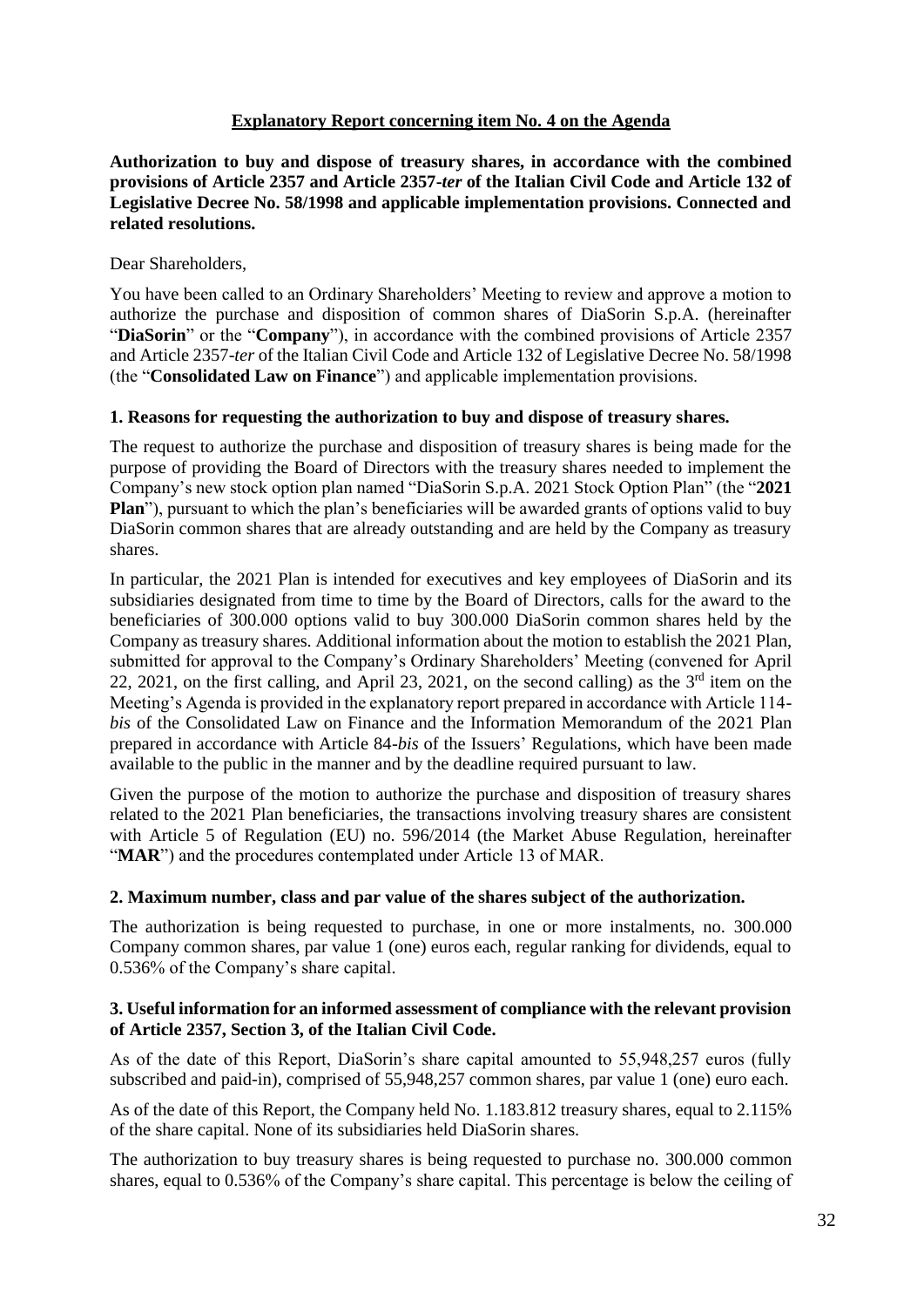one-fifth of the share capital set forth in Article 2357, Section 3, of the Italian Civil Code, it being understood that, pursuant to Article 2357, Section 1, of the Italian Civil Code, purchases of treasury shares shall be deemed to have been authorized for, and, therefore, held within, an amount that does not exceed the distributable earning and available reserves shown in the latest duly approved financial statements available when the transaction is executed, based on the consideration actually paid by the Company for the abovementioned purchases.

All of the accounting entries required pursuant to law and the applicable accounting principles shall be made in connection with the purchase and disposition of treasury shares.

#### **4. Length of time for which the authorization is being requested.**

The authorization to buy treasury shares is being requested for a period of 18 months, counting from the date of the corresponding resolution of the Shareholders' Meeting. The Board of Directors will proceed with the authorized transactions, in one or more instalments and at any time, with different manner and terms, in accordance with the applicable law and with a gradual approach deemed to be beneficial for the Company. The authorization to dispose of the treasury shares is being request without time limit.

#### **5. Consideration for purchases and disposal transactions**

#### **5.1. Minimum and maximum consideration for purchases of treasury shares**

The Board of Directors recommends that purchases of treasury shares be carried out consistent with conditions for trading set forth in Article 3 of Delegated Regulation (EU) no. 2016/1052 (the " **Regulation 1052**") in implementation of MAR and, therefore, at a price that may not be greater than the price of the latest independent transaction or the price of the highest independent bid available on the trading market where the purchase is being executed, whichever is higher, it being understood that the consideration per share may never be lower by more than 15% or higher by more than 15% than the official price posted for the DiaSorin shares during the stock market trading session that preceded each buy transaction.

#### **5.2. Consideration for disposals of treasury shares**

The DiaSorin common shares purchased pursuant to the authorization subject of this motion will be allocated to the beneficiaries who exercise the options awarded to them in accordance with the terms and conditions of the 2021 Plan, at a price that will be determined by the Board of Directors at the time of the option grant, in an amount that shall not be less than the simple average of the official prices at which the DiaSorin common shares traded on the Online Stock Market organized and operated by Borsa Italiana S.p.A. during the period between the option grant date and the same day of the previous calendar month.

Should there be any remaining treasury shares when the 2021 Plan expires (or the Plan is fully utilized or become wholly or partly ineffective), these treasury shares may be destined for other purposes permitted by law, including their use to serve other Stock Option Plans adopted by the Company under the terms and conditions established by the Plans themselves, or may be disposed of through transactions in a regulated market or through other methods of disposition allowed by the applicable regulations, provided that any sale on the regulated market shall not have a price per share lower by more than 15% than the official price posted for the DiaSorin shares during the stock market trading session that preceded each transaction.

#### **6. Methods applied to execute purchases.**

The Board of Directors recommends that purchases be executed in accordance with the Issuers' Regulations in implementation of Article 132 of the TUF, in compliance with conditions and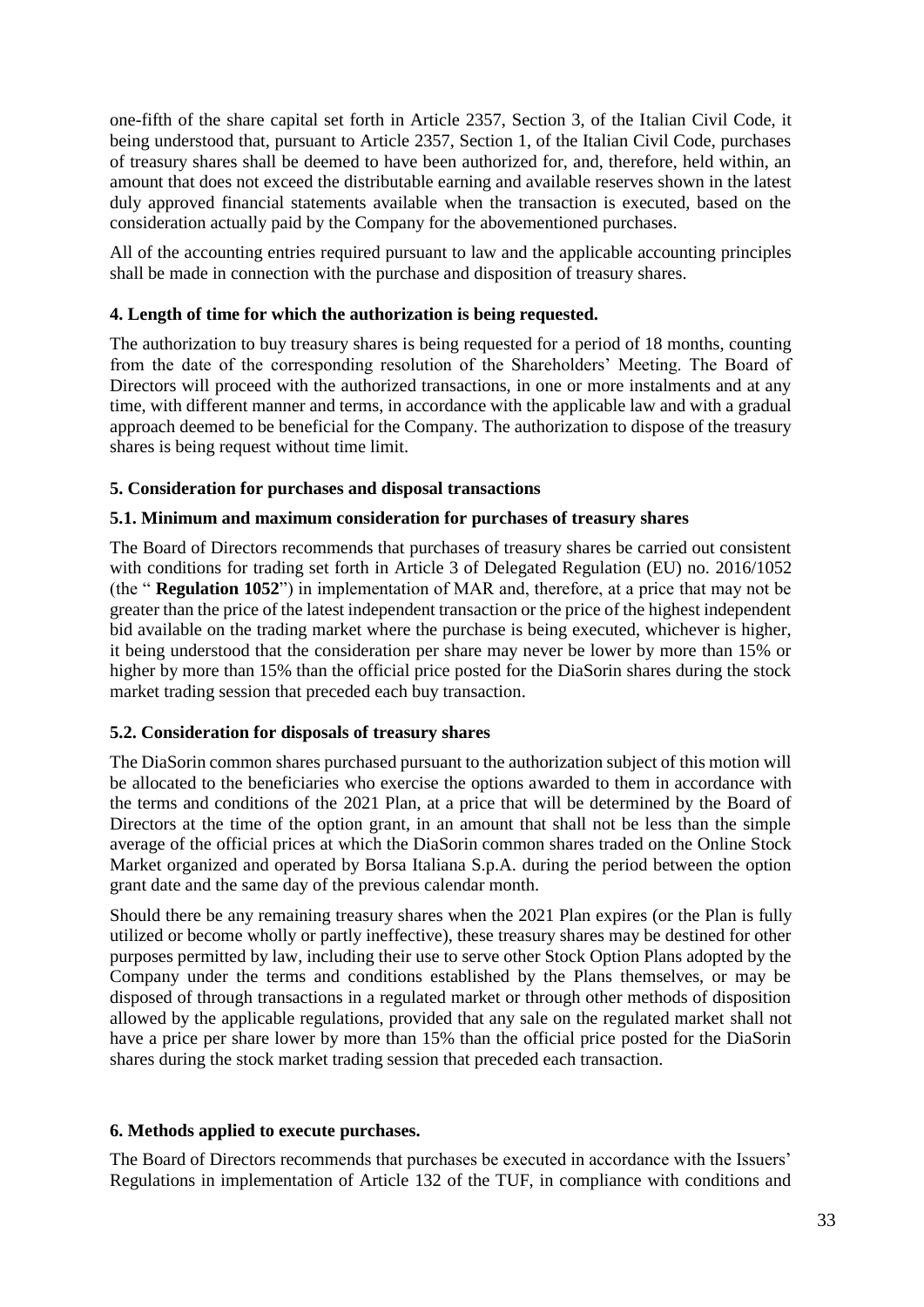restrictions for trading set forth in Articles 3 and 4 of Regulation 1052 and with a gradual approach deemed to be beneficial for the Company.

Acts of disposition involving the treasury shares acquired in the manner described above will be executed through allotment of the shares to beneficiaries of the 2021 Plan, without prejudice to the provisions of Section 5.2 above in relation to any further methods of disposal of treasury shares held in portfolio.

Transactions executed to dispose of treasury shares shall always be carried out in accordance with current laws and regulations governing the execution of transactions involving listed securities, including the procedures contemplated by Consob under Article 13 of MAR, and may be carried out in one or more instalments, with a gradual approach deemed to be beneficial for the Company.

Pursuant to and for the purposes of Article 44-*bis*, Section 4, of the Issuers' Regulations, the treasury shares purchased by DiaSorin under this authorization to fulfill its obligations arising from the 2021 Plan approved pursuant to Article 114-*bis* of the Consolidated Law on Finance are not excluded from the Company's share capital as basis to determine the major shareholding for the purposes of the regulations about the mandatory public offers to buy, and namely for the purposes of Article 106, Sections 1, 1-*bis*, 1-*ter* and 3, letter b), of the Consolidated Law on Finance.

\*\*\* \*\*\* \*\*\*

Dear Shareholders,

Based on the information provided above, we recommend that you adopt the following resolutions:

"*The Ordinary Shareholders' Meeting of DiaSorin S.p.A., having reviewed and approved the report of the Board of Directors,*

#### *resolves to*

*(A) authorize the transactions for the purchase and disposition of treasury shares, pursuant to and for the purposes of Article 2357 and Article 2357-ter of the Italian Civil Code and Article 132 of Legislative Decree No. 58/1998 and the applicable regulatory provisions, earmarked for the purpose of implementing the "DiaSorin S.p.A. 2021 Stock Option Plan" (the "2021 Plan"), as explained below, consistent with the methods, terms and conditions set forth in the Report of the Board of Directors, and, therefore, to:*

*1. authorize, pursuant to and for the purposes of Article 2357 of the Italian Civil Code, the purchase, in one or more instalments over a period of 18 months counting from the date of the present resolution, of maximum no. 300.000 Company common shares for a consideration per share that may never be higher than the higher of the price of the last independent trade and the highest current independent purchase bid on the trading venue where the purchase is carried out, without prejudice to the fact that the consideration may never be lower by more than 15% or higher by more than 15% than the official price posted for the DiaSorin shares during the stock market trading session that preceded each buy transaction, consistent with conditions and restrictions for trading set forth in Articles 3 and 4 of Delegated Regulation (EU) no. 2016/1052; however, the maximum number of treasury shares held at any time in implementation of this resolution shall never exceed the ceiling set forth in the current applicable regulations, counting also any Company shares from time to time held by the Company and by its subsidiaries;*

*2. empower the Board of Directors, and the Board Chairman and the Chief Executive Officer on the Board's behalf, acting either jointly or severally, to proceed with purchases of the shares for the purposes and on the terms set forth above, as gradually as it may be appropriate in the Company's interest, and in the manner required by Consob Regulation No. 11971/1999 (as amended), in accordance with Article 132 of TUF and in compliance with conditions and*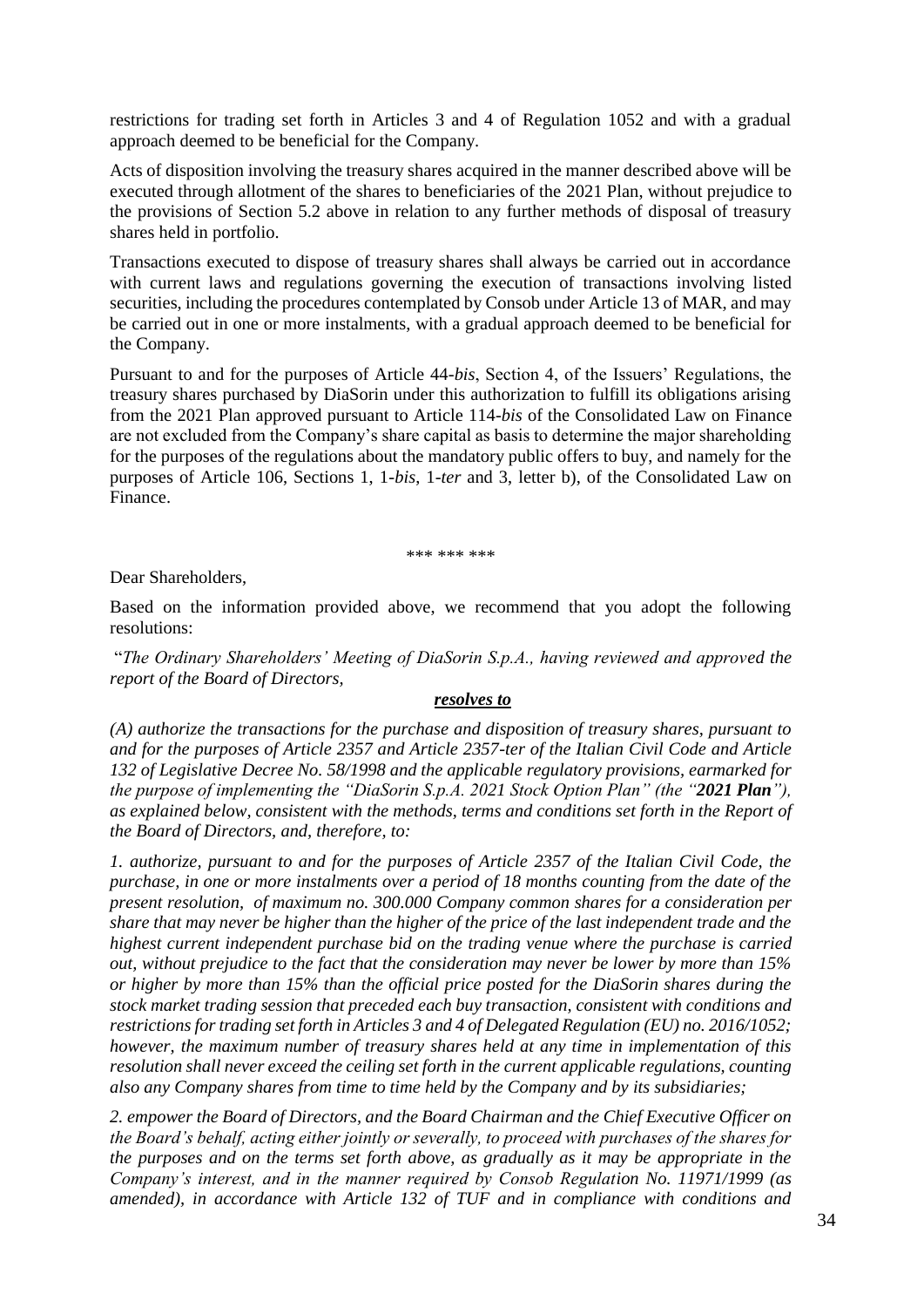*restrictions for trading set forth in Articles 3 and 4 of Delegated Regulation (EU) no. 2016/1052, granting them the broadest powers for the execution of transactions subject of this resolution and any other related formality, including retaining the services of intermediaries qualified pursuant to law, with the option of appointing special representatives;*

*3. empower the Board of Directors, and the Board Chairman and the Chief Executive Officer on the Board's behalf, acting either jointly or severally and through representatives, so that, pursuant to and for the purpose of Article 2537-ter of the Italian Civil Code, to dispose of the treasury shares purchased in accordance with this resolution at any time, in whole or in part, in one or more instalments, without time limits, even before completing the planned purchases, as follows: (i) through allocation to the Beneficiaries of the 2021 Plan, in accordance with the terms and conditions of the same 2021 Plan; (ii) residually, should there be any remaining treasury shares when the 2021 Plan expires (or the 2021 Plan is fully utilized or becomes wholly or partly ineffective), through destination for other purposes permitted by law, including their use to serve other Stock Option Plans adopted by the Company under the terms and conditions established by the Plans themselves or through transactions in a regulated market or through other methods of disposition allowed by the applicable regulations, provided that any sale on the regulated market shall not have a price per share lower by more than 15% than the official price posted for the DiaSorin shares during the stock market trading session that preceded each transaction; transactions involving the disposal of treasury shares held by the Company shall always be executed in accordance with the laws and regulations in force governing the trading in listed securities, including the procedures contemplated under Article 13 of MAR. Transactions may be carried out in one or more instalments, as gradually as it may be deemed appropriate in the Company's interest;*

*(B) order that, pursuant to law, the purchases subject of this authorization be contained within the limit corresponding to the distributable earning and available reserves shown in the latest duly approved financial statements available when the transaction is executed, and that all of the accounting entries required pursuant to law and the applicable accounting principles be made in connection with the purchase and disposition of treasury shares.*"

Saluggia, March 11, 2021

For the Board of Directors

The Chairman  *Gustavo Denegri*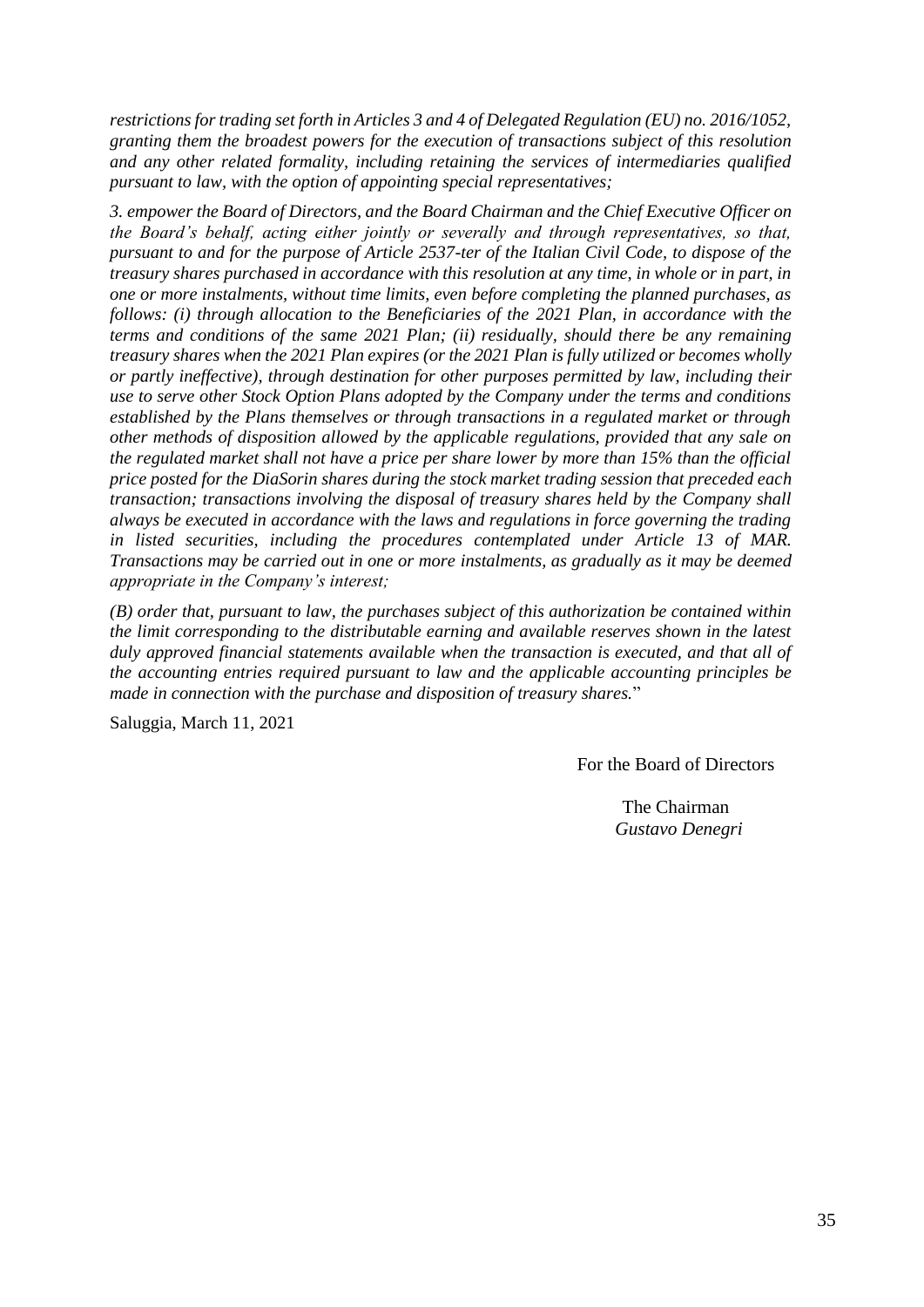# **Extraordinary Part**

## **Explanatory Report concerning item No. 1 on the Agenda**

#### <span id="page-35-1"></span><span id="page-35-0"></span>**Proposal to amend the following articles of the Bylaws: Article 3 (Purpose); Article 8 (Shareholders' Meeting); Article 9-bis (Increased voting right); Article 11 (Board of Directors); Article 18 (Board of Statutory Auditors). Related and required resolutions.**

Dear Shareholders,

the Board of Directors of DiaSorin S.p.A ("**DiaSorin**" or the "**Company**") has convened you in an extraordinary Shareholders' Meeting to discuss and resolve on the amendments to the company Bylaws currently in force.

The Explanatory Report of the Company's Board of Directors (the "**Report**"), drawn up pursuant to article 125-*ter* of Legislative Decree 58/1998 ("**TUF**") and article 72 of Consob Regulation no. 11971/1999 ("**Issuers' Regulations**") in accordance with Annex 3A, scheme 3, of said Issuers' Regulations, aims to present shareholders with the proposed amendments to the Bylaws and the related reasons for such, offering by way of comparison, the current text of articles 3,8,9- *bis* and, in the adjacent column, the proposed amendments to be made.

#### **1. Proposed amendments to the Bylaws**

The Board of Directors proposes to amend the current text of articles 3 (Purpose), 8 (Shareholders' Meeting), 9-bis (Increased voting right), 11 (Board of Directors) and 18 (Board of Statutory Auditors).

The proposed amendments aim, on the one hand, to adjust the Bylaws in accordance with the legal and regulatory provisions in force from time to time on gender balance in relation to the composition of the Board of Directors and Board of Statutory Auditors and to make it consistent with Consob guidelines on the increased voting right and, on the other hand, to make the Bylaws more functional for the Company's and the Group's current organizational requirements and simplify the procedure for convening the Shareholders' Meeting.

With reference to the amendments to articles 11 and 18 in relation to the regulatory provisions on gender quotas in the Board of Directors and Board of Statutory Auditors of listed companies, it should be noted the entry into force, on 1 January 2020, of the provisions of Law no. 160 of 27 December 2019 ("2020 Budget Law"), which amended articles 147-*ter*, paragraph 1-*ter*, and 148, paragraph 1-*bis*, of the TUF on gender balance in the boards of listed companies. With regard to the composition of corporate bodies, before the 2020 Budget Law listed companies had to comply with a gender composition criterion according to which the less represented gender accounted for at least one fifth of the members of the Board of Directors and Board of Statutory Auditors for the first term of office, and a third for the following two terms of office. The 2020 Budget Law provided for a different quota reserved for the less represented gender, equal to "at least two-fifths", and also established that this criterion applies for "six consecutive terms" with effect "from the first renewal of the Board of Directors and Board of Statutory Auditors of companied listed on regulated markets following the date of entry into force of this Law", which occurred on 1 January 2020.

According to Article 144-*undecies*.1 of the Issuers' Regulations, if the application of the gender distribution criterion does not result in a whole number of members of the Board of Directors and Board of Statutory Auditors belonging to the less represented gender, this number is rounded up to the next higher unit, with the exception of the corporate bodies made up of three members whose number is rounded down.

# **1.1. Amendment to Article 3 of DiaSorin's Bylaws**

It is proposed to amend Article 3 of the Bylaws relating to the corporate purpose, specifying that the exercise of the activities envisaged by the current corporate purpose may occur either directly or indirectly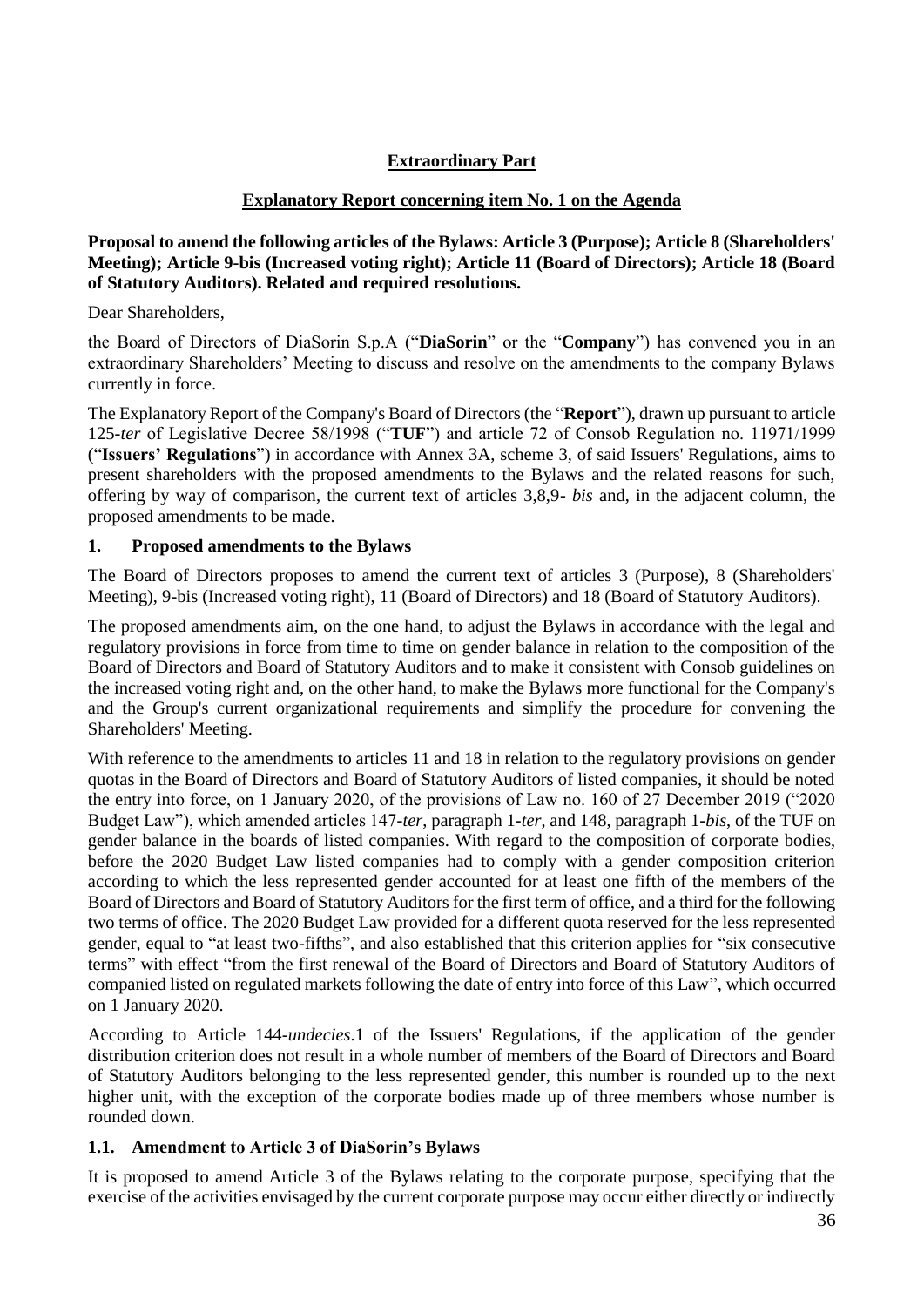through the company's subsidiaries. The amendment does not entail a change in DiaSorin's corporate purpose in terms of business, product and service sector in which the Company currently operates but it explicitly clarifies the possibility that the Company carries out the activities aimed at achieving the corporate purpose also indirectly through its subsidiaries, as is already the case with the activities carried out through foreign subsidiaries.

The proposed amendment is intended to explain the statutory clause relating to the corporate purpose and to improve the organization of the Group structure.

# **1.2. Amendment to Article 8 of DiaSorin's Bylaws**

It is proposed to amend article 8 of the Bylaws relating to the Shareholders' Meeting, providing that the ordinary and extraordinary shareholders 'meeting are convened in a single call, it being understood that if the Board of Directors deems it appropriate, the notice convening either the ordinary or the extraordinary Shareholders' Meeting may also indicate the day of the second or third call.

The proposed amendment is intended to make the Bylaws provision consistent with Article 2369 of the Civil code and facilitate the proceedings of the Shareholders' Meeting in a single call.

# **1.3. Amendment to Article 9-***bis* **of DiaSorin's Bylaws**

It is proposed to amend article 9-*bis* of the Bylaws relating to increased voting right at the Shareholders' Meeting.

The amendment provides that the increased voting right will be automatic upon the occurrence of the conditions provided for in the Bylaws (after twenty-four months of uninterrupted ownership of the shares), without the statement concerning the permanence of the registration in the appropriate register by the intermediary with which the shares are registered must be requested by the holder of the shares for recognition of the right. The increased voting right will be effective as from the first date between : (i) the fifth trading day of the calendar month following the month in which the conditions required by the Bylaws for the increased voting right are met; or (ii) the date provided pursuant to Article 83-*sexies*, paragraph 2, of the Legislative Decree 58/1998 (*record date*) for the participation at a Shareholders' Meeting following the date in which the conditions required by the Bylaws for the increased voting right are met.

The amendment is intended to make the provisions relating to the increased voting right consistent with Consob guideline no. 0214548 of 18 April 2019.

# **1.4. Amendment to Article 11 of DiaSorin's Bylaws**

It is proposed to amend Article 11 of the Bylaws relating to the percentages that legitimize the submission of the slates and the composition of the slates in order to comply with the regulations concerning gender balance in the Board of Directors and Board of Statutory Auditors of listed companies.

The first amendment provides that slates of candidates may be filed only by shareholders who, alone or jointly with others, represent a percentage of the share capital subscribed at the time the slates are submitted, that is at least equal to the percentage established and published by Consob pursuant to the Issuers' Regulations. Such percentage will be communicated in the notice convening the Shareholders' Meeting. Previously, the fixed percentage of the share capital was 2.5%. The proposed amendment is intended to make the statutory provision consistent with the relevant Consob provisions.

The second amendment provides that slates filed with a number equal to or with more than 3 candidates shall be composed of candidates belonging to both genders, according to the provisions of the notice convening the Shareholders' Meeting, in order to comply with the provisions in force from time to time on gender balance within the Board of Directors. The proposed amendment is intended to amend the Bylaws according to the recent regulatory changes on gender balance within the Board of Directors and Board of Statutory Auditors of listed companies and to ensure that the Bylaws are always consistent with the regulatory provisions from time to time in force.

# **1.5. Amendment to Article 18 of DiaSorin's Bylaws**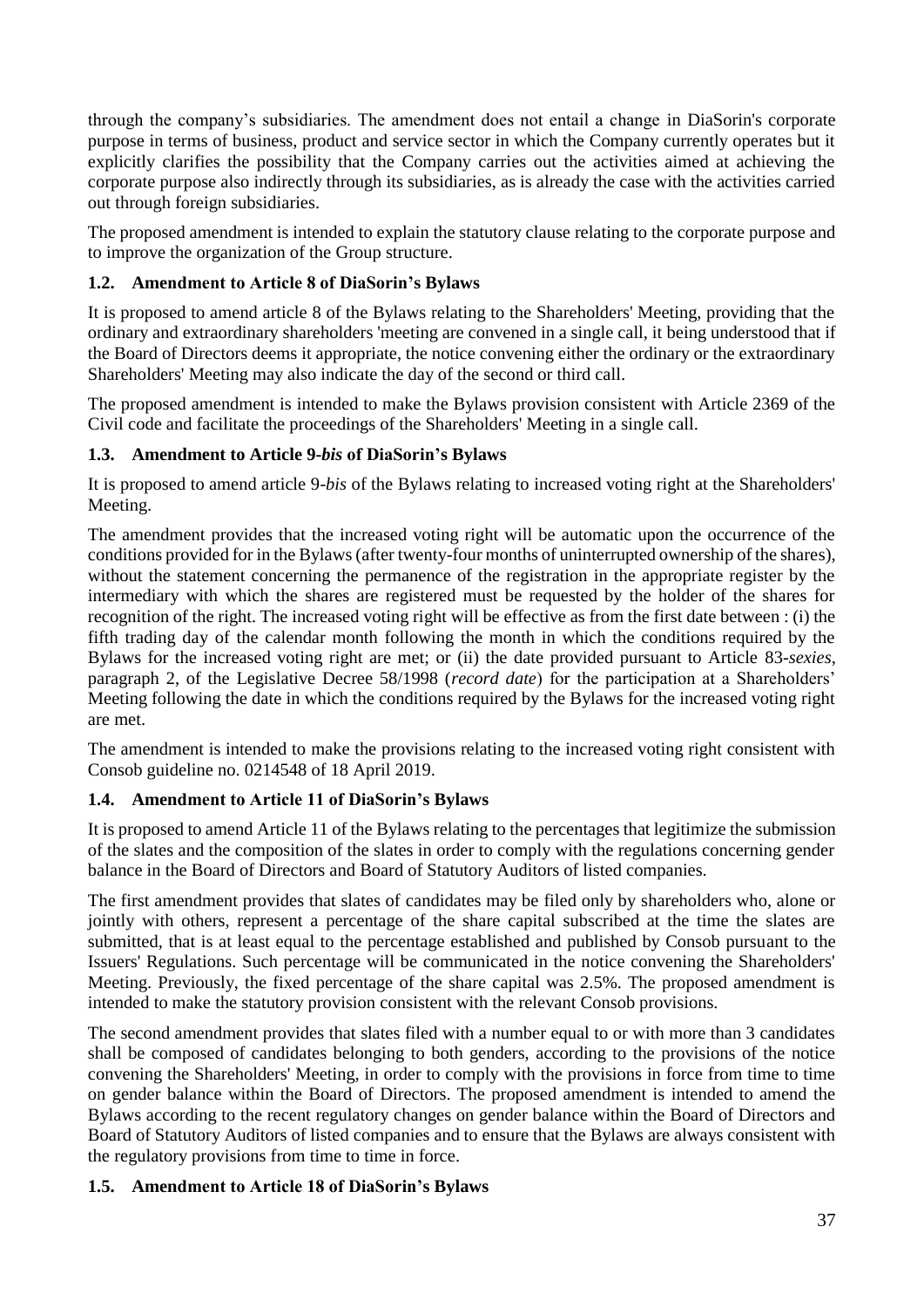It is proposed to amend Article 18 of the Bylaws relating to the percentages that legitimize the submission and the composition of the slates in order to comply with the regulations concerning gender balance in the Board of Directors and Board of Statutory Auditors of listed companies.

The first amendment provides that slates of candidates may be filed only by shareholders who, alone or jointly with others, represent a percentage of the share capital subscribed at the time the slates are submitted, that is at least equal to the percentage established by the Bylaws to submit the slates for the appointment of the members of the Board of Directors. Previously, the fixed percentage of the share capital was 2.5%. The proposed amendment is intended to make the statutory provision consistent with the relevant Consob provisions.

The second amendment provides that the slates filed with a number equal to or with more than 3 candidates shall be composed of candidates belonging to both genders so that the first two candidates for the post of Statutory Auditor and the first two candidates for the post of Alternates belong to different genders, in compliance with the regulations on gender balance within the Board of Statutory Auditors. The proposed amendment is intended to amend the Bylaws according to the recent regulatory changes on gender balance within the Board of Directors and Board of Statutory Auditors of listed companies.

| <b>Current text</b>                                                                                                                                                                                                       |                                                                                                                                                                                                                                          |  |
|---------------------------------------------------------------------------------------------------------------------------------------------------------------------------------------------------------------------------|------------------------------------------------------------------------------------------------------------------------------------------------------------------------------------------------------------------------------------------|--|
| <b>Article 3 - Purpose</b>                                                                                                                                                                                                | <b>Proposed amendments</b><br><b>Article 3 - Purpose</b>                                                                                                                                                                                 |  |
| The corporate purpose of the Company is to<br>exercise, in Italy and abroad, the following activities:                                                                                                                    | The corporate purpose of the Company is to<br>exercise, in Italy and abroad, directly or indirectly<br>through its subsidiaries, the following activities:                                                                               |  |
| manufacturing, production<br>and<br>of<br>trade<br>diagnostic and pharmaceutical products,<br>radioisotopes and chemicals, but excluding the<br>retail sale of pharmaceutical products;                                   | manufacturing, production and trade<br>of<br>$\blacksquare$<br>diagnostic<br>and pharmaceutical products,<br>radioisotopes and chemicals, but excluding the<br>retail sale of pharmaceutical products;                                   |  |
| production, marketing, study, research and<br>$\qquad \qquad \blacksquare$<br>testing of devices and any other products in any<br>way related to or otherwise relevant to the<br>biomedical field and related businesses; | production, marketing, study, research and<br>$\overline{\phantom{a}}$<br>testing of devices and any other products in any<br>way related to or otherwise relevant to the<br>biomedical field and related businesses;                    |  |
| design, construction, trade and research related<br>$\overline{\phantom{0}}$<br>facilities<br>and technologies<br>in<br>the<br>to<br>abovementioned areas of activity.                                                    | design, construction, trade and research related<br>$\overline{\phantom{a}}$<br>and technologies<br>facilities<br>in<br>the<br>to<br>abovementioned areas of activity.                                                                   |  |
| [omissis]                                                                                                                                                                                                                 | [omissis]                                                                                                                                                                                                                                |  |
| <b>Article 8 - Shareholders' Meeting</b>                                                                                                                                                                                  | <b>Article 8 - Shareholders' Meeting</b>                                                                                                                                                                                                 |  |
| [omissis]                                                                                                                                                                                                                 | [omissis]                                                                                                                                                                                                                                |  |
| The Shareholders Meeting is convened by means of<br>a notice containing the information required by<br>current regulation and published within the deadline<br>required pursuant to law:                                  | Both ordinary and extraordinary Shareholders<br>Meeting is convened in a single call by means of a<br>notice containing the information required by current<br>regulation and published within the deadline<br>required pursuant to law: |  |
| - on the Company website;                                                                                                                                                                                                 | - on the Company website;                                                                                                                                                                                                                |  |
| - when required pursuant to a binding provision or a<br>decision of the Board of Directors, in condensed<br>form in a national newspaper;                                                                                 | - when required pursuant to a binding provision or a<br>decision of the Board of Directors, in condensed<br>form in a national newspaper;                                                                                                |  |
| - by any other means required by the applicable laws<br>and regulations currently in force.                                                                                                                               | - by any other means required by the applicable laws<br>and regulations currently in force.                                                                                                                                              |  |

# **2. Comparative text of the amendments to the Bylaws**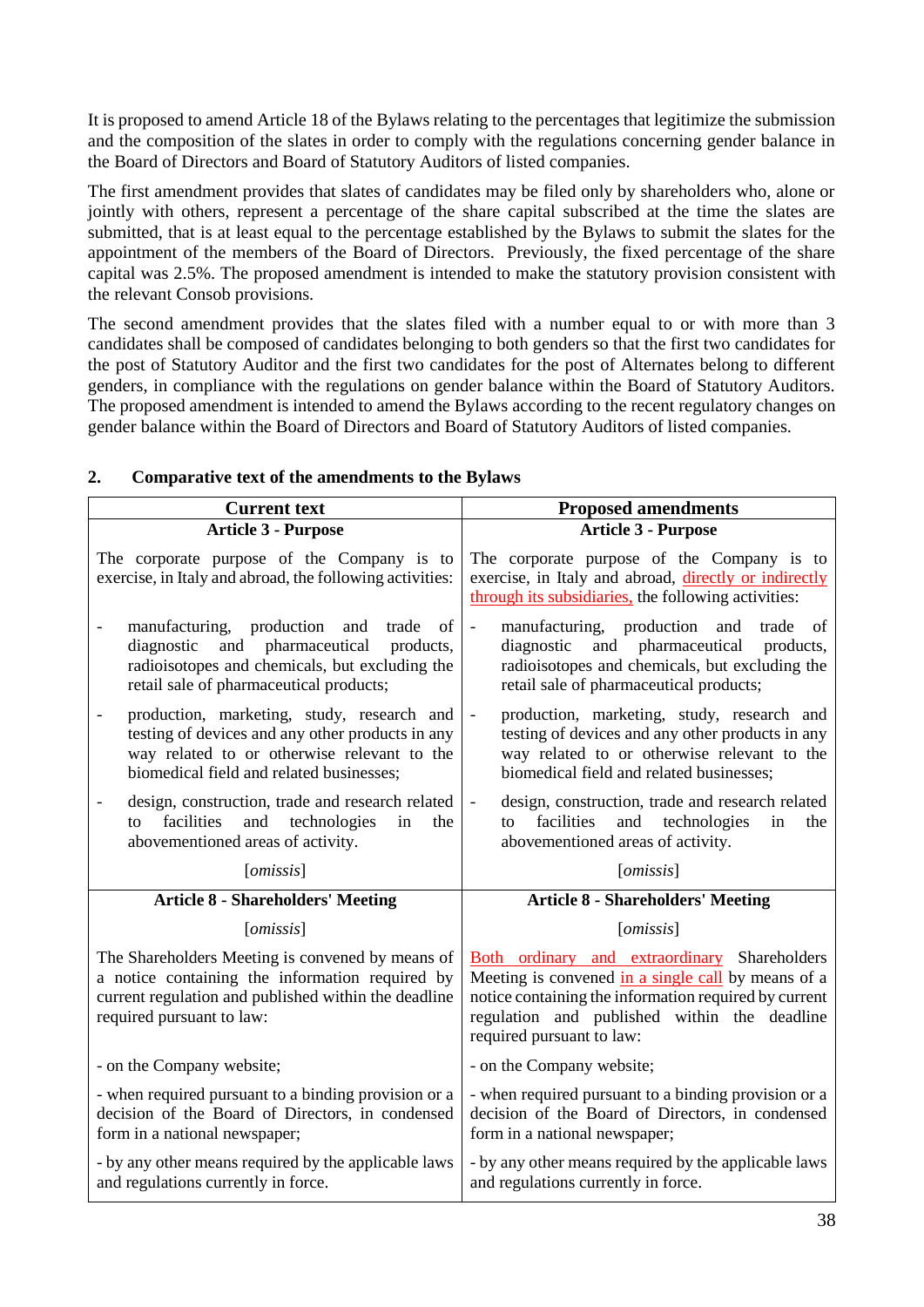| The notice convening the Meeting may indicate the<br>date of the second call and, in case of Extraordinary<br>Meetings, the date of the third call.                                                                                                                                                                                                                                                                                                                                                                                                                                                                                                                                            | The Board of Directors, if it deems it appropriate,<br>may indicate in the notice convening the Meeting,<br>may indicate the date of the second call and, in case<br>of Extraordinary Meetings, the date of the third call.                                                                                                                                                                                                                                                                                                                                                                                                                                                                                                                                                                                                                                   |
|------------------------------------------------------------------------------------------------------------------------------------------------------------------------------------------------------------------------------------------------------------------------------------------------------------------------------------------------------------------------------------------------------------------------------------------------------------------------------------------------------------------------------------------------------------------------------------------------------------------------------------------------------------------------------------------------|---------------------------------------------------------------------------------------------------------------------------------------------------------------------------------------------------------------------------------------------------------------------------------------------------------------------------------------------------------------------------------------------------------------------------------------------------------------------------------------------------------------------------------------------------------------------------------------------------------------------------------------------------------------------------------------------------------------------------------------------------------------------------------------------------------------------------------------------------------------|
| Article 9-bis - Increased voting right                                                                                                                                                                                                                                                                                                                                                                                                                                                                                                                                                                                                                                                         | <b>Article 9-bis - Increased voting right</b>                                                                                                                                                                                                                                                                                                                                                                                                                                                                                                                                                                                                                                                                                                                                                                                                                 |
| If the conditions and requirements of the current                                                                                                                                                                                                                                                                                                                                                                                                                                                                                                                                                                                                                                              | If the conditions and requirements of the current                                                                                                                                                                                                                                                                                                                                                                                                                                                                                                                                                                                                                                                                                                                                                                                                             |
| laws, regulations and the Bylaws herewith are met,                                                                                                                                                                                                                                                                                                                                                                                                                                                                                                                                                                                                                                             | laws, regulations and the Bylaws herewith are met,                                                                                                                                                                                                                                                                                                                                                                                                                                                                                                                                                                                                                                                                                                                                                                                                            |
| the holder of ordinary shares shall have two votes for                                                                                                                                                                                                                                                                                                                                                                                                                                                                                                                                                                                                                                         | the holder of ordinary shares shall have two votes for                                                                                                                                                                                                                                                                                                                                                                                                                                                                                                                                                                                                                                                                                                                                                                                                        |
| each share, in relation to shares held continuously for                                                                                                                                                                                                                                                                                                                                                                                                                                                                                                                                                                                                                                        | each share, in relation to shares held continuously for                                                                                                                                                                                                                                                                                                                                                                                                                                                                                                                                                                                                                                                                                                                                                                                                       |
| at least twenty-four months and from the date                                                                                                                                                                                                                                                                                                                                                                                                                                                                                                                                                                                                                                                  | at least twenty-four months and from the date                                                                                                                                                                                                                                                                                                                                                                                                                                                                                                                                                                                                                                                                                                                                                                                                                 |
| specified in the next paragraph.                                                                                                                                                                                                                                                                                                                                                                                                                                                                                                                                                                                                                                                               | specified in the next paragraph.                                                                                                                                                                                                                                                                                                                                                                                                                                                                                                                                                                                                                                                                                                                                                                                                                              |
| Increased voting shall apply after registration in the                                                                                                                                                                                                                                                                                                                                                                                                                                                                                                                                                                                                                                         | Increased voting shall apply after registration in the                                                                                                                                                                                                                                                                                                                                                                                                                                                                                                                                                                                                                                                                                                                                                                                                        |
| list referred to in Article 9-quater of the Bylaws (the                                                                                                                                                                                                                                                                                                                                                                                                                                                                                                                                                                                                                                        | list referred to in Article 9-quater of the Bylaws (the                                                                                                                                                                                                                                                                                                                                                                                                                                                                                                                                                                                                                                                                                                                                                                                                       |
| "Special List":                                                                                                                                                                                                                                                                                                                                                                                                                                                                                                                                                                                                                                                                                | "Special List":                                                                                                                                                                                                                                                                                                                                                                                                                                                                                                                                                                                                                                                                                                                                                                                                                                               |
| a) after twenty-four months of uninterrupted<br>ownership from registration in the Special List (the<br>"Period") also attested by communication of the<br>Intermediary who keeps account of the shares<br>according to the regulation in force<br>(the<br>"Intermediary"), upon request of the shareholder in<br>accordance with Article 23-bis, paragraph 3, of the<br>Joint Regulation adopted by Consob and Bank of<br>Italy providing<br>the rules governing central<br>depositories, settlement services, guarantee systems<br>and related management companies with provision<br>of 22 February 2008 ("Joint Regulation"), and thus<br>with the continued registration for said period; | a) on each share after twenty-four months of<br>uninterrupted ownership (the "Period"), by virtue of<br>a right in rem which entitles to the exercise of the<br>voting right attested by the registration in the Special<br>List -(the "Period") attested and by the relevant<br>communication issued by the Intermediary who<br>keeps account of the shares according to the<br>regulation in force (the "Intermediary") <del>, upon</del><br>request of the shareholder in accordance with Article<br>23-bis, paragraph 3, of the Joint Regulation adopted<br>by Consob and Bank of Italy providing the rules<br>governing central depositories, settlement services,<br>guarantee systems and related management<br>companies with provision of 22 February 2008 (the<br>"Joint Regulation"), and thus with the continued<br>registration for said Period; |
| b) following the shareholder's request applying for                                                                                                                                                                                                                                                                                                                                                                                                                                                                                                                                                                                                                                            | b) following the shareholder's request applying for                                                                                                                                                                                                                                                                                                                                                                                                                                                                                                                                                                                                                                                                                                                                                                                                           |
| the registration in the Special List, the shareholder                                                                                                                                                                                                                                                                                                                                                                                                                                                                                                                                                                                                                                          | the registration in the Special List, the shareholder                                                                                                                                                                                                                                                                                                                                                                                                                                                                                                                                                                                                                                                                                                                                                                                                         |
| shall make a request for all or part of the shares held                                                                                                                                                                                                                                                                                                                                                                                                                                                                                                                                                                                                                                        | shall make a request to the Intermediary for all or                                                                                                                                                                                                                                                                                                                                                                                                                                                                                                                                                                                                                                                                                                                                                                                                           |
| to the Intermediary, by means of the relevant form                                                                                                                                                                                                                                                                                                                                                                                                                                                                                                                                                                                                                                             | part of the shares held, by means of the relevant form                                                                                                                                                                                                                                                                                                                                                                                                                                                                                                                                                                                                                                                                                                                                                                                                        |
| on the Company's website; the Intermediary submits                                                                                                                                                                                                                                                                                                                                                                                                                                                                                                                                                                                                                                             | on the Company's website; the Intermediary submits                                                                                                                                                                                                                                                                                                                                                                                                                                                                                                                                                                                                                                                                                                                                                                                                            |
| the request form to the Company accompanied by a                                                                                                                                                                                                                                                                                                                                                                                                                                                                                                                                                                                                                                               | the request form to the Company accompanied by a                                                                                                                                                                                                                                                                                                                                                                                                                                                                                                                                                                                                                                                                                                                                                                                                              |
| specific communication as established pursuant to                                                                                                                                                                                                                                                                                                                                                                                                                                                                                                                                                                                                                                              | specific communication, pursuant to Article 23                                                                                                                                                                                                                                                                                                                                                                                                                                                                                                                                                                                                                                                                                                                                                                                                                |
| Article 23-bis, paragraph 1 and 2, of the Joint                                                                                                                                                                                                                                                                                                                                                                                                                                                                                                                                                                                                                                                | bis44, paragraph 1 and 2, of the <b>Single Measure on</b>                                                                                                                                                                                                                                                                                                                                                                                                                                                                                                                                                                                                                                                                                                                                                                                                     |
| certifying share                                                                                                                                                                                                                                                                                                                                                                                                                                                                                                                                                                                                                                                                               | post-trading issued by Consob and Bank of Italy of                                                                                                                                                                                                                                                                                                                                                                                                                                                                                                                                                                                                                                                                                                                                                                                                            |
| Regulation                                                                                                                                                                                                                                                                                                                                                                                                                                                                                                                                                                                                                                                                                     | 13 August 2018, governing central depositories and                                                                                                                                                                                                                                                                                                                                                                                                                                                                                                                                                                                                                                                                                                                                                                                                            |
| ownership                                                                                                                                                                                                                                                                                                                                                                                                                                                                                                                                                                                                                                                                                      | centralized management services (the "Joint                                                                                                                                                                                                                                                                                                                                                                                                                                                                                                                                                                                                                                                                                                                                                                                                                   |
| and                                                                                                                                                                                                                                                                                                                                                                                                                                                                                                                                                                                                                                                                                            | certifying share ownership                                                                                                                                                                                                                                                                                                                                                                                                                                                                                                                                                                                                                                                                                                                                                                                                                                    |
| containing the clause "until revocation" and the                                                                                                                                                                                                                                                                                                                                                                                                                                                                                                                                                                                                                                               | Regulation")                                                                                                                                                                                                                                                                                                                                                                                                                                                                                                                                                                                                                                                                                                                                                                                                                                                  |
| information pursuant to Article 21, paragraph 2, of                                                                                                                                                                                                                                                                                                                                                                                                                                                                                                                                                                                                                                            | and                                                                                                                                                                                                                                                                                                                                                                                                                                                                                                                                                                                                                                                                                                                                                                                                                                                           |
| the Joint Regulation, by means of certified email; in                                                                                                                                                                                                                                                                                                                                                                                                                                                                                                                                                                                                                                          | containing the clause "until revocation" and the                                                                                                                                                                                                                                                                                                                                                                                                                                                                                                                                                                                                                                                                                                                                                                                                              |
| the case of subjects other than natural persons the                                                                                                                                                                                                                                                                                                                                                                                                                                                                                                                                                                                                                                            | information pursuant to Article $2141$ , paragraph 2,                                                                                                                                                                                                                                                                                                                                                                                                                                                                                                                                                                                                                                                                                                                                                                                                         |
| request form submitted to the Intermediary, who                                                                                                                                                                                                                                                                                                                                                                                                                                                                                                                                                                                                                                                | of the Joint Regulation, by means of certified email;                                                                                                                                                                                                                                                                                                                                                                                                                                                                                                                                                                                                                                                                                                                                                                                                         |
| submits the application to the Company, shall                                                                                                                                                                                                                                                                                                                                                                                                                                                                                                                                                                                                                                                  | in the case of subjects other than natural persons the                                                                                                                                                                                                                                                                                                                                                                                                                                                                                                                                                                                                                                                                                                                                                                                                        |
| specify if the subject is directly or indirectly                                                                                                                                                                                                                                                                                                                                                                                                                                                                                                                                                                                                                                               | request form submitted to the Intermediary, who                                                                                                                                                                                                                                                                                                                                                                                                                                                                                                                                                                                                                                                                                                                                                                                                               |
| controlled by third parties and the data identifying                                                                                                                                                                                                                                                                                                                                                                                                                                                                                                                                                                                                                                           | files the application to the Company, shall specify if                                                                                                                                                                                                                                                                                                                                                                                                                                                                                                                                                                                                                                                                                                                                                                                                        |
| any parent company pursuant to Article 93 of                                                                                                                                                                                                                                                                                                                                                                                                                                                                                                                                                                                                                                                   | the subject is directly or indirectly controlled by third                                                                                                                                                                                                                                                                                                                                                                                                                                                                                                                                                                                                                                                                                                                                                                                                     |
| Legislative Decree 58/1998; the Company, after                                                                                                                                                                                                                                                                                                                                                                                                                                                                                                                                                                                                                                                 | parties and the data identifying any parent company,                                                                                                                                                                                                                                                                                                                                                                                                                                                                                                                                                                                                                                                                                                                                                                                                          |
| verifying requirements of the current laws and                                                                                                                                                                                                                                                                                                                                                                                                                                                                                                                                                                                                                                                 | pursuant to Article 93 of Legislative Decree                                                                                                                                                                                                                                                                                                                                                                                                                                                                                                                                                                                                                                                                                                                                                                                                                  |
| Bylaws herewith are met, ensures the prompt                                                                                                                                                                                                                                                                                                                                                                                                                                                                                                                                                                                                                                                    | 58/1998; the Company, after verifying requirements                                                                                                                                                                                                                                                                                                                                                                                                                                                                                                                                                                                                                                                                                                                                                                                                            |
| registration in the Special List and in any case within                                                                                                                                                                                                                                                                                                                                                                                                                                                                                                                                                                                                                                        | of the current laws and Bylaws herewith are met,                                                                                                                                                                                                                                                                                                                                                                                                                                                                                                                                                                                                                                                                                                                                                                                                              |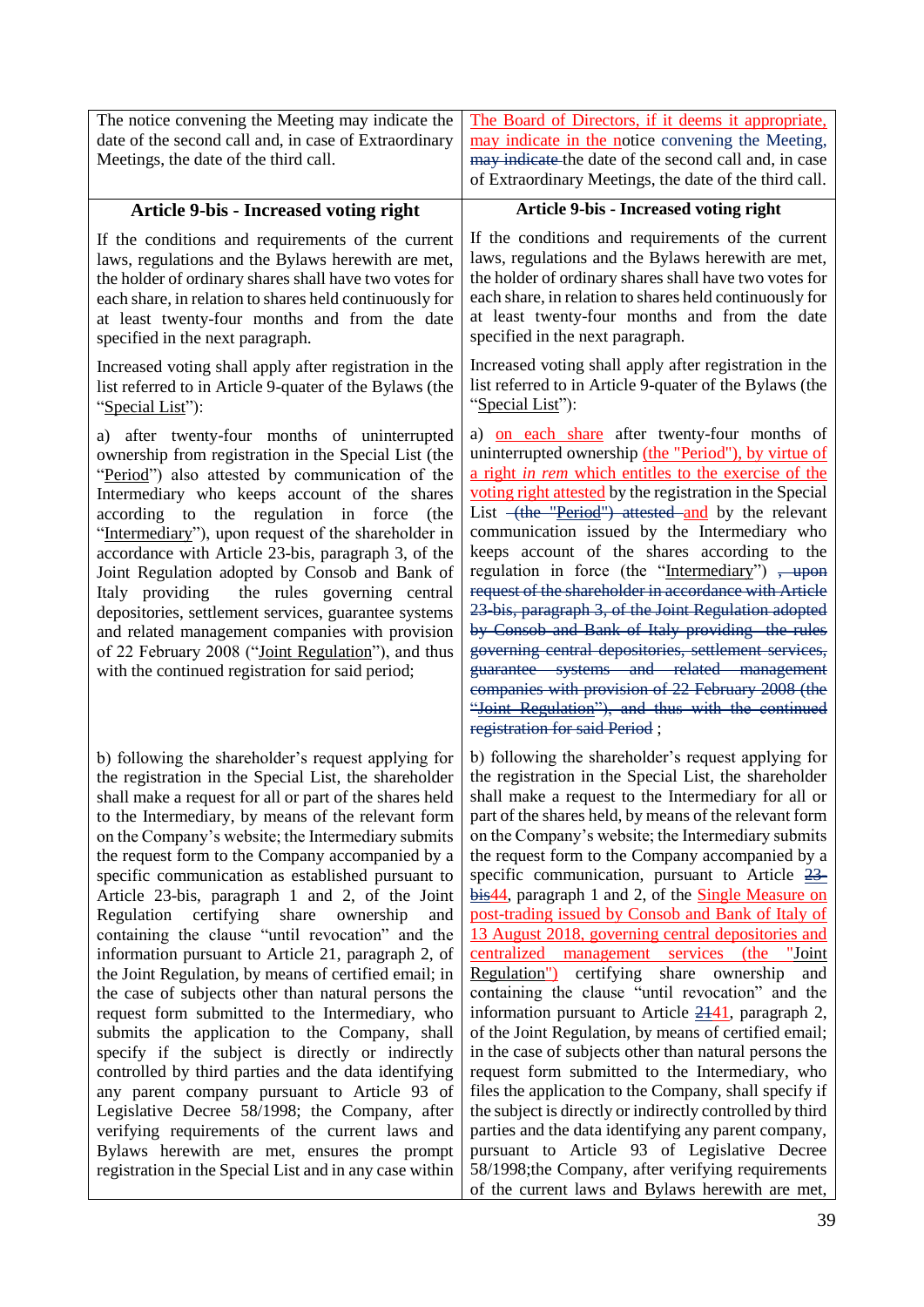the terms required under Article 9-quater, reporting back to the shareholder on said registration;

c) with effect starting from the fifth trading day of the calendar month following the conclusion of the Period, as long as the communication of the intermediary as referred to in letter a) is received by the Company within the third trading day of the calendar month following the conclusion of the Period, except for the provision of the following paragraph 3 of this report. It being understood that, should the communication of the intermediary as referred to in letter a) not be received by the Company within the above time-limit, increased voting right shall become effective from the fifth trading day of the calendar month following the month in which the above communication is received by the Company.

In order to attend the Shareholders Meeting, the increased voting right following the conclusion of the Period, shall have effect at the date provided pursuant to Article 83-sexies, paragraph 2, of the Legislative Decree 58/1998 (record date), provided that within this date the Company has received the Intermediary's communication as referred to in second paragraph, letter a) of this report;

In cases as referred to in second paragraph, letter c), and third paragraph above, the shareholder shall submit a request to the Intermediary for the assignment of increased voting right for the shares it holds and for which entitlement has been accrued pursuant to law and to the bylaws by means of a specific form to be supplied by the Intermediary who will also issue the communication as referred to in second paragraph, letter a) of this report; the Intermediary shall transmit the request to the Company together with the aforementioned communication by means of certified email.

The increased voting right, if already accrued or - if not yet accrued - the period of ownership required to accrue the increased voting right, shall be maintained upon communication from the intermediary to the Company pursuant to article 23-bis, paragraph 8, of the Joint Regulations:

ensures the prompt registration in the Special List and in any case within the terms required under Article 9-quater, reporting back to the shareholder on said registration;

c) with effect as from the first date between : (i) the fifth trading day of the calendar month following the month in which the conditions required by the Bylaws for the increased voting right are met; or (ii) the date provided pursuant to Article 83-sexies, paragraph 2, of the Legislative Decree 58/1998 (*record date*) for the participation at a Shareholders' Meeting following the date in which the conditions required by the Bylaws for increased voting right are met.following the conclusion of the Period, as long as the communication of the intermediary as referred to in letter a) is received by the Company within the third trading day of the calendar month following the conclusion of the Period, except for the provision of the following paragraph 3 of this report. It being understood that, should the communication of the intermediary as referred to in letter a) not be received by the Company within the above time-limit, increased voting right shall become effective from the fifth trading day of the calendar month following the month in which the above communication is received by the Company.

In order to attend the Shareholders Meeting, the increased voting right following the conclusion of the Period, shall have effect at the date provided pursuant to Article 83-sexies, paragraph 2, of the Legislative Decree 58/1998 (record date), provided that within this date the Company has received the Intermediary's communication as referred to in second paragraph, letter a) of this report;

In cases as referred to in second paragraph, letter c), and third paragraph above, the shareholder shall submit a request to the Intermediary for the assignment of increased voting right for the shares it holds and for which entitlement has been accrued pursuant to law and to the bylaws by means of a specific form to be supplied by the Intermediary who will also issue the communication as referred to in second paragraph, letter a) of this report; the Intermediary shall transmit the request to the Company together with the aforementioned communication by means of certified email.

The increased voting right, if already accrued or, - if not yet accrued-, the period of ownership required to accrue the increase voting right, shall be maintained upon communication from the Intermediary to the Company, pursuant to article  $\frac{23 \text{ bis } 44}{100 \text{ y}}$ , paragraph 8, of the Joint Regulation: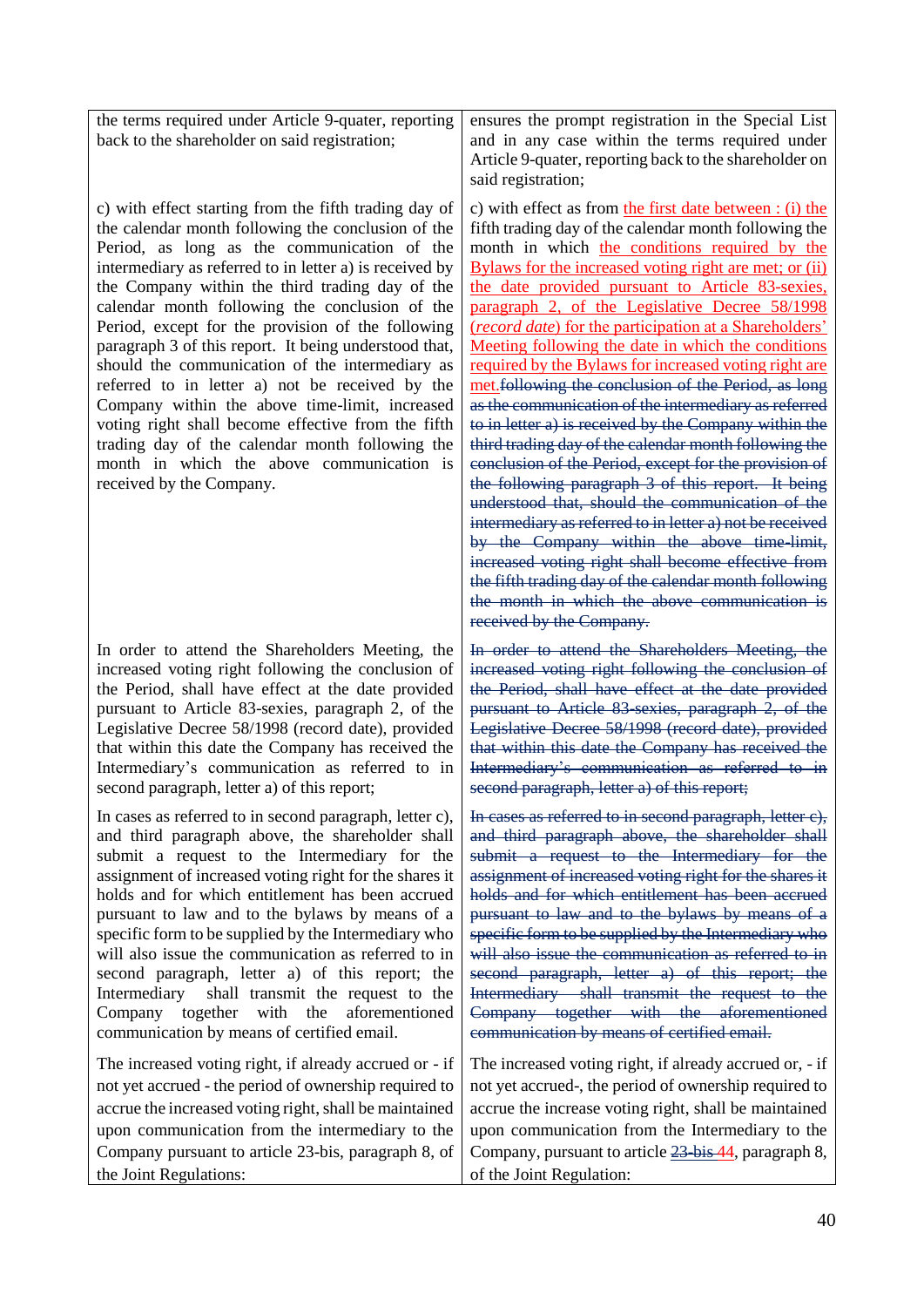a) in the event of succession on death in favor of the heir and/or legatee;

b) in the event of merger or demerger of the holder of the shares in favor of the company resulting from the merger or the beneficiary of the demerger.

The increased voting right shall also apply, upon communication from the Intermediary to the company pursuant to article 23, paragraph 4, of the Joint Regulations, to the ordinary shares (the "New Shares"): (i) assigned in the event of free share capital increase under article 2442 of the Civil Code payable to the holder in relation to the shares for which the increased voting right has already accrued (the "Original Shares"); and (ii) subscribed by the holder of the Original Shares in the exercise of the option right applicable in respect of said shares. The increased voting right shall also apply to the New Shares payable in exchange for the Original Shares in the event of a merger or demerger, as long as the merger or demerger provides for it and in the terms described therein.

#### [*omissis*]

The increased voting right shall cease to apply in case of the holder's waiver, in whole or in part, of the voting increase, through a withdrawal communication (total or partial) of the registration in the Special List carried out by the Intermediary upon the shareholder's request, pursuant to Article 23, paragraph 6, of the Joint Regulation; said communication shall reach the Company by the third trading day of the calendar month following the month in which the shareholder has made use of the waiver option and by the trading day prior the date provided under Article 83-sexies, paragraph 2, of the Legislative Decree 58/1998 (*record date*). The waiver is, in any case, irrevocable and the increased voting right can be acquired again through a new registration in the Special List and the full lapse of the Period.

[*omissis*] [*omissis*] **Article 11 - Board of Directors**  [*omissis*] Slates of candidates may be filed only by shareholders who, on their own or jointly with others, collectively own shares representing at least 2.5% (two point five percent) of share capital conveying the right to vote at Ordinary Shareholders' Meetings, or any lesser percentage that may apply pursuant to relevant provisions of laws or regulations. **Article 11 - Board of Directors**  [*omissis*] Slates of candidates may be filed only by shareholders who, on their own or jointly with others, collectively own shares representing at least the percentage 2.5% (two point five percent) of share capital, subscribed at the date the slate is filed, which is laid down and published by Consob under the Regulations adopted by virtue of Resolution 11971

a) in the event of succession on death in favor of the heir and/or legatee;

b) in the event of merger or demerger of the holder of the shares in favor of the company resulting from the merger or the beneficiary of the demerger.

The increased voting right shall also apply, upon communication from the Intermediary to the company pursuant to article 23-bis44, paragraph 4, of the Joint Regulation, to the ordinary shares (the "New Shares"): (i) assigned in the event of free share capital increase under article 2442 of the Civil Code payable to the holder in relation to the shares for which the increased voting right has already accrued (the "Original Shares"); and (ii) subscribed by the holder of the Original Shares in the exercise of the option right applicable in respect of said shares. The increased voting right shall also apply to the New Shares payable in exchange for the Original Shares in the event of a merger or demerger, as long as the merger or demerger provides for it and in the terms described therein.

#### [*omissis*]

The increased voting right shall cease to apply in case of the holder's waiver, in whole or in part, of the voting increase, through a withdrawal communication (total or partial) of the registration in the Special List carried out by the Intermediary upon the shareholder's request, pursuant to Article  $23$ bis44, paragraph 6, of the Joint Regulation; said communication shall reach the Company by the third trading day of the calendar month following the month in which the shareholder has made use of the waiver option and by the trading day prior the date provided under Article 83-sexies, paragraph 2, of the Legislative Decree 58/1998 (*record date*). The waiver is, in any case, irrevocable and the increased voting right can be acquired again through a new registration in the Special List and the full lapse of the Period.

of 14 May 1999, as subsequently amended and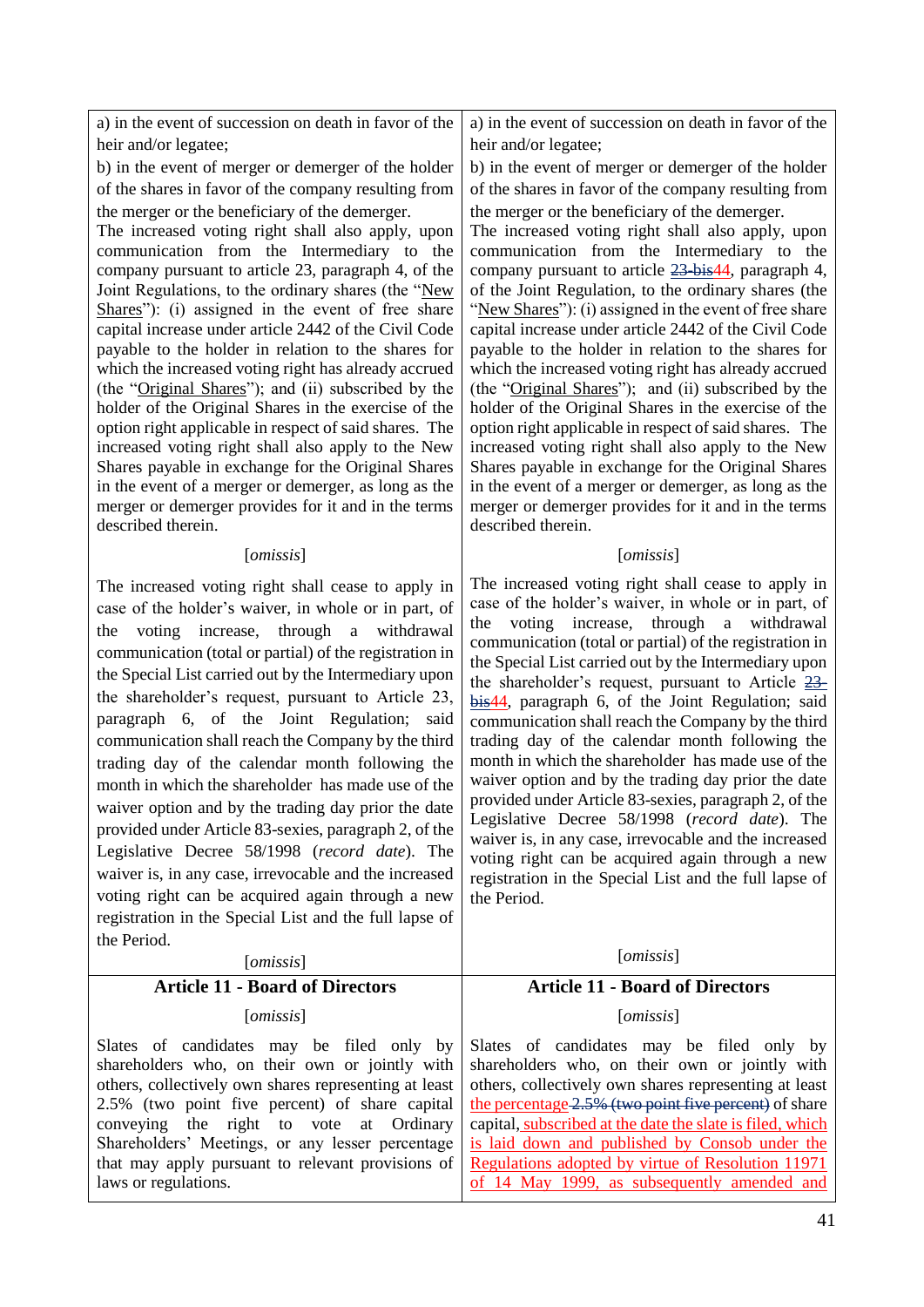|                                                                                                                                                                                                                                                                                                                                                                                                                                                                                                                                                                                                                                                            | supplemented, which will be communicated from<br>time to time in the notice convening the<br>Shareholders' Meeting called to appoint the Board<br>of Directors conveying the right to vote at Ordinary<br>Shareholders' Meetings, or any lesser percentage<br>that may apply pursuant to relevant provisions of<br>laws or regulations.                                                                                                                                                                                                                                                                                                                            |
|------------------------------------------------------------------------------------------------------------------------------------------------------------------------------------------------------------------------------------------------------------------------------------------------------------------------------------------------------------------------------------------------------------------------------------------------------------------------------------------------------------------------------------------------------------------------------------------------------------------------------------------------------------|--------------------------------------------------------------------------------------------------------------------------------------------------------------------------------------------------------------------------------------------------------------------------------------------------------------------------------------------------------------------------------------------------------------------------------------------------------------------------------------------------------------------------------------------------------------------------------------------------------------------------------------------------------------------|
| [omissis]<br>Slates filed with a number equal to or with more than<br>3 candidates shall be composed of candidates<br>belonging to both genders so that the least                                                                                                                                                                                                                                                                                                                                                                                                                                                                                          | [omissis]<br>Slates filed with a number equal to or with more than<br>3 candidates shall be composed of candidates<br>belonging to both genders, as indicated in the notice                                                                                                                                                                                                                                                                                                                                                                                                                                                                                        |
| represented gender is awarded at least one-fifth of<br>the seats (for the first term of office starting after<br>August 12, 2012) and at least one-third (rounded up)<br>of the seats for the next terms of office.                                                                                                                                                                                                                                                                                                                                                                                                                                        | convening the Shareholders' Meeting in accordance<br>with the provisions currently in force on gender<br>balance. so that the least represented gender is<br>awarded at least one fifth of the seats (for the first<br>term of office starting after August 12, 2012) and at<br>least one-third (rounded up) of the seats for the next<br>terms of office.                                                                                                                                                                                                                                                                                                         |
| [omissis]                                                                                                                                                                                                                                                                                                                                                                                                                                                                                                                                                                                                                                                  | [omissis]                                                                                                                                                                                                                                                                                                                                                                                                                                                                                                                                                                                                                                                          |
| <b>Article 18 - Board of Statutory Auditors</b>                                                                                                                                                                                                                                                                                                                                                                                                                                                                                                                                                                                                            | <b>Article 18 - Board of Statutory Auditors</b>                                                                                                                                                                                                                                                                                                                                                                                                                                                                                                                                                                                                                    |
| [omissis]                                                                                                                                                                                                                                                                                                                                                                                                                                                                                                                                                                                                                                                  | [omissis]                                                                                                                                                                                                                                                                                                                                                                                                                                                                                                                                                                                                                                                          |
| Shareholders representing at least 2.5% (two point<br>five percent) of the share capital with voting rights,<br>or any other percentage that may apply pursuant to<br>provisions of law or of regulations, may submit<br>serially numbered slates of candidates. The slates<br>must be deposited at the Company's registered office<br>at least 25 (twenty-five) days prior to the date of the<br>first calling of the Shareholders' Meeting, upon<br>penalty of becoming invalid, without prejudice to<br>any additional disclosure and filing requirements<br>that may be set forth in relevant laws and regulations,<br>including temporary provisions. | Shareholders representing at least the percentage<br>2.5% (two point five percent) of the share capital<br>required by the Bylaws for the submission of slates<br>concerning the appointment of the members of the<br>Board of Directors that convey the right to vote or<br>any other percentage that may apply pursuant to<br>provisions of laws or of regulations, may submit<br>serially numbered slates of candidates. The slates<br>must be deposited at the Company's registered office<br>at least 25 (twenty-five) days prior to the date of the<br>first calling of the Shareholders' Meeting, upon<br>penalty of becoming invalid, without prejudice to |
|                                                                                                                                                                                                                                                                                                                                                                                                                                                                                                                                                                                                                                                            | any additional disclosure and filing requirements<br>that may be set forth in relevant laws and regulations,<br>including temporary provisions.                                                                                                                                                                                                                                                                                                                                                                                                                                                                                                                    |
| [omissis]                                                                                                                                                                                                                                                                                                                                                                                                                                                                                                                                                                                                                                                  | [omissis]                                                                                                                                                                                                                                                                                                                                                                                                                                                                                                                                                                                                                                                          |

after August 12, 2012) and at least one-third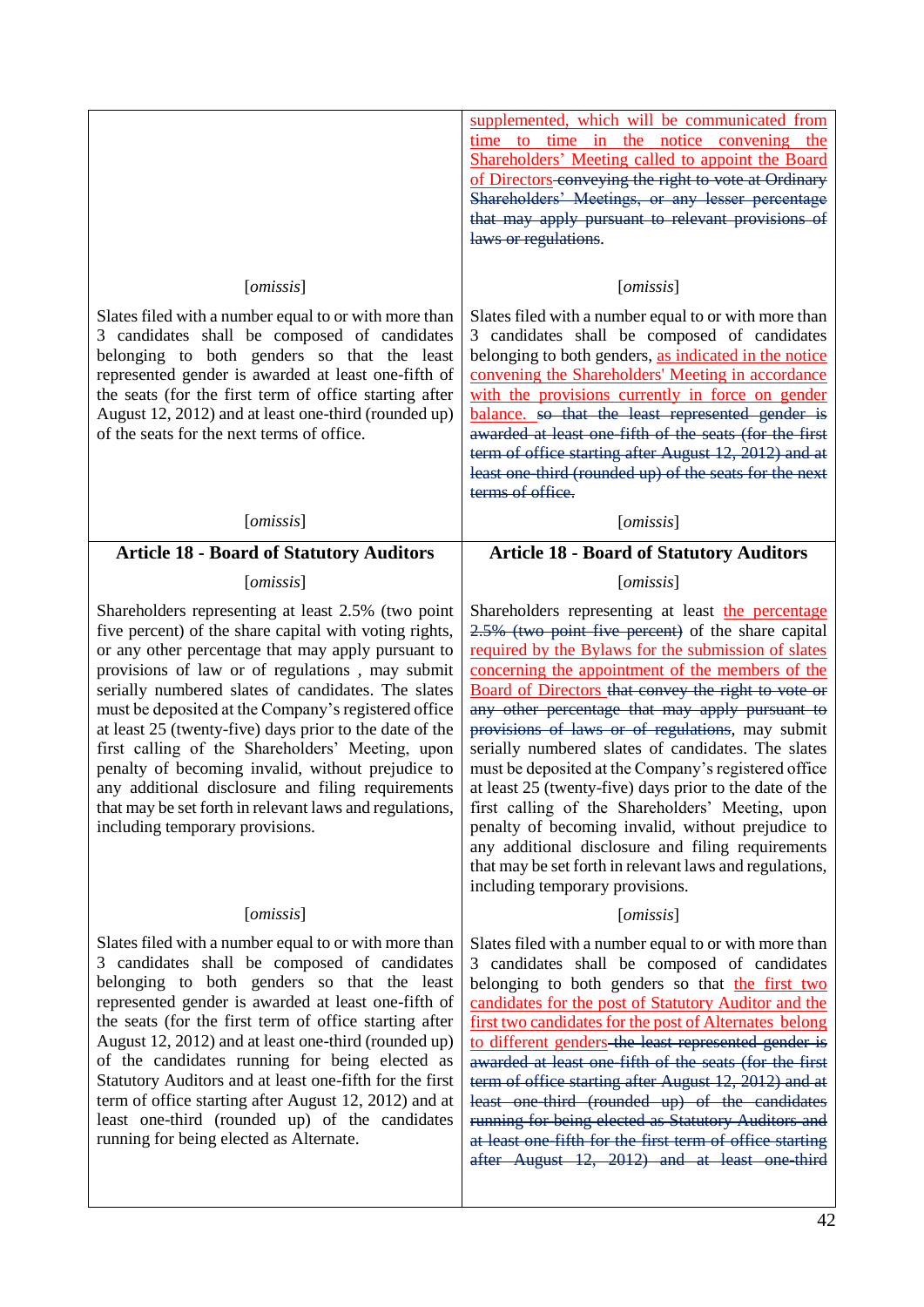|           | (rounded up) of the candidates running for being<br>elected as Alternate. |
|-----------|---------------------------------------------------------------------------|
| [omissis] | [omissis]                                                                 |

## **3. Assessment on the application of the right of withdrawal**

The aforementioned proposed amendments to the Bylaws do not give rise to the right of withdrawal, as provided for by article 2437 of the Italian Civil Code, for shareholders who did not concur to the approval of the resolutions covered by this Explanatory Report.

With particular reference to the amendment to article 3 relating to the corporate purpose, the proposed amendment does not integrate the circumstances provided for under article 2437, first paragraph, lett. a), of the Civil code, as said amendment does not entail a change in DiaSorin's corporate purpose, understood as business sector (products and services) in which the Company currently operates, but it simply specifies that the Company can exercise its activities in the same business sector indirectly, through its subsidiaries, as is already the case with foreign subsidiaries; therefore, this amendment does not entail a significant change in the Company's business.

\*\*\* \*\*\* \*\*\*

Dear Shareholders,

in light of the above, if you are in agreement with the amendments illustrated above, we invite you to assume the following resolutions:

"*The Extraordinary Shareholders' Meeting of DiaSorin S.p.A., having examined the Explanatory Report, having examined the text of the Bylaws previously in force and having examined the amendments to the articles 3, 8, 9-bis, 11 and 18 of the Bylaws as illustrated in the Report,*

#### *resolves to*

- *1. amend article 3 of the Bylaws of DiaSorin S.p.A relating to the corporate purpose, by applying any amendments and additions to the text of the aforementioned article, as shown in the comparison table of the Board of Directors' explanatory report.*
- *2. amend article 8 of the Bylaws of DiaSorin S.p.A relating to the ordinary and extraordinary Shareholders' Meeting, by applying any amendments and additions to the text of the aforementioned article, as shown in the comparison table of the Board of Directors' explanatory report.*
- *3. amend article 9-bis of the Bylaws of DiaSorin S.p.A relating to the increased voting right, by applying any amendments and additions to the text of the aforementioned article, as shown in the comparison table of the Board of Directors' explanatory report.*
- *4. amend article 11 of the Bylaws of DiaSorin S.p.A relating to the percentage of share capital legitimizing shareholders to the submission of the slates for the appointment of the Board of Directors and to the composition of the slates in order to comply with the regulations concerning gender balance, by applying any amendments and additions to the text of the aforementioned article, as shown in the comparison table of the Board of Directors' explanatory report.*
- *5. amend article 18 of the Bylaws of DiaSorin S.p.A relating to the percentage of share capital legitimizing shareholders to the submission of the slates for the appointment of the Board of Statutory Auditors and to the composition of the slates in order to comply with the regulations concerning gender balance, by applying any amendments and additions to the text of the*